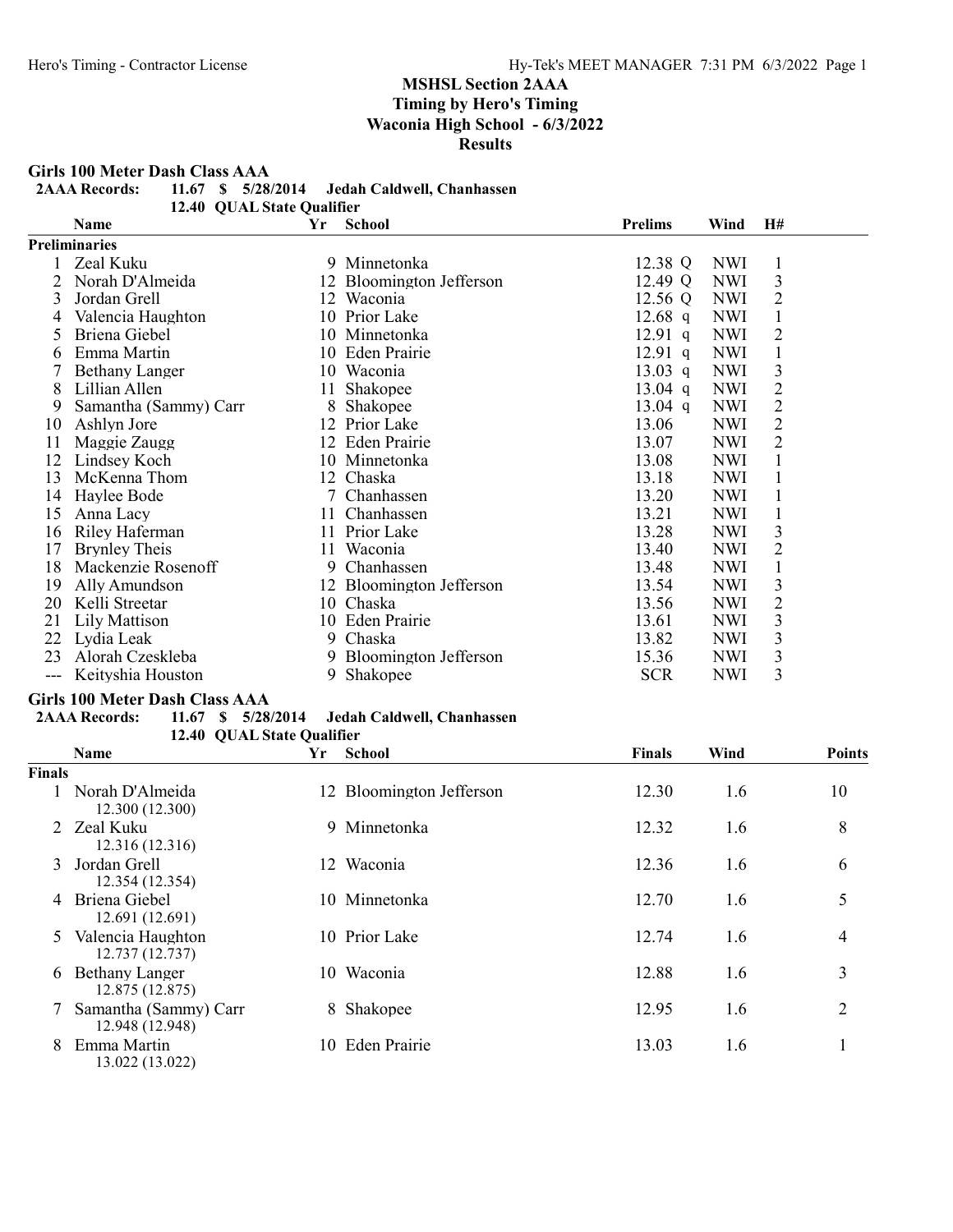|               | Finals  (Girls 100 Meter Dash Class AAA)     |    |                            |                |            |                         |               |
|---------------|----------------------------------------------|----|----------------------------|----------------|------------|-------------------------|---------------|
|               | Name                                         | Yr | School                     | <b>Finals</b>  | Wind       |                         | <b>Points</b> |
|               | 9 Lillian Allen<br>13.173 (13.173)           |    | 11 Shakopee                | 13.18          | 1.6        |                         |               |
|               | <b>Girls 200 Meter Dash Class AAA</b>        |    |                            |                |            |                         |               |
|               | <b>2AAA Records:</b><br>24.12 \$ 5/28/2014   |    | Jedah Caldwell, Chanhassen |                |            |                         |               |
|               | 25.36 QUAL State Qualifier                   |    |                            |                |            |                         |               |
|               | Name                                         | Yr | <b>School</b>              | <b>Prelims</b> | Wind       | H#                      |               |
|               | <b>Preliminaries</b>                         |    |                            |                |            |                         |               |
|               | Zeal Kuku                                    |    | 9 Minnetonka               | 25.11 Q        | <b>NWI</b> | 3                       |               |
| 2             | Jordan Grell                                 |    | 12 Waconia                 | 25.61 Q        | <b>NWI</b> | $\mathbf{1}$            |               |
| 3             | Lucy Hiller                                  |    | 11 Minnetonka              | 26.39 Q        | <b>NWI</b> | $\overline{2}$          |               |
| 4             | Norah D'Almeida                              |    | 12 Bloomington Jefferson   | $25.72$ q      | <b>NWI</b> | $\mathbf{1}$            |               |
| 5             | Charlotte Roehl                              |    | 10 Minnetonka              | $26.74$ q      | <b>NWI</b> | $\overline{\mathbf{3}}$ |               |
| 6             | Haley Zelen                                  | 11 | Shakopee                   | $26.81$ q      | <b>NWI</b> | $\overline{2}$          |               |
|               | Emma Martin                                  |    | 10 Eden Prairie            | $26.96$ q      | <b>NWI</b> | $\overline{\mathbf{3}}$ |               |
| 8             | Madelyn Faust                                |    | 7 Chanhassen               | $27.12$ q      | <b>NWI</b> | $\mathbf{1}$            |               |
| 9             | Valencia Haughton                            |    | 10 Prior Lake              | $27.44$ q      | <b>NWI</b> | $\overline{c}$          |               |
| 10            | Sophia Crespo                                |    | 11 Prior Lake              | 27.61          | <b>NWI</b> | 3                       |               |
| 11            | Marnie Hansen                                |    | 7 Chanhassen               | 27.74          | <b>NWI</b> | $\mathbf{1}$            |               |
| 12            | Kennedy Houston                              |    | 12 Eden Prairie            | 27.77          | <b>NWI</b> | $\overline{2}$          |               |
| 13            | Jenna Myhre                                  |    | 10 Waconia                 | 27.81          | <b>NWI</b> | $\mathbf{1}$            |               |
| 14            | Madalyn Schwichtenberg                       |    | 10 Shakopee                | 28.05          | <b>NWI</b> | $\mathbf{1}$            |               |
| 15            | Kelli Streetar                               |    | 10 Chaska                  | 28.05          | <b>NWI</b> | $\mathbf{1}$            |               |
|               |                                              |    | 9 Prior Lake               | 28.11          | <b>NWI</b> | $\overline{\mathbf{3}}$ |               |
| 16<br>17      | Linnea Jungers                               |    |                            | 28.17          | <b>NWI</b> | $\overline{\mathbf{3}}$ |               |
|               | Giada Requejo                                |    | 10 Bloomington Jefferson   |                |            |                         |               |
| 18            | Kathryn Hauck                                |    | 10 Chanhassen              | 28.20          | <b>NWI</b> | $\overline{\mathbf{3}}$ |               |
| 19            | Joel Makem Ratzinger                         |    | 11 Shakopee                | 28.22          | <b>NWI</b> | $\overline{2}$          |               |
| 20            | Lily Mattison                                |    | 10 Eden Prairie            | 28.48          | <b>NWI</b> | $\overline{2}$          |               |
| 21            | Alorah Czeskleba                             |    | 9 Bloomington Jefferson    | 28.49          | <b>NWI</b> | $\overline{2}$          |               |
| 22            | Kendall Thom                                 |    | 12 Chaska                  | 28.53          | <b>NWI</b> | $\overline{2}$          |               |
| 23            | Lydia Leak                                   |    | 9 Chaska                   | 28.97          | <b>NWI</b> | $\mathbf{1}$            |               |
|               | 24 Elle Schluck                              |    | 9 Waconia                  | 29.07          | <b>NWI</b> | 3                       |               |
|               | <b>Girls 200 Meter Dash Class AAA</b>        |    |                            |                |            |                         |               |
|               | <b>2AAA Records:</b><br>24.12 S<br>5/28/2014 |    | Jedah Caldwell, Chanhassen |                |            |                         |               |
|               | 25.36 QUAL State Qualifier                   |    |                            |                |            |                         |               |
|               | Name                                         | Yr | <b>School</b>              | <b>Finals</b>  | Wind       |                         | <b>Points</b> |
| <b>Finals</b> |                                              |    |                            |                |            |                         |               |
|               | Zeal Kuku                                    |    | 9 Minnetonka               | 25.46          | 2.0        |                         | 10            |
|               | 25.452 (25.452)                              |    |                            |                |            |                         |               |
|               | Jordan Grell                                 |    | 12 Waconia                 | 25.55          | 2.0        |                         | 8             |
|               | 25.541 (25.541)                              |    |                            |                |            |                         |               |
|               | Norah D'Almeida                              |    | 12 Bloomington Jefferson   | 26.06          | 2.0        |                         | 6             |
|               | 26.058 (26.058)                              |    |                            |                |            |                         |               |
|               | 4 Lucy Hiller                                |    | 11 Minnetonka              | 26.06          | 2.0        |                         | 5             |
|               | 26.059 (26.059)                              |    |                            |                |            |                         |               |

5 Charlotte Roehl 10 Minnetonka 26.56 2.0 4

26.551 (26.551) 6 Valencia Haughton 10 Prior Lake 26.61 2.0 3 26.608 (26.608)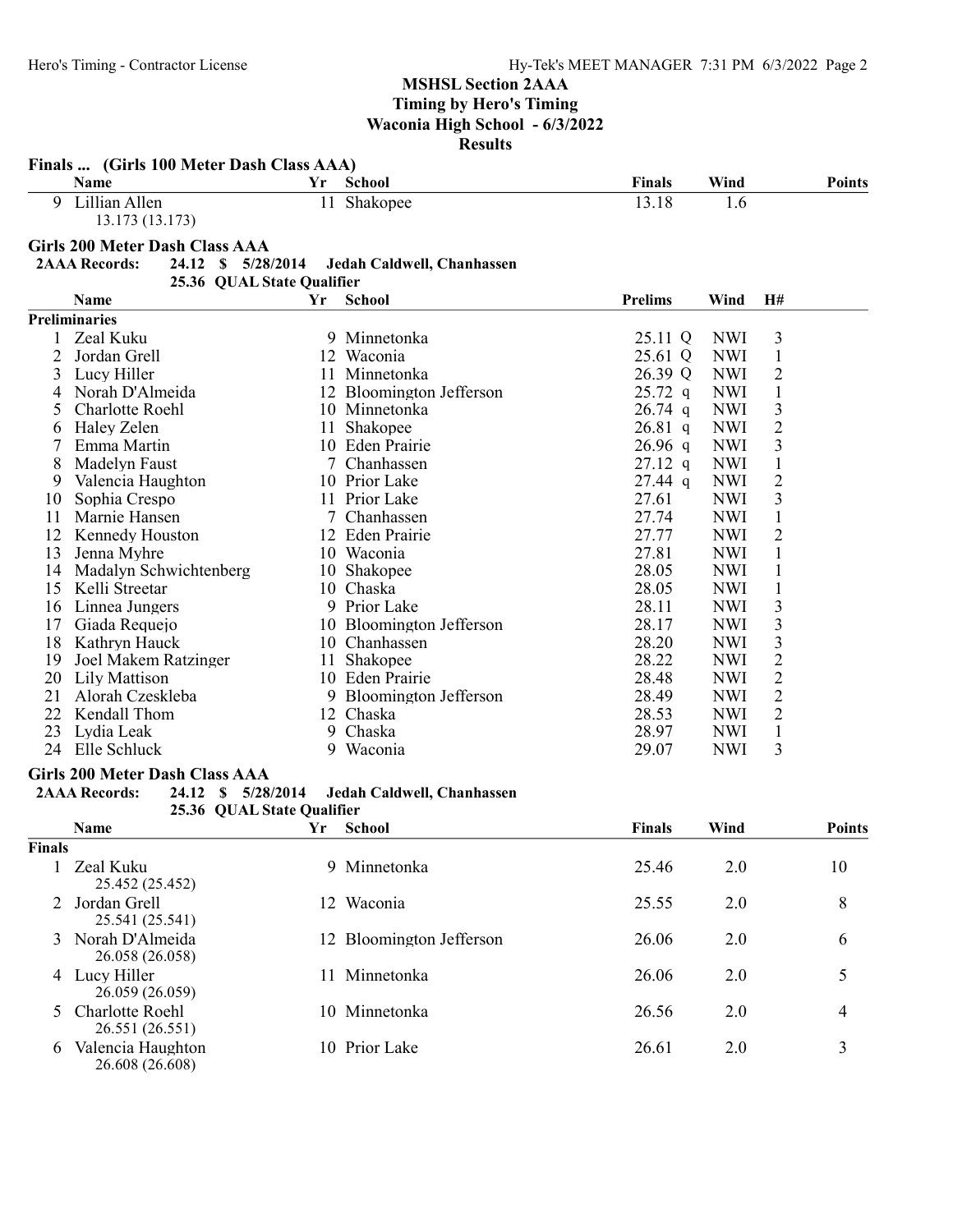Timing by Hero's Timing Waconia High School - 6/3/2022

# Results

# Finals ... (Girls 200 Meter Dash Class AAA)

|   | <b>Name</b>                      | ٢r  | School          | <b>Finals</b> | Wind | <b>Points</b> |
|---|----------------------------------|-----|-----------------|---------------|------|---------------|
|   | Haley Zelen<br>26.666 (26.666)   | 11. | Shakopee        | 26.67         | 2.0  |               |
| 8 | Madelyn Faust<br>26.788 (26.788) |     | 7 Chanhassen    | 26.79         | 2.0  |               |
| Q | Emma Martin<br>27.012 (27.012)   |     | 10 Eden Prairie | 27.02         | 2.0  |               |

#### Girls 400 Meter Dash Class AAA

# 2AAA Records: 56.48 \$ 5/30/2018 Megan Geraets, Mankato East 57.86 QUAL State Qualifier

| <b>And State Andrew</b> |                      |     |                          |                |                |  |
|-------------------------|----------------------|-----|--------------------------|----------------|----------------|--|
|                         | <b>Name</b>          | Yr  | School                   | <b>Prelims</b> | <b>H#</b>      |  |
|                         | <b>Preliminaries</b> |     |                          |                |                |  |
|                         | Kate LeBlanc         |     | 12 Minnetonka            | 58.21 Q        | 3              |  |
| 2                       | Vanessa Jordan       |     | 9 Eden Prairie           | 59.78 Q        |                |  |
| 3                       | Madelyn Faust        | 7   | Chanhassen               | 59.80 Q        | $\overline{c}$ |  |
|                         | Paige Bakke          |     | 12 Chaska                | 59.84 q        | $\overline{2}$ |  |
| 5.                      | Noella Ross          |     | 8 Chaska                 | 59.95 q        |                |  |
| 6                       | Megan Corkery        | 11  | Minnetonka               | $1:01.05$ q    | 3              |  |
|                         | Nicole Maenke        |     | 10 Shakopee              | 1:02.25 q      | 3              |  |
| 8                       | Megan Schrooten      | 9   | Bloomington Jefferson    | 1:02.36 q      |                |  |
| 9                       | Olivia Hansen        | 11. | Chanhassen               | $1:03.05$ q    | $\overline{2}$ |  |
| 10                      | Julia Thoms          |     | 10 Prior Lake            | 1:04.39        |                |  |
| 11                      | Kira Leblanc         |     | 10 Minnetonka            | 1:04.43        | $\overline{2}$ |  |
| 12                      | Meghan McGuire       |     | 12 Eden Prairie          | 1:04.84        |                |  |
| 13                      | Synia Montoya        |     | 12 Chaska                | 1:04.92        | $\mathfrak{Z}$ |  |
| 14                      | Gabrielle Denniston  |     | 11 Bloomington Jefferson | 1:05.28        | $\frac{2}{3}$  |  |
| 15                      | Madelyn Schular      | 9   | Waconia                  | 1:05.63        |                |  |
| 16                      | Allie Lund           |     | 10 Shakopee              | 1:05.83        | 3              |  |
| 17                      | Mackenzie Norskog    |     | 10 Shakopee              | 1:06.09        | $\overline{2}$ |  |
| 18                      | Liliana Patrick      | 8   | Chanhassen               | 1:06.16        |                |  |
| 19                      | Ava Langer           | 11. | Bloomington Jefferson    | 1:06.65        | 3              |  |
| 20                      | Grace Koch           | 9   | Prior Lake               | 1:07.02        |                |  |
| 21                      | Kylie Meyer          | 10  | Waconia                  | 1:08.42        | $\frac{2}{3}$  |  |
| 22                      | Courtney Fussy       | 11  | Eden Prairie             | 1:08.61        |                |  |
| 23                      | Isabella Greer       |     | 9 Waconia                | 1:08.84        |                |  |
| 24                      | Morgan Richardson    |     | 9 Prior Lake             | 1:10.36        | $\overline{2}$ |  |

# Girls 400 Meter Dash Class AAA

| <b>2AAA Records:</b> |  | 56.48 \$ 5/30/2018         | Megan Geraets, Mankato East |  |
|----------------------|--|----------------------------|-----------------------------|--|
|                      |  | 57.86 OUAL State Qualifier |                             |  |

|               | <b>Name</b>                         | Yr | School         | <b>Finals</b> | <b>Points</b>     |
|---------------|-------------------------------------|----|----------------|---------------|-------------------|
| <b>Finals</b> |                                     |    |                |               |                   |
|               | Kate LeBlanc<br>57.499 (57.499)     |    | 12 Minnetonka  | 57.50         | 10<br><b>QUAL</b> |
|               | Vanessa Jordan<br>58.631 (58.631)   |    | 9 Eden Prairie | 58.64         | 8                 |
|               | 3 Paige Bakke<br>59.102 (59.102)    |    | 12 Chaska      | 59.11         | 6                 |
| 4             | Madelyn Faust<br>1:00.208(1:00.208) |    | 7 Chanhassen   | 1:00.21       |                   |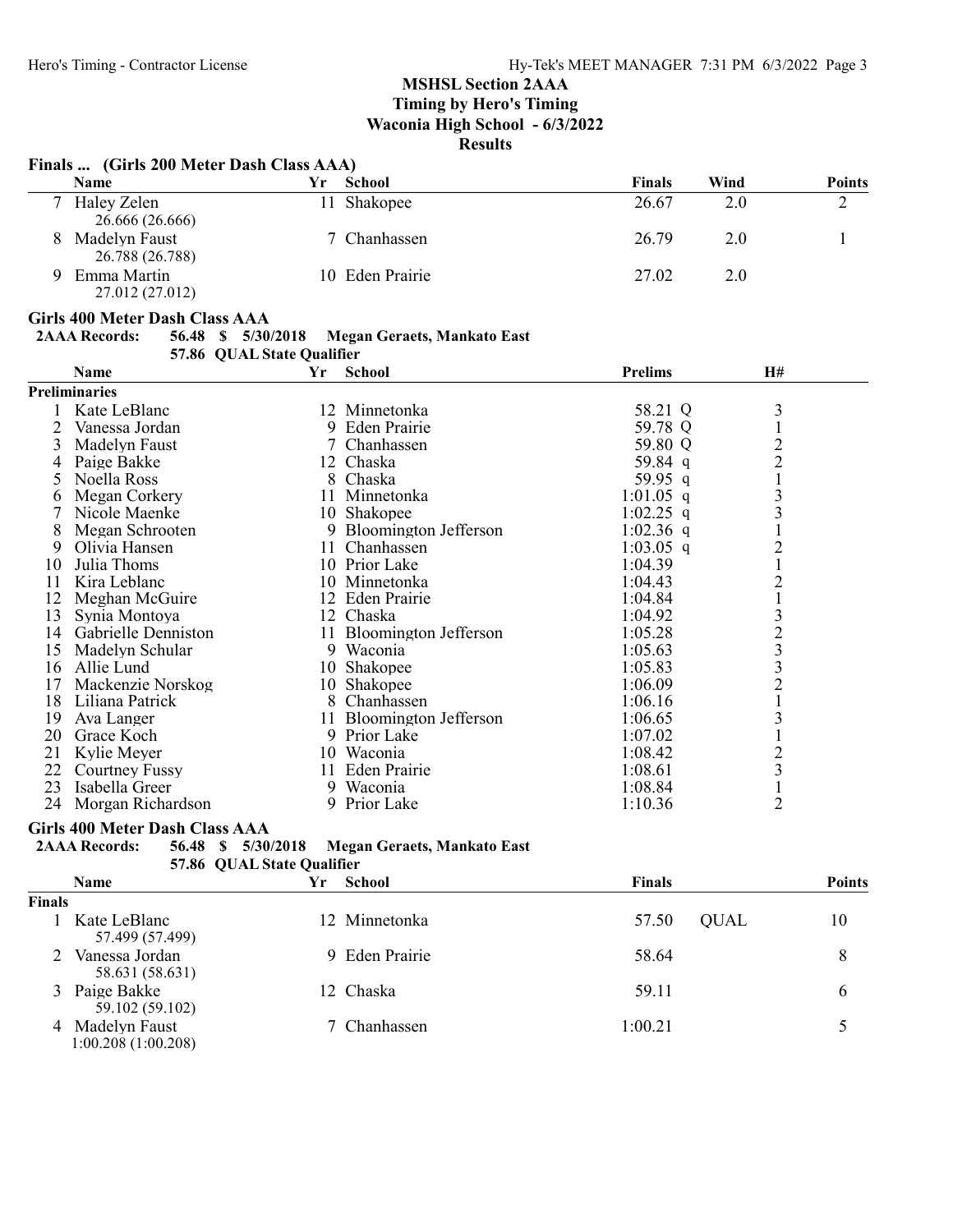# Finals ... (Girls 400 Meter Dash Class AAA)

|   | <b>Name</b>                           | Yr | <b>School</b>           | <b>Finals</b> | <b>Points</b> |
|---|---------------------------------------|----|-------------------------|---------------|---------------|
|   | 5 Noella Ross<br>1:00.230(1:00.230)   |    | 8 Chaska                | 1:00.23       | 4             |
|   | 6 Megan Corkery<br>1:00.747(1:00.747) | 11 | Minnetonka              | 1:00.75       |               |
|   | 7 Nicole Maenke<br>1:02.110(1:02.110) | 10 | Shakopee                | 1:02.11       |               |
| 8 | Megan Schrooten<br>1:02.322(1:02.322) |    | 9 Bloomington Jefferson | 1:02.33       |               |
| 9 | Olivia Hansen<br>1:03.147(1:03.147)   |    | Chanhassen              | 1:03.15       |               |

### Girls 800 Meter Run Class AAA

2AAA Records: 2:12.16 \$ 6/2/2017 Tess Misgen, Shakopee

2:15.89 QUAL State Qualifier

|    | Name                    | Yr | <b>School</b>            | <b>Prelims</b> | H#                                               |  |
|----|-------------------------|----|--------------------------|----------------|--------------------------------------------------|--|
|    | Preliminaries           |    |                          |                |                                                  |  |
|    | Ella Graham             |    | 10 Minnetonka            | $2:19.93$ Q    |                                                  |  |
|    | Isabelle Reinders       |    | 8 Prior Lake             | $2:20.96$ Q    |                                                  |  |
| 3  | Maya Mor                |    | 11 Minnetonka            | $2:21.54$ Q    | $\frac{2}{3}$                                    |  |
|    | Jennifer Pierson        |    | 10 Chanhassen            | $2:24.04$ q    |                                                  |  |
| 5  | Myra Moorjani           |    | 12 Eden Prairie          | $2:24.36$ q    | $\begin{array}{c} 2 \\ 2 \\ 3 \end{array}$       |  |
| 6  | Sara Gastony            |    | 8 Prior Lake             | $2:27.28$ q    |                                                  |  |
|    | Caroline Hemann         |    | 11 Bloomington Jefferson | $2:29.92$ q    |                                                  |  |
| 8  | Maya Lindstrom          |    | 12 Waconia               | $2:30.05$ q    |                                                  |  |
| 9  | Eleanor Thomas          |    | 11 Eden Prairie          | $2:31.93$ q    | $\overline{\mathbf{3}}$                          |  |
| 10 | Grace Schmelz-Bundt     |    | 11 Shakopee              | 2:32.91        | 3                                                |  |
| 11 | Mila Finch              |    | 11 Eden Prairie          | 2:33.57        |                                                  |  |
| 12 | Madeline Hauck          |    | 12 Chanhassen            | 2:33.85        | 3                                                |  |
| 13 | <b>Bella Thurston</b>   |    | 11 Bloomington Jefferson | 2:34.20        | $\overline{c}$                                   |  |
| 14 | Elise Keenan            |    | 11 Minnetonka            | 2:36.08        |                                                  |  |
| 15 | Anelise Hubbard         |    | 10 Chanhassen            | 2:36.81        |                                                  |  |
| 16 | <b>Sidney Dauwalter</b> |    | 9 Chaska                 | 2:37.99        | $\begin{smallmatrix}2\\2\\2\\3\end{smallmatrix}$ |  |
| 17 | <b>Addison Dooley</b>   |    | 8 Chaska                 | 2:41.14        |                                                  |  |
| 18 | Melina Peters           |    | 11 Bloomington Jefferson | 2:43.26        |                                                  |  |
| 19 | Ella Johnson            |    | 9 Shakopee               | 2:43.67        |                                                  |  |
| 20 | Katelyn Smith           | 10 | Waconia                  | 2:44.55        |                                                  |  |
| 21 | Vivian Lundquist        |    | 12 Prior Lake            | 2:44.99        | 3                                                |  |
| 22 | Chelsea Savage          | 9. | Shakopee                 | 2:52.41        |                                                  |  |
| 23 | Yabsera Yidnekachew     |    | 10 Chaska                | 2:56.23        |                                                  |  |

### Girls 800 Meter Run Class AAA

| 2AAA Records: 2:12.16 \$ 6/2/2017 |  | <b>Tess Misgen, Shakopee</b> |
|-----------------------------------|--|------------------------------|
|                                   |  |                              |

| 71 M M M MUUTTUS. | <i><b>A.LA.LV</b></i> | $\mathbf{H}$ | V/HUV11 | <b>LUDD L</b>                |
|-------------------|-----------------------|--------------|---------|------------------------------|
|                   |                       |              |         | 2:15.89 OUAL State Oualifier |
|                   |                       |              |         |                              |

|               | <b>Name</b>                                                | ٧r                                        | School        | <b>Finals</b>  | <b>Points</b> |
|---------------|------------------------------------------------------------|-------------------------------------------|---------------|----------------|---------------|
| <b>Finals</b> |                                                            |                                           |               |                |               |
|               | Maya Mor                                                   | $1:07.891(1:07.891)$ $2:14.184(1:06.293)$ | 11 Minnetonka | $2:14.19$ QUAL | 10            |
|               | 2 Ella Graham<br>$1:05.170(1:05.170)$ $2:17.252(1:12.082)$ |                                           | 10 Minnetonka | 2:17.26        | 8             |
|               | 3 Isabelle Reinders                                        | $1:07.602(1:07.602)$ $2:19.797(1:12.195)$ | 8 Prior Lake  | 2:19.80        | b             |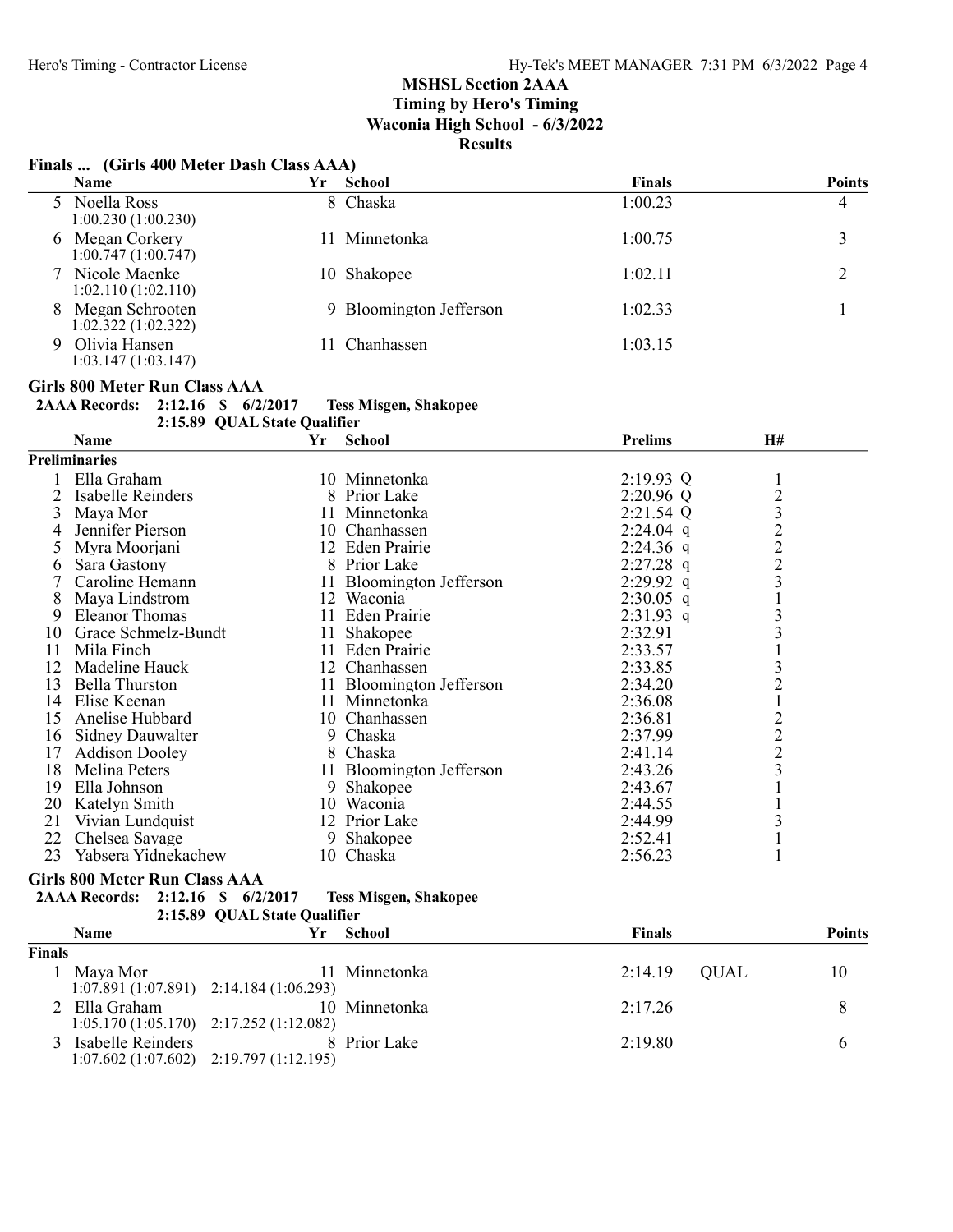# Finals ... (Girls 800 Meter Run Class AAA)

| Name               | Yr                                        | School                   | <b>Finals</b> | <b>Points</b> |
|--------------------|-------------------------------------------|--------------------------|---------------|---------------|
| 4 Myra Moorjani    |                                           | 12 Eden Prairie          | 2:24.67       |               |
|                    | $1:09.175(1:09.175)$ $2:24.662(1:15.487)$ |                          |               |               |
| 5 Sara Gastony     |                                           | 8 Prior Lake             | 2:24.97       | 4             |
|                    | $1:08.783(1:08.783)$ $2:24.962(1:16.179)$ |                          |               |               |
| 6 Jennifer Pierson |                                           | 10 Chanhassen            | 2:25.67       |               |
|                    | $1:08.697(1:08.697)$ $2:25.666(1:16.969)$ |                          |               |               |
| 7 Maya Lindstrom   |                                           | 12 Waconia               | 2:31.28       |               |
|                    | $1:12.495(1:12.495)$ $2:31.280(1:18.786)$ |                          |               |               |
| 8 Caroline Hemann  |                                           | 11 Bloomington Jefferson | 2:33.74       |               |
|                    | $1:12.176(1:12.176)$ $2:33.736(1:21.560)$ |                          |               |               |
| Eleanor Thomas     |                                           | 11 Eden Prairie          | 2:34.77       |               |
|                    | $1:13.880(1:13.880)$ $2:34.762(1:20.882)$ |                          |               |               |

#### Girls 1600 Meter Run Class AAA

| 2AAA Records: 4:53.67 \$ 6/3/2022 |  | Isabella Roemer, Chanhassen |
|-----------------------------------|--|-----------------------------|
|                                   |  |                             |

5:02.74 QUAL State Qualifier

| 5:02.74 QUAL State Qualifier |                         |                     |                                           |                     |                 |                |                |
|------------------------------|-------------------------|---------------------|-------------------------------------------|---------------------|-----------------|----------------|----------------|
|                              | <b>Name</b>             | Yr                  | <b>School</b>                             | <b>Finals</b>       |                 | H#             | <b>Points</b>  |
| <b>Finals</b>                |                         |                     |                                           |                     |                 |                |                |
| $\mathbf{1}$                 | Isabella Roemer         |                     | 12 Chanhassen                             |                     | 4:53.67 \$ QUAL | $\overline{2}$ | 10             |
|                              | 1:12.761(1:12.761)      |                     | $2:28.434(1:15.673)$ $3:42.142(1:13.708)$ | 4:53.670 (1:11.529) |                 |                |                |
|                              | 2 Maya Mor              |                     | 11 Minnetonka                             | 4:54.98             | <b>QUAL</b>     | 2              | 8              |
|                              | 1:13.014(1:13.014)      |                     | $2:28.669(1:15.656)$ $3:42.415(1:13.746)$ | 4:54.972 (1:12.557) |                 |                |                |
|                              | 3 Marissa Long          |                     | 10 Chanhassen                             | 5:00.49             | <b>QUAL</b>     | 2              | 6              |
|                              | 1:13.221(1:13.221)      |                     | $2:28.982(1:15.761)$ $3:45.950(1:16.968)$ | 5:00.485(1:14.535)  |                 |                |                |
|                              | 4 Megan Lee             |                     | 11 Bloomington Jefferson                  | 5:01.52             | <b>QUAL</b>     | $\overline{2}$ | 5              |
|                              | 1:13.319(1:13.319)      | 2:29.381(1:16.062)  | 3:46.209(1:16.829)                        | 5:01.519(1:15.310)  |                 |                |                |
|                              | 5 Avery Marasco-Johnson |                     | 9 Minnetonka                              | 5:23.70             |                 | 2              | 4              |
|                              | 1:15.568(1:15.568)      | 2:36.251 (1:20.684) | 4:00.928 (1:24.677) 5:23.694 (1:22.767)   |                     |                 |                |                |
|                              | 6 Amelia Borgen         |                     | 8 Bloomington Jefferson                   | 5:33.30             |                 | $\overline{2}$ | 3              |
|                              | 1:18.698(1:18.698)      | 2:42.848 (1:24.151) | 4:10.273 (1:27.425)                       | 5:33.291 (1:23.019) |                 |                |                |
|                              | Amelia Herold           |                     | 10 Waconia                                | 5:33.61             |                 | $\overline{2}$ | $\overline{2}$ |
|                              | 1:20.699(1:20.699)      | 2:46.026 (1:25.327) | 4:12.233(1:26.207)                        | 5:33.602 (1:21.370) |                 |                |                |
|                              | 8 Aubree Taylor         |                     | 11 Prior Lake                             | 5:35.20             |                 | 2              | 1              |
|                              | 1:19.380(1:19.380)      | 2:42.078 (1:22.699) | 4:08.400 (1:26.322)                       | 5:35.198 (1:26.798) |                 |                |                |
|                              | 9 Maggie Hoen           |                     | 9 Prior Lake                              | 5:36.05             |                 | $\overline{2}$ |                |
|                              | 1:19.793(1:19.793)      | 2:46.678(1:26.885)  | 4:12.643 (1:25.965)                       | 5:36.046 (1:23.404) |                 |                |                |
|                              | 10 Avery Hackenberg     |                     | 12 Eden Prairie                           | 5:38.64             |                 | 1              |                |
|                              | 1:19.350(1:19.350)      |                     | 2:46.753 (1:27.403) 4:14.891 (1:28.139)   | 5:38.634 (1:23.743) |                 |                |                |
|                              | 11 Makenzie Royal       |                     | 7 Chaska                                  | 5:40.63             |                 | 1              |                |
|                              | 1:19.127(1:19.127)      | 2:46.867(1:27.740)  | 4:14.937(1:28.070)                        | 5:40.629 (1:25.692) |                 |                |                |
|                              | 12 Berit Berggren       |                     | 10 Eden Prairie                           | 5:40.96             |                 | 2              |                |
|                              | 1:17.256(1:17.256)      | 2:40.741 (1:23.485) | 4:09.558(1:28.818)                        | 5:40.955 (1:31.397) |                 |                |                |
|                              | 13 Brooke Marquardt     |                     | 9 Prior Lake                              | 5:44.30             |                 | 1              |                |
|                              | 1:20.214(1:20.214)      | 2:49.111 (1:28.898) | 4:19.067(1:29.956)                        | 5:44.294 (1:25.227) |                 |                |                |
|                              | 14 Katelyn Farm         |                     | 9 Chaska                                  | 5:44.80             |                 | 1              |                |
|                              | 1:23.106(1:23.106)      | 2:50.652(1:27.547)  | 4:19.729 (1:29.077)                       | 5:44.795 (1:25.067) |                 |                |                |
|                              | 15 Madeline Hauck       |                     | 12 Chanhassen                             | 5:46.01             |                 | 1              |                |
|                              | 1:22.474 (1:22.474)     | 2:51.948 (1:29.474) | 4:22.083(1:30.135)                        | 5:46.003 (1:23.920) |                 |                |                |
|                              | 16 Danica Kendrick      |                     | 8 Waconia                                 | 5:47.88             |                 | 1              |                |
|                              | 1:23.269 (1:23.269)     | 2:51.659 (1:28.390) | 4:21.521 (1:29.862)                       | 5:47.880 (1:26.359) |                 |                |                |
|                              | 17 Meredith Gilles      |                     | 9 Minnetonka                              | 5:48.23             |                 | 2              |                |
|                              | 1:19.127(1:19.127)      | 2:47.111 (1:27.985) | 4:18.956(1:31.845)                        | 5:48.224 (1:29.268) |                 |                |                |
| 18                           | Amelia Dewberry         |                     | 11 Eden Prairie                           | 5:49.47             |                 | $\mathbf{1}$   |                |
|                              | 1:22.829 (1:22.829)     |                     | 2:51.453 (1:28.624) 4:22.219 (1:30.766)   | 5:49.466 (1:27.247) |                 |                |                |
|                              |                         |                     |                                           |                     |                 |                |                |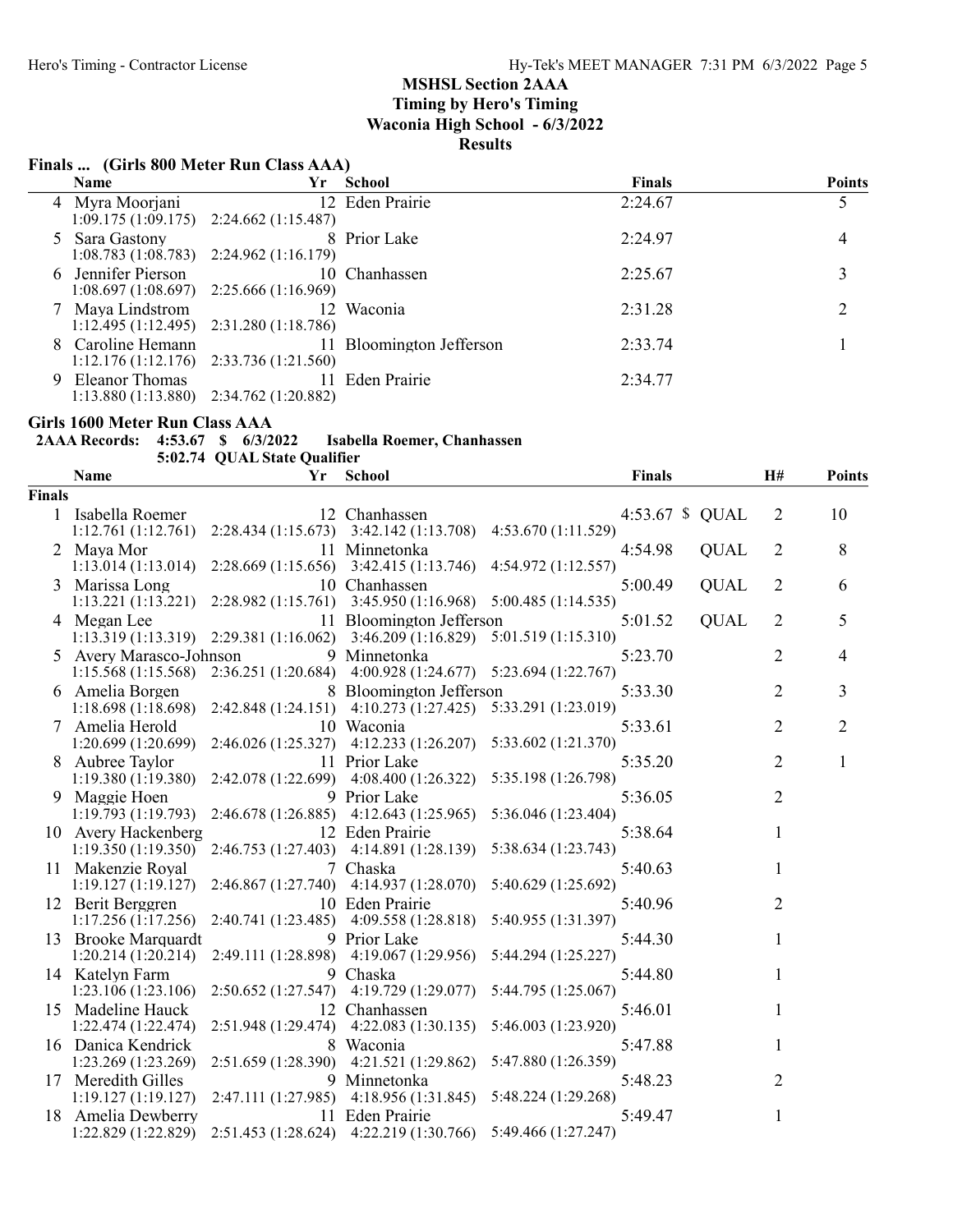# Finals ... (Girls 1600 Meter Run Class AAA)

| <b>Name</b>         | Yr | School                                                                                          | Finals     | H# | <b>Points</b> |
|---------------------|----|-------------------------------------------------------------------------------------------------|------------|----|---------------|
| 19 Sidney Fuhr      |    | 9 Chaska                                                                                        | 5:49.75    |    |               |
|                     |    | $1:22.812$ $(1:22.812)$ $2:51.045$ $(1:28.233)$ $4:21.763$ $(1:30.718)$ $5:49.750$ $(1:27.987)$ |            |    |               |
| 20 Jamie Drewitz    |    | 10 Bloomington Jefferson                                                                        | 5:49.80    |    |               |
|                     |    | 1:20.697 (1:20.697) 2:50.123 (1:29.426) 4:20.345 (1:30.223) 5:49.795 (1:29.450)                 |            |    |               |
| Grace Schmelz-Bundt |    | 11 Shakopee                                                                                     | 5:53.24    |    |               |
|                     |    | $1:19.048(1:19.048)$ $2:47.269(1:28.222)$ $4:18.951(1:31.682)$ $5:53.234(1:34.283)$             |            |    |               |
| 22 Taylor Daily     |    | 8 Shakopee                                                                                      | 6:17.47    |    |               |
|                     |    | 1:23.633 (1:23.633) 2:56.554 (1:32.921) 4:38.285 (1:41.732) 6:17.461 (1:39.176)                 |            |    |               |
| --- Adorisa Kaeding |    | 12 Waconia                                                                                      | <b>SCR</b> |    |               |
| --- Anna Zebrev     |    | 8 Shakopee                                                                                      | <b>SCR</b> |    |               |

#### Girls 3200 Meter Run Class AAA

2AAA Records: 10:24.32 \$ 5/30/2013 Maria Hauger, Shakopee

10:56.53 QUAL State Qualifier

|               | Name                          | Yr | <b>School</b>            | Finals     |             | <b>Points</b>                                   |
|---------------|-------------------------------|----|--------------------------|------------|-------------|-------------------------------------------------|
| <b>Finals</b> |                               |    |                          |            |             |                                                 |
|               | Isabella Roemer               |    | 12 Chanhassen            | 10:28.28   | <b>QUAL</b> | 10                                              |
|               | Marissa Long                  |    | 10 Chanhassen            | 10:48.64   | <b>QUAL</b> | 8                                               |
| 3             | Megan Lee                     |    | 11 Bloomington Jefferson | 10:50.69   | <b>QUAL</b> |                                                 |
| 4             | Madeline Lage                 |    | 10 Waconia               | 11:13.77   |             | $\frac{6}{5}$                                   |
|               | Avery Marasco-Johnson         |    | 9 Minnetonka             | 11:29.15   |             |                                                 |
| 6             | Amelia Borgen                 |    | 8 Bloomington Jefferson  | 11:40.01   |             | $\begin{array}{c} 4 \\ 3 \\ 2 \\ 1 \end{array}$ |
|               | Claire Cashman                |    | 11 Minnetonka            | 11:46.67   |             |                                                 |
| 8             | Layla Vennink                 |    | 9 Prior Lake             | 11:57.14   |             |                                                 |
| 9             | Aubree Taylor                 |    | 11 Prior Lake            | 11:59.20   |             |                                                 |
| 10            | Meredith Gilles               |    | 9 Minnetonka             | 12:05.96   |             |                                                 |
| 11            | Sarah Williams                |    | 9 Eden Prairie           | 12:23.80   |             |                                                 |
| 12            | Sidney Fuhr                   |    | 9 Chaska                 | 12:24.46   |             |                                                 |
| 13            | Katelyn Farm                  | 9  | Chaska                   | 12:30.42   |             |                                                 |
| 14            | Evalyn Theobald               |    | Chanhassen               | 12:32.63   |             |                                                 |
| 15            | <b>Emily Schwandt</b>         |    | 10 Prior Lake            | 12:36.77   |             |                                                 |
| 16            | Haley Parker                  |    | 12 Eden Prairie          | 12:41.32   |             |                                                 |
| 17            | Abby Tapajna                  |    | 12 Bloomington Jefferson | 12:47.17   |             |                                                 |
| 18            | Anastasia Zebrev              |    | Shakopee                 | 12:50.95   |             |                                                 |
| 19            | Makenzie Royal                |    | Chaska                   | 13:03.39   |             |                                                 |
| 20            | Danica Kendrick               | 8  | Waconia                  | 13:14.60   |             |                                                 |
| 21            | Lori Derouin                  |    | 11 Eden Prairie          | 13:44.09   |             |                                                 |
| $---$         | Ellie Hall                    | 10 | Shakopee                 | <b>DNF</b> |             |                                                 |
| ---           | Anna Zebrev                   | 8  | Shakopee                 | <b>SCR</b> |             |                                                 |
|               | $C: 1.400 M + H$ if $C1 = AA$ |    |                          |            |             |                                                 |

# Girls 100 Meter Hurdles Class AAA

```
2AAA Records: 14.50 $ 1988 Lisa Ristau, Fairmont
```

| 14.90 QUAL State Qualifier |    |               |                   |            |    |
|----------------------------|----|---------------|-------------------|------------|----|
| <b>Name</b>                | Yг | <b>School</b> | <b>Prelims</b>    | Wind       | H# |
| <b>Preliminaries</b>       |    |               |                   |            |    |
| Ruby Pajibo                |    | 11 Minnetonka | 14.94 Q           | <b>NWI</b> |    |
| 2 Claire Kohler            |    | 10 Minnetonka | 15.00 Q           | <b>NWI</b> |    |
| 3 Addyson White            |    | 10 Prior Lake | 15.58 Q           | <b>NWI</b> |    |
| 4 Daneyah Hughes           |    | 12 Chaska     | $15.87$ q         | NWI        |    |
| 5 Anna McKinney            |    | 10 Minnetonka | $16.20 \text{ q}$ | <b>NWI</b> |    |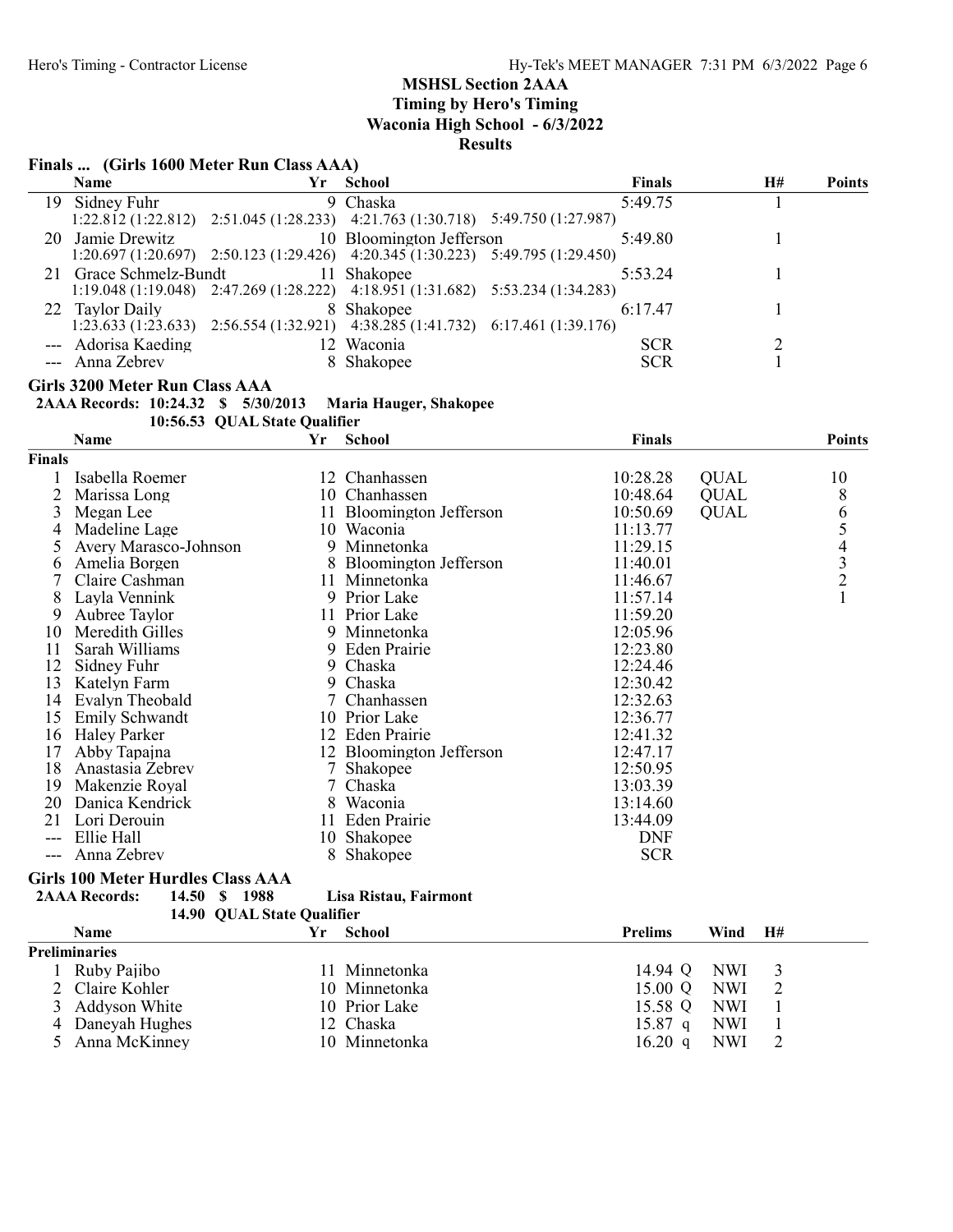# MSHSL Section 2AAA Timing by Hero's Timing

Waconia High School - 6/3/2022

Results

# Preliminaries ... (Girls 100 Meter Hurdles Class AAA)

|    | Name                   | Yr | <b>School</b>            | <b>Prelims</b>    | Wind       | H#             |  |
|----|------------------------|----|--------------------------|-------------------|------------|----------------|--|
| 6  | Hannah Cole            |    | 10 Prior Lake            | 16.59 q           | <b>NWI</b> |                |  |
|    | Gabi Lainhart          |    | 9 Eden Prairie           | $16.76$ q         | <b>NWI</b> | 3              |  |
| 8  | Madeline Kaufman       |    | 10 Eden Prairie          | $17.10 \text{ q}$ | <b>NWI</b> | 3              |  |
| 9  | Paris Alvarez          |    | 12 Bloomington Jefferson | $17.22$ q         | <b>NWI</b> |                |  |
| 10 | Natalie Roth           |    | 11 Chaska                | 17.41             | <b>NWI</b> | 2              |  |
|    | Sarah Cravens          |    | 12 Waconia               | 17.59             | <b>NWI</b> |                |  |
| 12 | Clara Gillen           |    | 10 Prior Lake            | 17.79             | <b>NWI</b> | 3              |  |
| 13 | Lucia Eldridge         |    | 11 Eden Prairie          | 18.36             | <b>NWI</b> | 3              |  |
| 14 | Kaylynn Barns          |    | 9 Bloomington Jefferson  | 18.48             | <b>NWI</b> |                |  |
| 15 | Kate Yezzi             |    | 10 Chanhassen            | 18.61             | <b>NWI</b> | 3              |  |
| 16 | Hope Vosika            |    | 12 Shakopee              | 18.72             | <b>NWI</b> |                |  |
|    | Erika Roth             |    | 9 Chaska                 | 18.84             | <b>NWI</b> | 2              |  |
| 18 | Maddy Marr             |    | 11 Bloomington Jefferson | 18.90             | <b>NWI</b> | 3              |  |
| 19 | Maya Feuerhelm         |    | 9 Chanhassen             | 18.96             | <b>NWI</b> | 2              |  |
| 20 | <b>Brooke Rhode</b>    | 10 | Waconia                  | 19.54             | <b>NWI</b> |                |  |
| 21 | Karissa Wichmann       |    | 12 Chanhassen            | 19.59             | NWI.       |                |  |
| 22 | <b>Addison Harried</b> |    | 9 Waconia                | 19.86             | NWI.       | $\overline{2}$ |  |
|    | <b>Emily Hubmer</b>    |    | 10 Shakopee              | <b>SCR</b>        | <b>NWI</b> | 2              |  |

### Girls 100 Meter Hurdles Class AAA

| <b>2AAA Records:</b> | 14.50 \$ 1988 |  | Lisa Ristau, Fairmont |
|----------------------|---------------|--|-----------------------|
|                      |               |  |                       |

|               | 14.90 QUAL State Qualifier              |     |                          |               |      |                |
|---------------|-----------------------------------------|-----|--------------------------|---------------|------|----------------|
|               | <b>Name</b>                             | Yr  | <b>School</b>            | <b>Finals</b> | Wind | <b>Points</b>  |
| <b>Finals</b> |                                         |     |                          |               |      |                |
|               | Ruby Pajibo<br>14.636 (14.636)          | 11. | Minnetonka               | 14.64         | 2.2  | 10             |
|               | Claire Kohler<br>14.733 (14.733)        |     | 10 Minnetonka            | 14.74         | 2.2  | 8              |
| 3             | Anna McKinney<br>15.646 (15.646)        |     | 10 Minnetonka            | 15.65         | 2.2  | 6              |
| 4             | Daneyah Hughes<br>15.675 (15.675)       |     | 12 Chaska                | 15.68         | 2.2  | 5              |
| 5.            | <b>Addyson White</b><br>15.709 (15.709) |     | 10 Prior Lake            | 15.71         | 2.2  | 4              |
| 6             | Hannah Cole<br>16.450 (16.450)          | 10  | Prior Lake               | 16.45         | 2.2  | 3              |
|               | Gabi Lainhart<br>16.820 (16.820)        |     | 9 Eden Prairie           | 16.82         | 2.2  | $\overline{2}$ |
| 8             | Paris Alvarez<br>17.155 (17.155)        |     | 12 Bloomington Jefferson | 17.16         | 2.2  |                |
| 9             | Madeline Kaufman<br>17.221 (17.221)     | 10  | Eden Prairie             | 17.23         | 2.2  |                |

Girls 300 Meter Hurdles Class AAA<br>2AAA Records: 43.69 \$ 1988 2AAA Records: 43.69 \$ 1988 Lisa Ristau, Fairmont

| 45.25 QUAL State Qualifier |    |                 |                |    |
|----------------------------|----|-----------------|----------------|----|
| <b>Name</b>                | Vг | School          | <b>Prelims</b> | H# |
| <b>Preliminaries</b>       |    |                 |                |    |
| Addyson White              |    | 10 Prior Lake   | 44.42 Q QUAL   |    |
| 2 Claire Kohler            |    | 10 Minnetonka   | 46.01 Q        |    |
| Katie Ose                  |    | 12 Eden Prairie | 46.64 Q        | ∠  |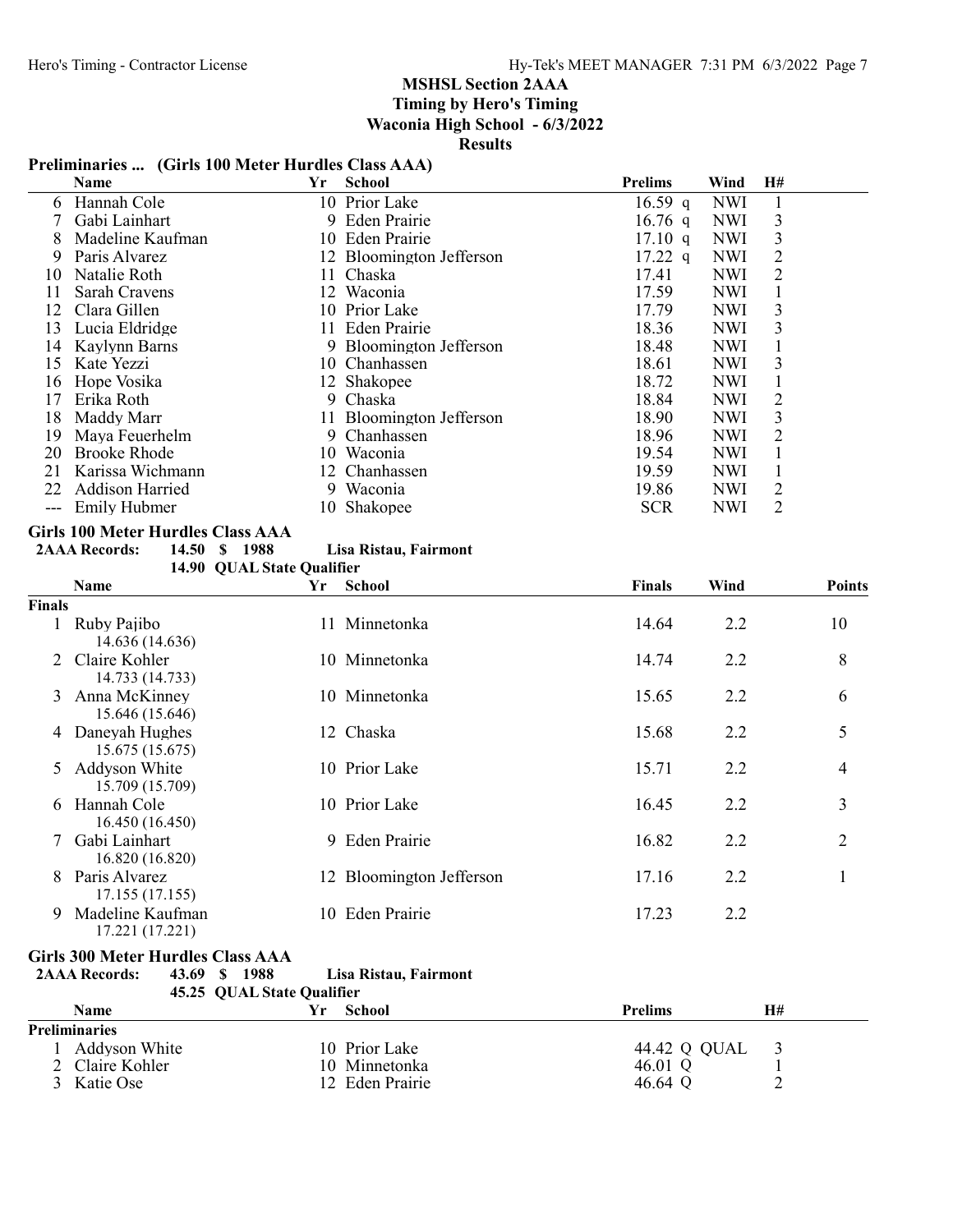# MSHSL Section 2AAA Timing by Hero's Timing

Waconia High School - 6/3/2022

Results

# Preliminaries ... (Girls 300 Meter Hurdles Class AAA)

|       | Name                   | Yr  | <b>School</b>            | <b>Prelims</b> | <b>H#</b>      |  |
|-------|------------------------|-----|--------------------------|----------------|----------------|--|
| 4     | Anna McKinney          |     | 10 Minnetonka            | 48.68 q        |                |  |
|       | Joel Makem Ratzinger   |     | 11 Shakopee              | 48.79 q        |                |  |
|       | Ashlyn Baker           | 11. | Minnetonka               | 48.85 q        | 3              |  |
|       | Hannah Cole            |     | 10 Prior Lake            | 49.02 q        | $\overline{2}$ |  |
| 8     | Clara Gillen           |     | 10 Prior Lake            | 49.48 q        | $\overline{2}$ |  |
| 9     | Natalie Roth           |     | 11 Chaska                | 51.61 q        |                |  |
| 10    | Kate Yezzi             |     | 10 Chanhassen            | 52.68          |                |  |
| 11    | Grace Cutting          |     | 9 Eden Prairie           | 52.70          |                |  |
| 12    | Gabi Lainhart          |     | 9 Eden Prairie           | 52.72          | 2              |  |
| 13    | Kaylynn Barns          |     | 9 Bloomington Jefferson  | 52.79          | 3              |  |
| 14    | Erika Roth             |     | 9 Chaska                 | 53.62          | 3              |  |
| 15    | <b>Autumn Thompson</b> |     | 12 Chaska                | 54.75          |                |  |
| 16    | Ariana Ryskoski        | 10  | Waconia                  | 54.79          | 2              |  |
| 17    | <b>Karalyn Buetow</b>  |     | 10 Waconia               | 54.94          | $\overline{2}$ |  |
| 18    | Maddy Marr             |     | 11 Bloomington Jefferson | 55.81          |                |  |
| 19    | Caroline Haag          |     | 10 Bloomington Jefferson | 56.04          |                |  |
| 20    | <b>Brooke Stong</b>    | 9.  | Waconia                  | 57.23          |                |  |
| 21    | Ellie Jacobs           |     | 8 Chanhassen             | 57.57          | 2              |  |
| 22    | Addison Hildebrand     |     | Chanhassen               | 58.02          |                |  |
| $---$ | <b>Emily Hubmer</b>    |     | 10 Shakopee              | <b>SCR</b>     | 2              |  |

# Girls 300 Meter Hurdles Class AAA<br>2AAA Records: 43.69 \$ 1988

2AAA Records: 43.69 \$ 1988 Lisa Ristau, Fairmont

|                             | 45.25 QUAL State Qualifier              |     |                 |                      |               |
|-----------------------------|-----------------------------------------|-----|-----------------|----------------------|---------------|
|                             | <b>Name</b>                             | Yr  | School          | <b>Finals</b>        | <b>Points</b> |
| Finals                      |                                         |     |                 |                      |               |
|                             | Addyson White<br>44.792 (44.792)        |     | 10 Prior Lake   | 44.80<br><b>QUAL</b> | 10            |
| $\mathcal{D}_{\mathcal{L}}$ | Claire Kohler<br>46.201 (46.201)        |     | 10 Minnetonka   | 46.21                | 8             |
| 3                           | Katie Ose<br>46.270 (46.270)            |     | 12 Eden Prairie | 46.27                | 6             |
| 4                           | Hannah Cole<br>48.421 (48.421)          |     | 10 Prior Lake   | 48.43                | 5             |
| 5.                          | Anna McKinney<br>48.912 (48.912)        |     | 10 Minnetonka   | 48.92                | 4             |
| 6                           | Ashlyn Baker<br>49.152 (49.152)         | 11. | Minnetonka      | 49.16                | 3             |
|                             | Clara Gillen<br>49.329 (49.329)         |     | 10 Prior Lake   | 49.33                | 2             |
| 8                           | Natalie Roth<br>50.613 (50.613)         |     | 11 Chaska       | 50.62                |               |
| 9                           | Joel Makem Ratzinger<br>50.776 (50.776) | 11  | Shakopee        | 50.78                |               |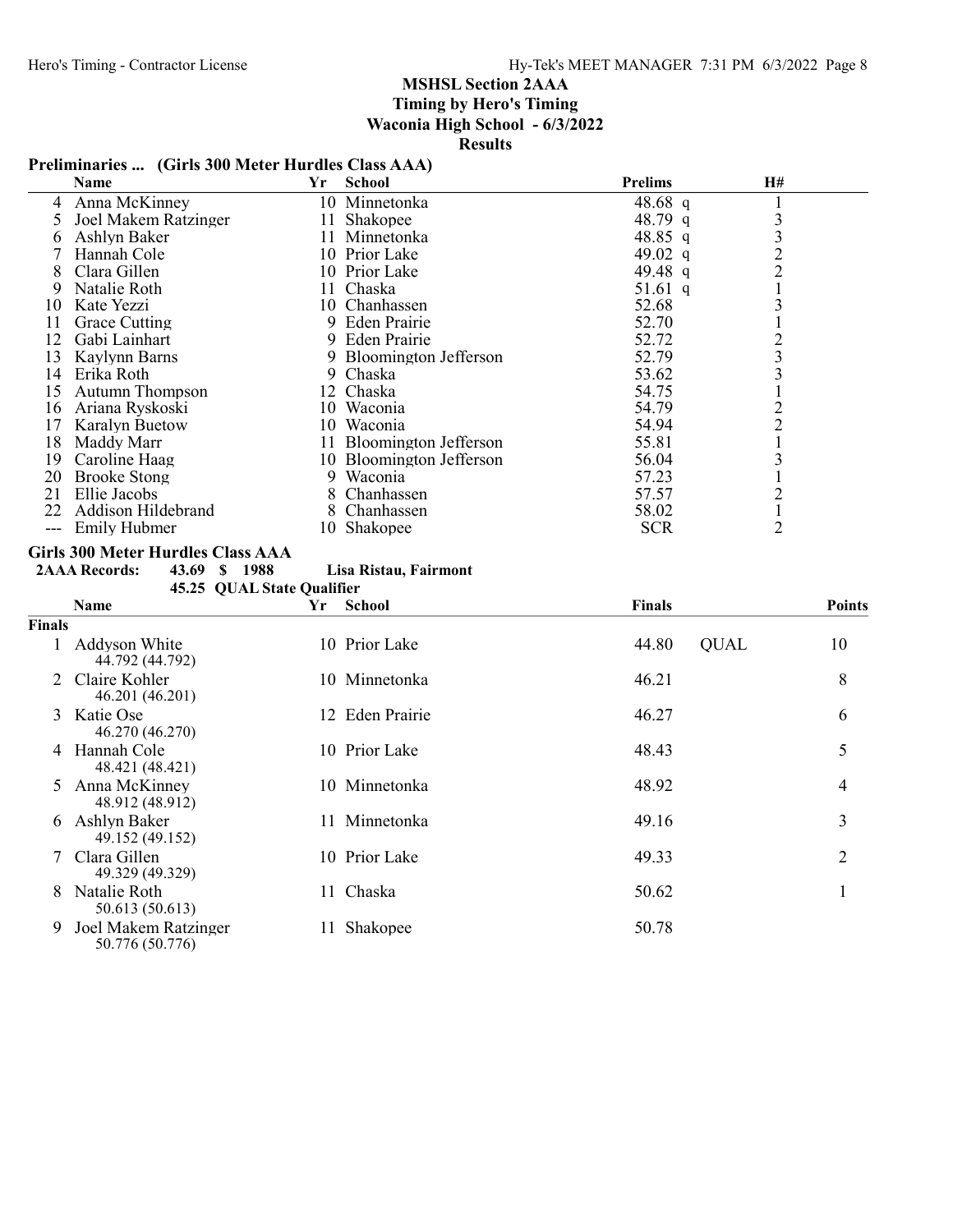Girls 4x100 Meter Relay Class AAA<br>2AAA Records: 48.70 \$ 5/30/2014

Mankato East, Mankato East

J Vetter, E Altenburg, H Shank, E Baynes

49.35 QUAL State Qualifier

|               | <b>Team</b>                                                              | Relay                   |                      | <b>Finals</b>                               | <b>Points</b>  |
|---------------|--------------------------------------------------------------------------|-------------------------|----------------------|---------------------------------------------|----------------|
| <b>Finals</b> |                                                                          |                         |                      |                                             |                |
|               | Minnetonka<br>1) Zeal Kuku 9<br>49.189 (49.189)                          | 2) Lucy Hiller 11       | 3) Ruby Pajibo 11    | 49.19<br><b>QUAL</b><br>4) Briena Giebel 10 | 10             |
|               | Prior Lake<br>1) Ashlyn Jore 12<br>49.220 (49.220)                       | 2) Valencia Haughton 10 | 3) Juliann Will 12   | 49.22<br><b>OUAL</b><br>4) Keeley Mohling 8 | 8              |
| $\mathcal{E}$ | Eden Prairie<br>1) Maggie Zaugg 12<br>49.615 (49.615)                    | 2) Emma Martin 10       | 3) Katie Ose 12      | 49.62<br>4) Emma Nguyen 9                   | 6              |
| 4             | Waconia<br>1) Brynley Theis 11<br>49.736 (49.736)                        | 2) Bethany Langer 10    | 3) Jenna Myhre 10    | 49.74<br>4) Jordan Grell 12                 | 5              |
| 5             | Shakopee<br>1) Haley Zelen 11<br>50.463 (50.463)                         | 2) Lillian Allen 11     | 3) Kacie Claessens 8 | 50.47<br>4) Samantha (Sammy) Carr 8         | 4              |
| 6             | <b>Bloomington Jefferson</b><br>1) Alorah Czeskleba 9<br>51.080 (51.080) | 2) Paris Alvarez 12     | 3) Ally Amundson 12  | 51.08<br>4) Norah D'Almeida 12              | 3              |
|               | Chaska<br>1) Kelli Streetar 10<br>51.729 (51.729)                        | 2) McKenna Thom 12      | 3) Lily Powers 9     | 51.73<br>4) Daneyah Hughes 12               | $\overline{2}$ |
| 8             | Chanhassen<br>1) Anna Lacy 11<br>52.273 (52.273)                         | 2) Marnie Hansen 7      | 3) Kathryn Hauck 10  | 52.28<br>4) Haylee Bode 7                   | 1              |

## Girls 4x200 Meter Relay Class AAA

2AAA Records: 1:41.64 \$ 5/30/2014 Waconia, Waconia

M Reighard, D Pioske, A Marrs, M Voigt

|        |                                                              | 1:43.91 QUAL State Qualifier |                                                            |               |
|--------|--------------------------------------------------------------|------------------------------|------------------------------------------------------------|---------------|
|        | Team                                                         | Relay                        | <b>Finals</b>                                              | <b>Points</b> |
| Finals |                                                              |                              |                                                            |               |
|        | Eden Prairie<br>1) Kennedy Houston 12<br>1:44.076 (1:44.076) | 2) Vanessa Jordan 9          | 1:44.08<br>3) Emma Nguyen 9<br>4) Niamya Holloway 12       | 10            |
|        | 2 Minnetonka<br>1) Lindsey Koch 10<br>1:45.332 (1:45.332)    | 2) Charlotte Roehl 10        | 1:45.34<br>3) Briena Giebel 10<br>4) Lucy Hiller 11        | 8             |
|        | 3 Chaska<br>1) Paige Bakke 12<br>1:45.575(1:45.575)          | 2) Noella Ross 8             | 1:45.58<br>3) McKenna Thom 12<br>4) Daneyah Hughes 12      | 6             |
| 4      | Shakopee<br>1) Haley Zelen 11<br>1:48.098 (1:48.098)         | 2) Lillian Allen 11          | 1:48.10<br>3) Madalyn Schwichtenberg 104) Nicole Maenke 10 | 5             |
| 5.     | Waconia<br>1) Maya Lindstrom 12<br>1:48.189 (1:48.189)       | 2) Bethany Langer 10         | 1:48.19<br>3) Olivia Stier 9<br>4) Jenna Myhre 10          | 4             |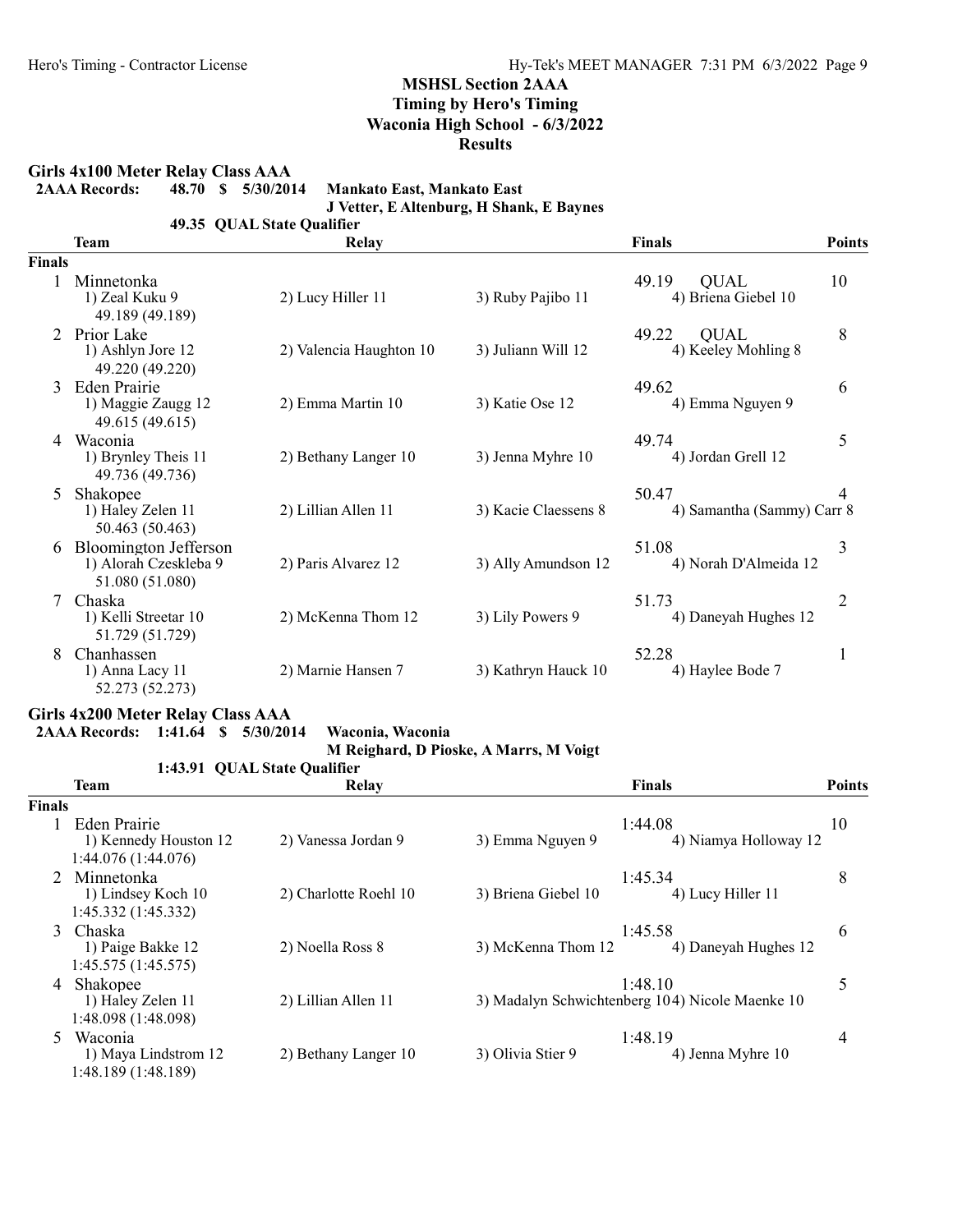Timing by Hero's Timing

Waconia High School - 6/3/2022

Results

# Finals ... (Girls 4x200 Meter Relay Class AAA)

|   | Team                  | Relay               | <b>Finals</b>                                  | <b>Points</b> |
|---|-----------------------|---------------------|------------------------------------------------|---------------|
| 6 | Prior Lake            |                     | 1:49.72                                        |               |
|   | 1) Juliann Will 12    | 2) Sophia Crespo 11 | 3) Jayla Rucker 9<br>4) Linnea Jungers 9       |               |
|   | 1:49.719 (1:49.719)   |                     |                                                |               |
|   | Chanhassen            |                     | 1:51.43                                        |               |
|   | 1) Kathryn Hauck 10   | 2) Marnie Hansen 7  | 3) Hanna Taha 10<br>4) Haylee Bode 7           |               |
|   | 1:51.425(1:51.425)    |                     |                                                |               |
| 8 | Bloomington Jefferson |                     | 1:55.61                                        |               |
|   | 1) Alyssa Atkins 10   | 2) Giada Requejo 10 | 3) Kseniya Medvedovski 10<br>4) Emily Moser 11 |               |
|   | 1:55.607 (1:55.607)   |                     |                                                |               |

#### Girls 4x400 Meter Relay Class AAA

4:00.96 QUAL State Qualifier

|                | <b>Team</b>                                                                | <b>Relay</b>              |                      | <b>Finals</b>                                | <b>Points</b> |
|----------------|----------------------------------------------------------------------------|---------------------------|----------------------|----------------------------------------------|---------------|
| <b>Finals</b>  |                                                                            |                           |                      |                                              |               |
|                | Minnetonka<br>1) Megan Corkery 11<br>3:57.580 (3:57.580)                   | 2) Claire Kohler 10       | 3) Ella Graham 10    | 3:57.58<br><b>QUAL</b><br>4) Kate LeBlanc 12 | 10            |
|                | <b>Eden Prairie</b><br>1) Vanessa Jordan 9<br>4:02.454 (4:02.454)          | 2) Emma Nguyen 9          | 3) Linnea Berndt 12  | 4:02.46<br>4) Niamya Holloway 12             | 8             |
| $\mathcal{L}$  | Prior Lake<br>1) Keeley Mohling 8<br>4:07.795 (4:07.795)                   | 2) Addyson White 10       | 3) Juliann Will 12   | 4:07.80<br>4) Isabelle Reinders 8            | 6             |
| $\overline{4}$ | Chaska<br>1) Synia Montoya 12<br>4:08.902 (4:08.902)                       | 2) Noella Ross 8          | 3) Annalise Bury 12  | 4:08.91<br>4) Paige Bakke 12                 | 5             |
| 5              | Chanhassen<br>1) Madelyn Faust 7<br>4:12.267(4:12.267)                     | 2) Isabella Roemer 12     | 3) Olivia Hansen 11  | 4:12.27<br>4) Marissa Long 10                | 4             |
| 6              | <b>Bloomington Jefferson</b><br>1) Megan Schrooten 9<br>4:17.036(4:17.036) | 2) Gabrielle Denniston 11 | 3) Ava Langer 11     | 4:17.04<br>4) Megan Lee 11                   | 3             |
|                | Shakopee<br>1) Nicole Maenke 10<br>4:20.546 (4:20.546)                     | 2) Allie Lund 10          | 3) Adriana Gorter 10 | 4:20.55<br>4) Mackenzie Norskog 10           | 2             |
| 8              | Waconia<br>1) Olivia Stier 9<br>4:21.464 (4:21.464)                        | 2) Annika Mielke 10       | 3) Madelyn Schular 9 | 4:21.47                                      | -1            |

### Girls 4x800 Meter Relay Class AAA 2AAA Records: 9:16.11 \$ 6/2/2017 Marshall, Marshall

| C Boersma, K Sueker, N Sample, N Sample |  |  |  |  |  |  |
|-----------------------------------------|--|--|--|--|--|--|
|-----------------------------------------|--|--|--|--|--|--|

|               |                      |                              | $\sim$ Doctoma, it outnot, it outmon, it outmon |                        |               |  |  |
|---------------|----------------------|------------------------------|-------------------------------------------------|------------------------|---------------|--|--|
|               |                      | 9:26.21 QUAL State Qualifier |                                                 |                        |               |  |  |
|               | Team                 | Relay                        |                                                 | Finals                 | <b>Points</b> |  |  |
| <b>Finals</b> |                      |                              |                                                 |                        |               |  |  |
|               | Minnetonka           |                              |                                                 | 9:30.50                | 10            |  |  |
|               | 1) Claire Cashman 11 | 2) Kira Leblanc 10           | 3) Kate LeBlanc 12                              | 4) Ella Graham 10      |               |  |  |
|               | 9:30.496 (9:30.496)  |                              |                                                 |                        |               |  |  |
|               | 2 Prior Lake         |                              |                                                 | 9:37.19                | 8             |  |  |
|               | 1) Keeley Mohling 8  | 2) Sara Gastony 8            | 3) Layla Vennink 9                              | 4) Isabelle Reinders 8 |               |  |  |
|               | 9:37.187 (9:37.187)  |                              |                                                 |                        |               |  |  |

<sup>2</sup>AAA Records: 3:54.41 \$ 2005 Mankato East, Mankato East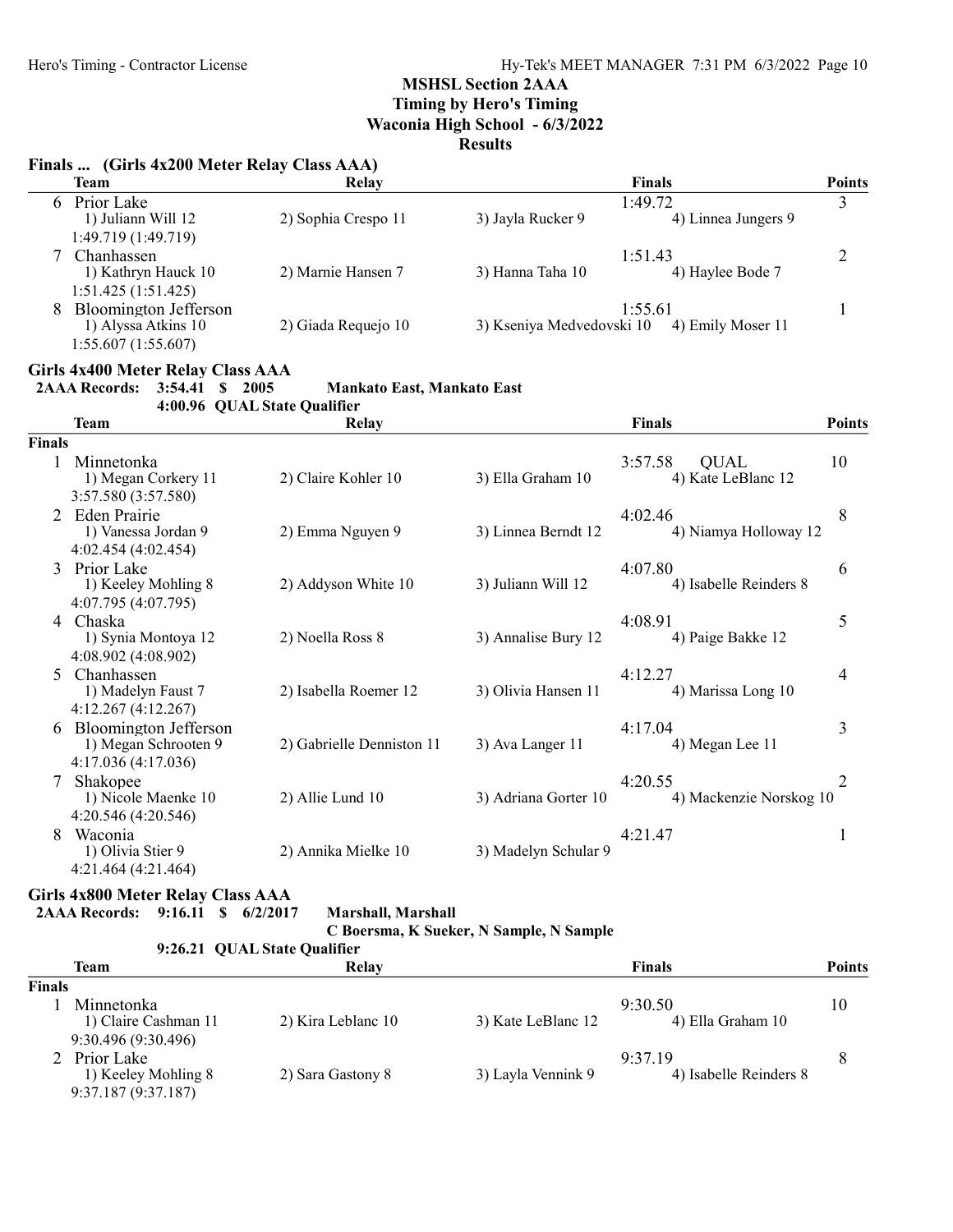# Timing by Hero's Timing

Waconia High School - 6/3/2022

## Results

# Finals ... (Girls 4x800 Meter Relay Class AAA)

| <b>Team</b>             | Relay                     |                         | Finals                | <b>Points</b> |
|-------------------------|---------------------------|-------------------------|-----------------------|---------------|
| 3<br>Waconia            |                           | 9:46.43                 |                       | 6             |
| 1) Adorisa Kaeding 12   | 2) Annika Mielke 10       | 3) Maya Lindstrom 12    | 4) Madeline Lage 10   |               |
| 9:46.429 (9:46.429)     |                           |                         |                       |               |
| 4 Eden Prairie          |                           | 9:55.19                 |                       | 5             |
| 1) Myra Moorjani 12     | 2) Alyssa Ehler 10        | 3) Meghan McGuire 12    | 4) Linnea Berndt 12   |               |
| 9:55.185(9:55.185)      |                           |                         |                       |               |
| 5 Bloomington Jefferson |                           | 10:37.25                |                       | 4             |
| 1) Melina Peters 11     | 2) Jamie Drewitz 10       | 3) Bella Thurston 11    | 4) Caroline Hemann 11 |               |
| 10:37.245 (10:37.245)   |                           |                         |                       |               |
| 6 Chanhassen            |                           | 10:44.31                |                       | 3             |
| 1) Evalyn Theobald 7    | 2) Rachel Gallagher 12    | 3) Anelise Hubbard 10   | 4) Liliana Patrick 8  |               |
| 10:44.309 (10:44.309)   |                           |                         |                       |               |
| 7 Chaska                |                           | 11:20.93                |                       | 2             |
| 1) Addison Dooley 8     | 2) Yabsera Yidnekachew 10 | 3) Adonai Yidnekachew 9 | 4) Sidney Dauwalter 9 |               |
| 11:20.923 (11:20.923)   |                           |                         |                       |               |
| Shakopee<br>8           |                           | 11:39.92                |                       |               |
| 1) Chelsea Savage 9     | 2) Sarah Savage 11        | 3) Emily Hubmer 10      | 4) Anastasia Zebrev 7 |               |
| 11:39.911 (11:39.911)   |                           |                         |                       |               |

# Girls High Jump Class AAA

2AAA Records: 5-10.25 \$ 1994 Andrea Jeseritz, Hutchinson

|               | 5-04.00 QUAL State Qualifier |    |                          |               |             |                |
|---------------|------------------------------|----|--------------------------|---------------|-------------|----------------|
|               | <b>Name</b>                  | Yr | <b>School</b>            | <b>Finals</b> |             | <b>Points</b>  |
| <b>Finals</b> |                              |    |                          |               |             |                |
|               | Niamya Holloway              |    | 12 Eden Prairie          | 5-08.00       | <b>QUAL</b> | 10             |
|               | Winona Stone                 |    | 11 Minnetonka            | 5-08.00       | <b>QUAL</b> | 8              |
| 3             | Lauren DuBois                | 11 | Shakopee                 | 5-06.00       | <b>QUAL</b> |                |
| 4             | Mya Folken                   | 10 | Minnetonka               | $5-06.00$     | <b>QUAL</b> | $\frac{6}{5}$  |
| $\Delta$      | Mari Mohling                 |    | 12 Prior Lake            | 5-04.00       | <b>QUAL</b> | $\overline{4}$ |
| 6             | Emma Starkey                 |    | 12 Chanhassen            | 5-00.00       |             | 1.20           |
| <sub>0</sub>  | Samantha (Sammy) Carr        | 8  | Shakopee                 | $5 - 00.00$   |             | 1.20           |
| 6             | Ayla Schmitz                 | 8  | Chaska                   | $5-00.00$     |             | 1.20           |
| 6             | Evelyn Skattum               | 11 | Eden Prairie             | 5-00.00       |             | 1.20           |
| b             | Ashlyn Jore                  |    | 12 Prior Lake            | 5-00.00       |             | 1.20           |
| 11            | Claire Michaelson            |    | 12 Prior Lake            | 5-00.00       |             |                |
| 12            | Eleanor Wackerfuss           | 11 | Chaska                   | $4 - 10.00$   |             |                |
| 12            | Kira Leblanc                 |    | 10 Minnetonka            | $4 - 10.00$   |             |                |
| 14            | Riya Shah                    |    | 8 Shakopee               | $4 - 10.00$   |             |                |
| ---           | Annika Dyrud                 | 10 | Bloomington Jefferson    | NH            |             |                |
| ---           | <b>Brooke Stong</b>          | 9  | Waconia                  | NH            |             |                |
|               | Cassidy Hughes               | 12 | Waconia                  | <b>NH</b>     |             |                |
| $---$         | Maya Engeholm                |    | 11 Bloomington Jefferson | NH            |             |                |
| ---           | Alayna Avarielle Callos      | 10 | Chanhassen               | <b>NH</b>     |             |                |
|               | Alorah Czeskleba             |    | 9 Bloomington Jefferson  | NH            |             |                |
| $---$         | Ziwilani Simbeye             | 9  | Chaska                   | NH            |             |                |
| ---           | Jessie Odanga                | 12 | Chanhassen               | <b>NH</b>     |             |                |
|               | Sarah Cravens                | 12 | Waconia                  | NH            |             |                |
|               | Lexi Little                  | 12 | Eden Prairie             | <b>NH</b>     |             |                |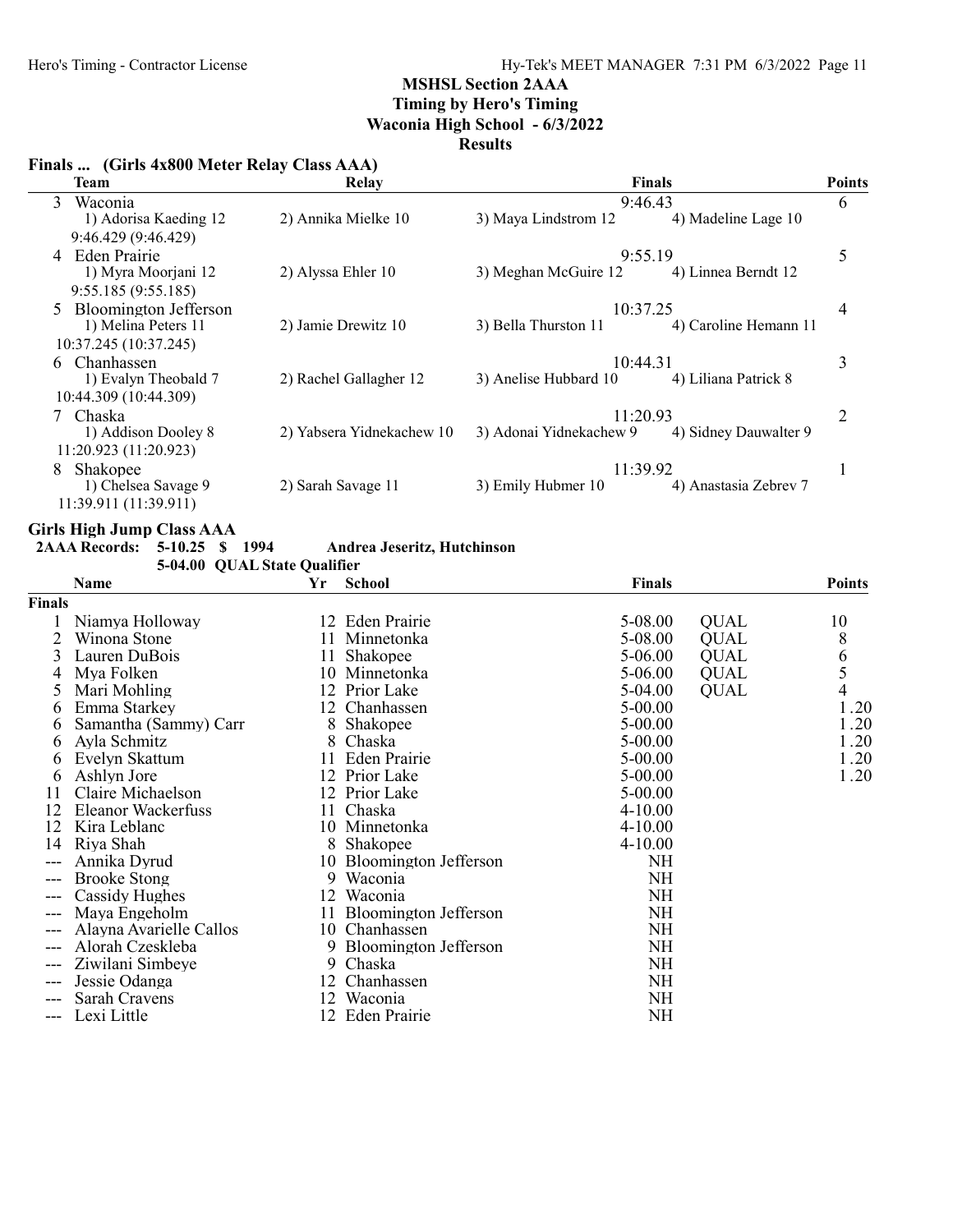Girls Pole Vault Class AAA

2AAA Records: 13-00.50 \$ 2000 Stacie Manuel, Wilmar

|  | 11-01.00 QUAL State Qualifier |                       |  |
|--|-------------------------------|-----------------------|--|
|  |                               | $\mathbf{v}$ $\alpha$ |  |

|        | Name                 | Yr | <b>School</b>            | <b>Finals</b> | <b>Points</b>                         |
|--------|----------------------|----|--------------------------|---------------|---------------------------------------|
| Finals |                      |    |                          |               |                                       |
|        | Katie Ose            |    | 12 Eden Prairie          | 10-07.00      | 10                                    |
|        | Madeline Kaufman     |    | 10 Eden Prairie          | 10-04.00      | 8                                     |
| 3      | Lilian Sather        |    | 10 Chanhassen            | 10-04.00      |                                       |
|        | Annaliese Cundiff    |    | 10 Prior Lake            | 9-07.00       | $\begin{array}{c} 6 \\ 5 \end{array}$ |
|        | Madilynn Mathison    |    | 12 Prior Lake            | 9-01.00       | 3.50                                  |
|        | Ming Li Raidt        | 11 | Waconia                  | 9-01.00       | 3.50                                  |
|        | Harley Wock          | 9  | Minnetonka               | 9-01.00       | $\overline{c}$                        |
| 8      | Claire Danciak       |    | 12 Eden Prairie          | 8-07.00       |                                       |
| 9      | Anelisa Anderson     | 11 | Minnetonka               | 8-01.00       |                                       |
|        | Eleanor Wackerfuss   | 11 | Chaska                   | NH            |                                       |
|        | Hannah Cole          |    | 10 Prior Lake            | NH            |                                       |
|        | Amy Lund             |    | 10 Minnetonka            | NH            |                                       |
|        | Mackenzie Kinney     |    | 10 Shakopee              | NH            |                                       |
|        | Joel Makem Ratzinger | 11 | Shakopee                 | NH            |                                       |
|        | Melanie Richter      | 11 | Shakopee                 | NH            |                                       |
|        | Adrianna Mattsson    |    | 12 Bloomington Jefferson | NH            |                                       |
|        | Renee Peacha         | 10 | Bloomington Jefferson    | NH            |                                       |
|        | Madeline Faulk       | 11 | Bloomington Jefferson    | NH.           |                                       |
|        | McKenna Thom         |    | 12 Chaska                | NH            |                                       |
|        | Ava Long             | П  | Chaska                   | NH            |                                       |
| $---$  | MacKenzie Jensen     |    | 7 Chanhassen             | <b>SCR</b>    |                                       |

### Girls Long Jump Class AAA

2AAA Records: 18-03.50 \$ 1994 Lori Waltz, Marshall 17-05.00 QUAL State Qualifier

|               | 17-03.00 QUAL State Quannel |     |                          |          |        |                |                |
|---------------|-----------------------------|-----|--------------------------|----------|--------|----------------|----------------|
|               | Name                        | Yr  | <b>School</b>            | Finals   | Wind   | H#             | <b>Points</b>  |
| <b>Finals</b> |                             |     |                          |          |        |                |                |
|               | Ashlyn Jore                 |     | 12 Prior Lake            | 17-08.00 | 1.4    | 2              | 10             |
|               | Samantha (Sammy) Carr       | 8   | Shakopee                 | 17-04.75 | $+0.0$ | $\overline{2}$ | 8              |
| 3             | Mya Folken                  |     | 10 Minnetonka            | 17-03.00 | 1.2    | $\overline{2}$ | 6              |
| 4             | Ruby Pajibo                 | 11. | Minnetonka               | 16-07.00 | 2.1    | $\overline{2}$ | 5              |
|               | Lily Powers                 |     | 9 Chaska                 | 16-04.75 | 2.1    | $\overline{2}$ | 4              |
| 6             | Alia Peterson               | 11. | Minnetonka               | 16-04.25 | 2.7    | $\overline{2}$ | 3              |
|               | Emma Martin                 |     | 10 Eden Prairie          | 16-04.00 | 1.5    | $\overline{2}$ | $\overline{2}$ |
| 8             | Juliann Will                |     | 12 Prior Lake            | 16-02.00 | 0.4    | $\overline{2}$ | $\mathbf{1}$   |
| 9             | Reese Weimerskirch          |     | 11 Prior Lake            | 15-07.50 | 1.7    | 2              |                |
| 10            | Anna Lacy                   |     | 11 Chanhassen            | 15-03.75 | $+0.0$ |                |                |
| 11            | Lucia Eldridge              |     | 11 Eden Prairie          | 15-03.75 | 1.2    | 2              |                |
| 12            | Giada Requejo               |     | 10 Bloomington Jefferson | 15-03.00 | 0.5    |                |                |
| 13            | Kaylynn Barns               |     | 9 Bloomington Jefferson  | 15-02.75 | 0.8    | 2              |                |
| 14            | Aderi Okumu                 | 12  | Shakopee                 | 14-10.50 | 0.4    |                |                |
| 15            | Ally Amundson               |     | 12 Bloomington Jefferson | 14-08.00 | 0.8    |                |                |
| 16            | Emma Lauwagie               |     | 12 Chaska                | 14-08.00 | $+0.0$ |                |                |
| 17            | Kaitlyn Schweiger           | 9.  | Waconia                  | 14-02.00 | 1.2    |                |                |
| 18            | Lucy Wilson                 |     | Chaska                   | 13-10.75 | 1.6    |                |                |
|               |                             |     |                          |          |        |                |                |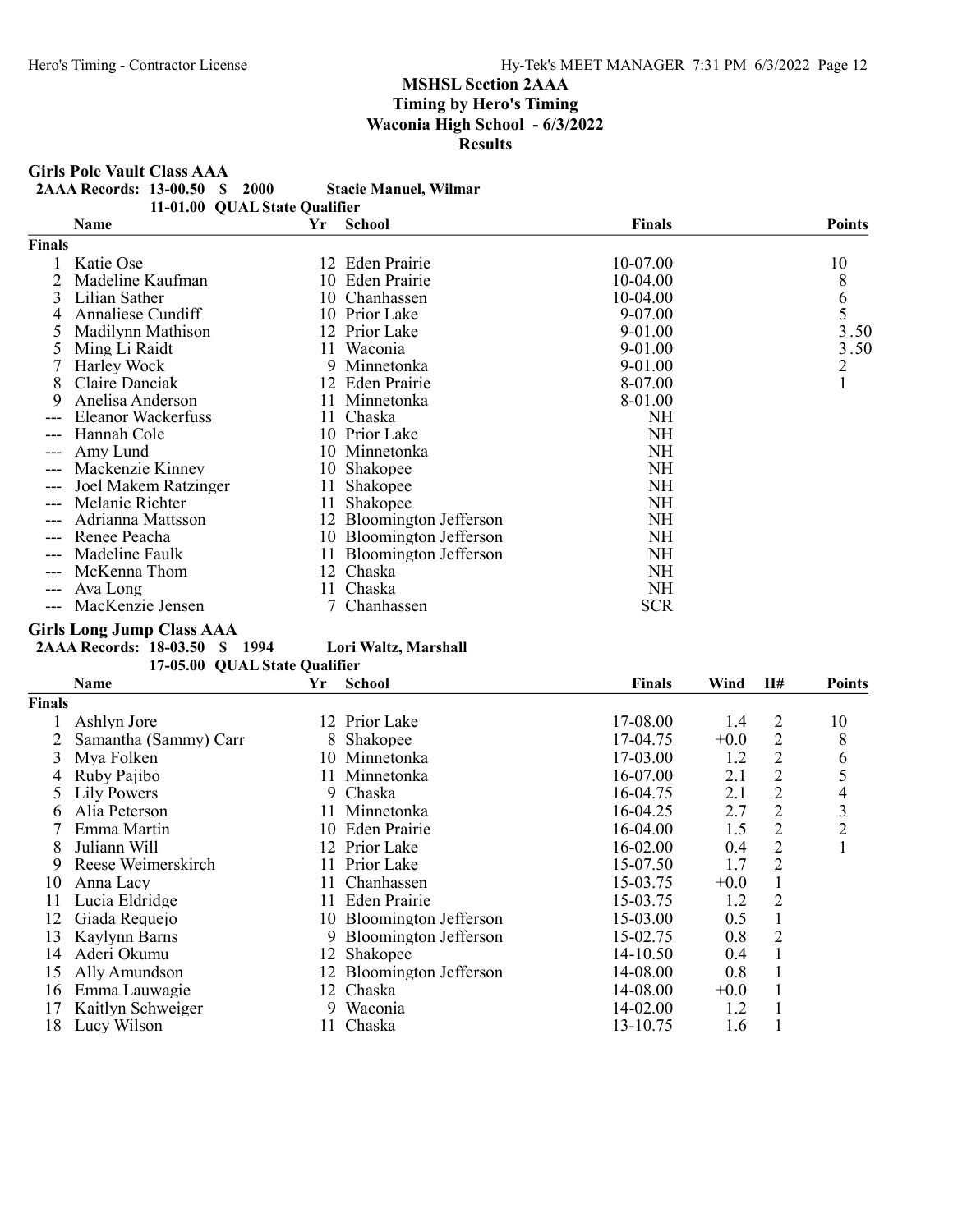# Finals ... (Girls Long Jump Class AAA)

|     | <b>Name</b>             |                 | <b>School</b>   | <b>Finals</b> | Wind       | H# | <b>Points</b> |
|-----|-------------------------|-----------------|-----------------|---------------|------------|----|---------------|
| 19. | Cassidy Hughes          | 12 <sup>7</sup> | Waconia         | 13-09.50      |            |    |               |
| 20  | Hanna Taha              |                 | 10 Chanhassen   | 13-07.75      | $+0.0$     |    |               |
| 21  | Alayna Avarielle Callos |                 | 10 Chanhassen   | 13-06.00      |            |    |               |
|     | 22 Claire Danciak       |                 | 12 Eden Prairie | 13-05.25      | 0.3        |    |               |
|     | 23 Brooke Rhode         |                 | 10 Waconia      | 13-05.00      | 0.8        |    |               |
|     | --- Emma Kuroda         |                 | Shakopee        | <b>SCR</b>    | <b>NWI</b> |    |               |

### Girls Triple Jump Class AAA

### 2AAA Records: 37-00.25 \$ 2004 Katie Theisen, New Prague 36-11.00 QUAL State Qualifier

|               | Name                   | Yr | <b>School</b>            | <b>Finals</b> | Wind   | H#             | <b>Points</b>  |
|---------------|------------------------|----|--------------------------|---------------|--------|----------------|----------------|
| <b>Finals</b> |                        |    |                          |               |        |                |                |
|               | Lucy Hiller            |    | 11 Minnetonka            | 37-00.00      | 2.1    | 2              | 10             |
| 2             | Claire Kohler          |    | 10 Minnetonka            | $34-10.00$    | 1.8    | $\overline{2}$ | 8              |
| 3             | Ally Amundson          |    | 12 Bloomington Jefferson | 34-09.50      | 0.1    | $\overline{c}$ | 6              |
| 4             | Gabi Lainhart          |    | 9 Eden Prairie           | 34-03.50      | 2.7    | $\overline{2}$ | 5              |
| 5             | Ava Loftness           | 9  | Prior Lake               | 34-02.25      | 0.6    | $\mathbf{2}$   | 4              |
| 6             | Lucia Eldridge         |    | 11 Eden Prairie          | 34-02.00      | 2.0    | $\overline{2}$ | 3              |
|               | Emma Kuroda            | 11 | Shakopee                 | 32-09.50      | 0.9    | $\overline{2}$ | $\overline{c}$ |
| 8             | Olivia Stier           | 9. | Waconia                  | 32-09.50      | 2.3    | $\overline{2}$ |                |
| 9             | Annaliese Cundiff      |    | 10 Prior Lake            | 32-02.50      | 2.0    | $\overline{c}$ |                |
| 10            | Alia Peterson          |    | 11 Minnetonka            | 32-02.00      | 1.8    | $\overline{2}$ |                |
| 11            | Alexia Love            | 11 | Shakopee                 | 32-01.00      | 3.0    | $\mathbf{1}$   |                |
| 12            | Emma Starkey           | 12 | Chanhassen               | 31-11.50      | 3.5    | $\mathbf{1}$   |                |
| 13            | Claire Danciak         |    | 12 Eden Prairie          | $31 - 10.50$  | 2.3    | $\overline{c}$ |                |
| 14            | Kelli Streetar         |    | 10 Chaska                | 31-08.00      | 2.3    | $\overline{2}$ |                |
| 15            | Erika Schoenecker      |    | 11 Shakopee              | 31-07.50      | 3.2    | $\mathbf{1}$   |                |
| 16            | <b>Addison Perkins</b> | 8  | Chaska                   | 31-00.00      | 2.0    | $\mathbf{1}$   |                |
| 17            | Addison Harried        | 9  | Waconia                  | 30-10.00      | 3.5    |                |                |
| 18            | Annika Dyrud           |    | 10 Bloomington Jefferson | 30-09.50      | $+0.0$ |                |                |
| 19            | Hanna Taha             |    | 10 Chanhassen            | 30-07.50      | 2.6    |                |                |
| 20            | Maya Engeholm          |    | 11 Bloomington Jefferson | 30-04.25      | 2.3    |                |                |
| 21            | Lucy Wilson            |    | 11 Chaska                | 29-03.50      | 1.9    |                |                |
| 22            | <b>Brooke Rhode</b>    |    | 10 Waconia               | 29-03.00      | 2.2    |                |                |
| 23            | Caleigh Bunkers        |    | 11 Prior Lake            | 29-00.00      | 2.8    |                |                |

## Girls Shot Put Class AAA

| 2AAA Records: 47-04.50 \$ 1978 |  | <b>Jody Hagins, Chaska</b>    |
|--------------------------------|--|-------------------------------|
|                                |  | 40-02.00 OUAL State Oualifier |

|               | <b>Name</b>       | Yr. | <b>School</b>            | Finals   | H# | <b>Points</b> |
|---------------|-------------------|-----|--------------------------|----------|----|---------------|
| <b>Finals</b> |                   |     |                          |          |    |               |
|               | Niamya Holloway   |     | 12 Eden Prairie          | 36-03.00 |    | 10            |
|               | 2 Olivia Opstad   |     | 11 Bloomington Jefferson | 35-06.50 |    | 8             |
|               | 3 Daniyah Hughes  |     | 12 Chaska                | 35-03.00 |    | 6             |
|               | 4 Carly Pfeffer   | 11. | Minnetonka               | 35-00.50 |    |               |
|               | 5 Olivia Duncan   |     | 11 Prior Lake            | 34-07.50 |    |               |
|               | 6 Kendall Minta   |     | 12 Eden Prairie          | 34-05.50 |    |               |
|               | 7 Alexandra Lloyd |     | 12 Prior Lake            | 32-09.00 |    |               |
|               | Alexa Hauschildt  |     | 11 Prior Lake            | 32-01.50 |    |               |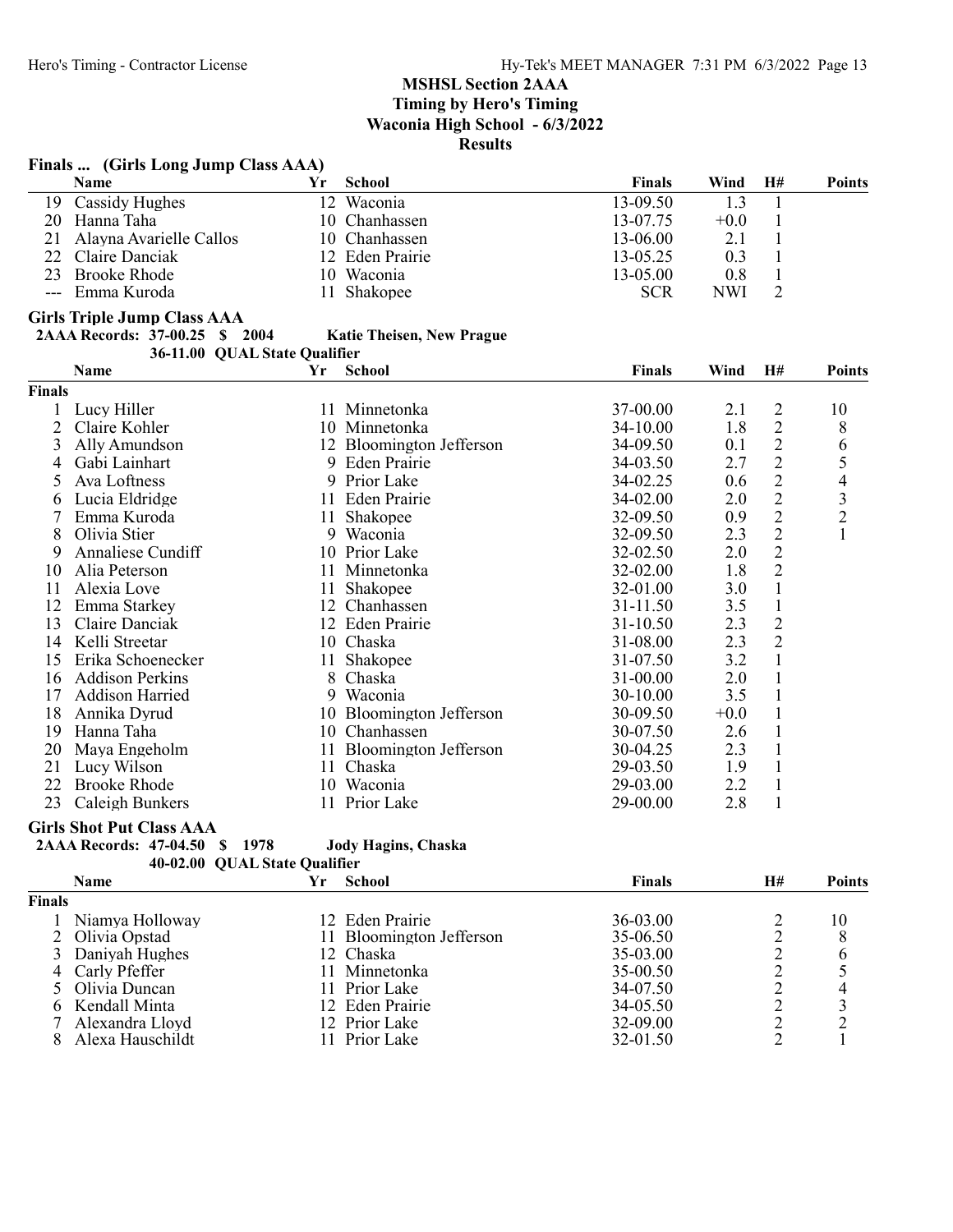# Finals ... (Girls Shot Put Class AAA)

|    | <b>Name</b>                 | Yr  | School                   | <b>Finals</b> | H# | <b>Points</b> |
|----|-----------------------------|-----|--------------------------|---------------|----|---------------|
| 9  | Ashlyn Baker                |     | 11 Minnetonka            | 30-10.00      | ↑  |               |
| 10 | Caitlyn Schmidt             | 12  | Waconia                  | 30-05.00      |    |               |
| 11 | Abigail McBeain             | 11  | Shakopee                 | 29-08.00      |    |               |
| 12 | Eleanor Erickson            | 11  | Bloomington Jefferson    | 28-07.00      |    |               |
| 13 | Samara Goltz                |     | 12 Bloomington Jefferson | 28-07.00      |    |               |
| 14 | Courtney Fussy              | 11. | Eden Prairie             | 28-06.00      |    |               |
| 15 | Elaine Olson                |     | 11 Minnetonka            | 28-03.75      |    |               |
| 16 | Sloane Hennen               |     | Shakopee                 | 26-08.50      |    |               |
|    | De Vontasia Griffin Seivers |     | 12 Chaska                | 26-03.00      |    |               |
| 18 | Amelia Lewis                |     | 10 Shakopee              | $26 - 02.00$  |    |               |
| 19 | Kiana Tardia                |     | 11 Chaska                | 24-07.00      |    |               |
| 20 | Paige Bedford               | 9.  | Waconia                  | 24-00.00      |    |               |
| 21 | Natalie Chua                |     | Chanhassen               | 23-02.00      |    |               |
| 22 | Angela Stephenson           | 11. | Waconia                  | 22-05.00      |    |               |
| 23 | Nadia Gilbertson            |     | Chanhassen               | 21-09.00      |    |               |
|    | Avery Linder                | П   | Chanhassen               | <b>FOUL</b>   | 2  |               |
|    |                             |     |                          |               |    |               |

#### Girls Discus Throw Class AAA

# 2AAA Records: 137-11 \$ 1978 Jody Hagins, Chaska

127-04 QUAL State Qualifier

|                | Name                       | Yr | <b>School</b>            | <b>Finals</b> | Η#                             | <b>Points</b>  |
|----------------|----------------------------|----|--------------------------|---------------|--------------------------------|----------------|
| Finals         |                            |    |                          |               |                                |                |
|                | Olivia Duncan              |    | 11 Prior Lake            | 131-08.00     | <b>QUAL</b><br>2               | 10             |
|                | Anna Mestnik               |    | 12 Prior Lake            | 110-01.00     | $\overline{c}$                 | 8              |
|                | Jenna Krueger              |    | 12 Minnetonka            | 105-11.00     |                                | 6              |
| 4              | Carly Pfeffer              |    | 11 Minnetonka            | 105-09.00     | $\frac{2}{2}$                  | 5              |
| 5              | Ashlyn Baker               |    | 11 Minnetonka            | 104-09.00     |                                | 4              |
| 6              | Alexandra Lloyd            |    | 12 Prior Lake            | 102-08.00     |                                | 3              |
|                | Daniyah Hughes             | 12 | Chaska                   | 101-02.00     | $\frac{2}{2}$<br>$\frac{2}{2}$ | $\overline{2}$ |
| 8              | Samara Goltz               |    | 12 Bloomington Jefferson | 96-10.00      |                                |                |
| 9              | Olivia Opstad              |    | 11 Bloomington Jefferson | 92-11.00      |                                |                |
| 10             | Catie LeTexier             |    | 12 Eden Prairie          | 92-05.00      |                                |                |
| 11             | Anna Jaeger                |    | 11 Eden Prairie          | 90-10.00      |                                |                |
| 12             | Kiana Tardia               |    | 11 Chaska                | 87-08.00      |                                |                |
| 13             | Avery Linder               |    | 11 Chanhassen            | 85-02.00      | $\overline{c}$                 |                |
| 14             | Kendall Minta              |    | 12 Eden Prairie          | 84-08.00      |                                |                |
| 15             | DeVontasia Griffin Seivers |    | 12 Chaska                | 78-09.00      |                                |                |
| 16             | Abigail McBeain            | 11 | Shakopee                 | 69-07.00      |                                |                |
| 17             | Angela Stephenson          | 11 | Waconia                  | 63-05.00      |                                |                |
| 18             | <b>Addison Pauly</b>       | 9  | Waconia                  | 62-06.00      |                                |                |
| 19             | Nadia Gilbertson           | 9  | Chanhassen               | 61-06.00      |                                |                |
| 20             | Natalie Chua               | 9  | Chanhassen               | 52-06.00      |                                |                |
| $\overline{a}$ | Faith Vosika               | 12 | Shakopee                 | <b>FOUL</b>   |                                |                |
| $---$          | Natalie Giese              | 11 | Shakopee                 | <b>FOUL</b>   |                                |                |
| ---            | Eleanor Erickson           | 11 | Bloomington Jefferson    | <b>FOUL</b>   | $\overline{c}$                 |                |
| ---            | Caitlyn Schmidt            | 12 | Waconia                  | <b>FOUL</b>   | $\overline{2}$                 |                |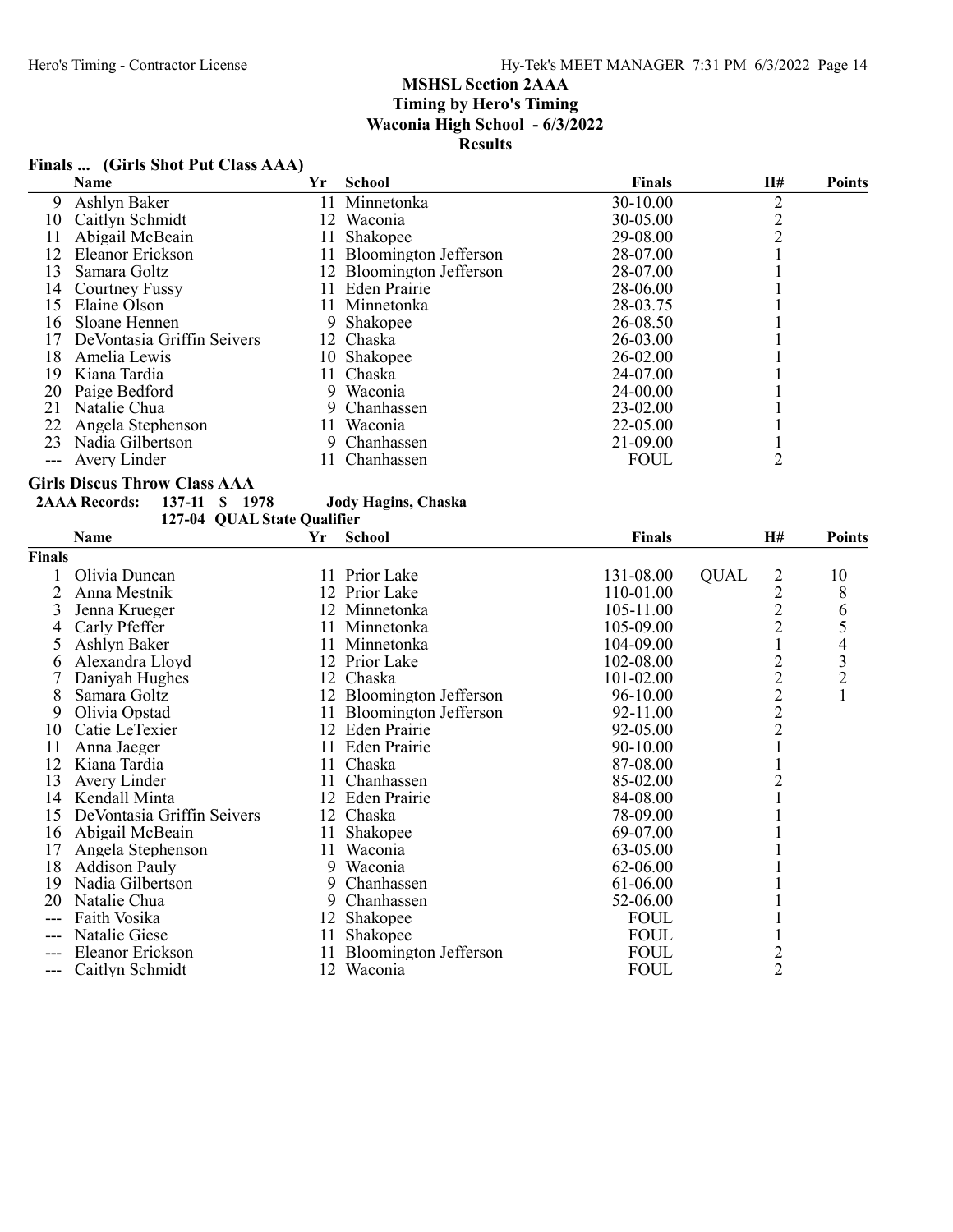Boys 100 Meter Dash Class AAA<br>2AAA Records: 10.61 \$2004

| <b>2AAA Records:</b> | 10.61 \$ 2004 |  | Jon Boyd, Mankato East |
|----------------------|---------------|--|------------------------|
|                      |               |  |                        |

11.01 QUAL State Qualifier Name  $Yr$  School Prelims Wind H#

|               | <b>Preliminaries</b> |    |                          |            |            |                |  |
|---------------|----------------------|----|--------------------------|------------|------------|----------------|--|
|               | Grayson Spronk       |    | 11 Prior Lake            | 10.89 Q    | <b>NWI</b> | 3              |  |
|               | Tyrique Williams     |    | 12 Chanhassen            | 11.00 Q    | <b>NWI</b> | $\overline{2}$ |  |
| 3             | Austin Chroup        |    | 12 Bloomington Jefferson | 11.06 Q    | <b>NWI</b> |                |  |
| 4             | Moses Vah            |    | 11 Eden Prairie          | 11.16 q    | <b>NWI</b> | $\overline{2}$ |  |
| $\mathcal{D}$ | Justice Lee          | 12 | Prior Lake               | 11.26 q    | <b>NWI</b> |                |  |
| 6             | Ben Holte            |    | 10 Shakopee              | 11.33 q    | <b>NWI</b> | 3              |  |
|               | Cosmo Guion          | 11 | Minnetonka               | $11.49$ q  | <b>NWI</b> | $\overline{2}$ |  |
| 8             | William Reidy        |    | 11 Eden Prairie          | 11.57 q    | <b>NWI</b> | 3              |  |
| 8             | Maxwell Clark        |    | Bloomington Jefferson    | 11.57 q    | <b>NWI</b> |                |  |
| 10            | Josiah Allyn         |    | 10 Waconia               | 11.71      | <b>NWI</b> |                |  |
| 11            | Caden Wixo           |    | 10 Minnetonka            | 11.72      | <b>NWI</b> | 2              |  |
| 12            | Colin Myles          |    | 12 Eden Prairie          | 11.74      | <b>NWI</b> | $\overline{2}$ |  |
| 13            | Garrison Monroe      | 11 | Shakopee                 | 11.80      | <b>NWI</b> |                |  |
| 14            | Jackson Ocel         |    | 10 Bloomington Jefferson | 11.92      | <b>NWI</b> | 3              |  |
| 15            | Joey Krouse          |    | 11 Prior Lake            | 11.92      | <b>NWI</b> | 2              |  |
| 16            | Danzell Knapper      |    | 10 Chaska                | 11.96      | <b>NWI</b> |                |  |
| 17            | Kody Chou            |    | 10 Minnetonka            | 12.09      | <b>NWI</b> | $\overline{2}$ |  |
| 18            | James Kopfmann       |    | 8 Chanhassen             | 12.12      | <b>NWI</b> | 3              |  |
| 19            | Jeremy Forrest       |    | 10 Chaska                | 12.13      | <b>NWI</b> | 3              |  |
| 20            | Noah Paulson         |    | 11 Chaska                | 12.14      | <b>NWI</b> | $\overline{2}$ |  |
| 21            | Ashton Vettel        |    | 10 Waconia               | 12.22      | <b>NWI</b> |                |  |
| 22            | Carter Gellner       | 9  | Chanhassen               | 12.28      | <b>NWI</b> |                |  |
|               | Andrew McCall        | 11 | Shakopee                 | <b>SCR</b> | <b>NWI</b> | 3              |  |

# Boys 100 Meter Dash Class AAA

| <b>2AAA Records:</b> |  | 10.61 \$ 2004 | Jon Boyd, Mankato East     |
|----------------------|--|---------------|----------------------------|
|                      |  |               | 11.01 OUAL State Oualifier |

|               | Name                                       | Yr | School                   | <b>Finals</b> | Wind | <b>Points</b>  |
|---------------|--------------------------------------------|----|--------------------------|---------------|------|----------------|
| <b>Finals</b> |                                            |    |                          |               |      |                |
|               | <b>Tyrique Williams</b><br>10.639 (10.639) |    | 12 Chanhassen            | 10.64         | 4.1  | 10             |
|               | <b>Grayson Spronk</b><br>10.720 (10.720)   |    | 11 Prior Lake            | 10.72         | 4.1  | 8              |
| 3             | Austin Chroup<br>10.739 (10.739)           |    | 12 Bloomington Jefferson | 10.74         | 4.1  | 6              |
| 4             | Justice Lee<br>10.974 (10.974)             |    | 12 Prior Lake            | 10.98         | 4.1  | 5              |
| 5             | Moses Vah<br>11.001(11.001)                |    | 11 Eden Prairie          | 11.01         | 4.1  | 4              |
| 6             | Cosmo Guion<br>11.167(11.167)              |    | 11 Minnetonka            | 11.17         | 4.1  | 3              |
|               | Ben Holte<br>11.217(11.217)                | 10 | Shakopee                 | 11.22         | 4.1  | $\overline{2}$ |
| 8             | Maxwell Clark<br>11.281 (11.281)           |    | 11 Bloomington Jefferson | 11.29         | 4.1  |                |
| 9             | William Reidy<br>11.388 (11.388)           | 11 | Eden Prairie             | 11.39         | 4.1  |                |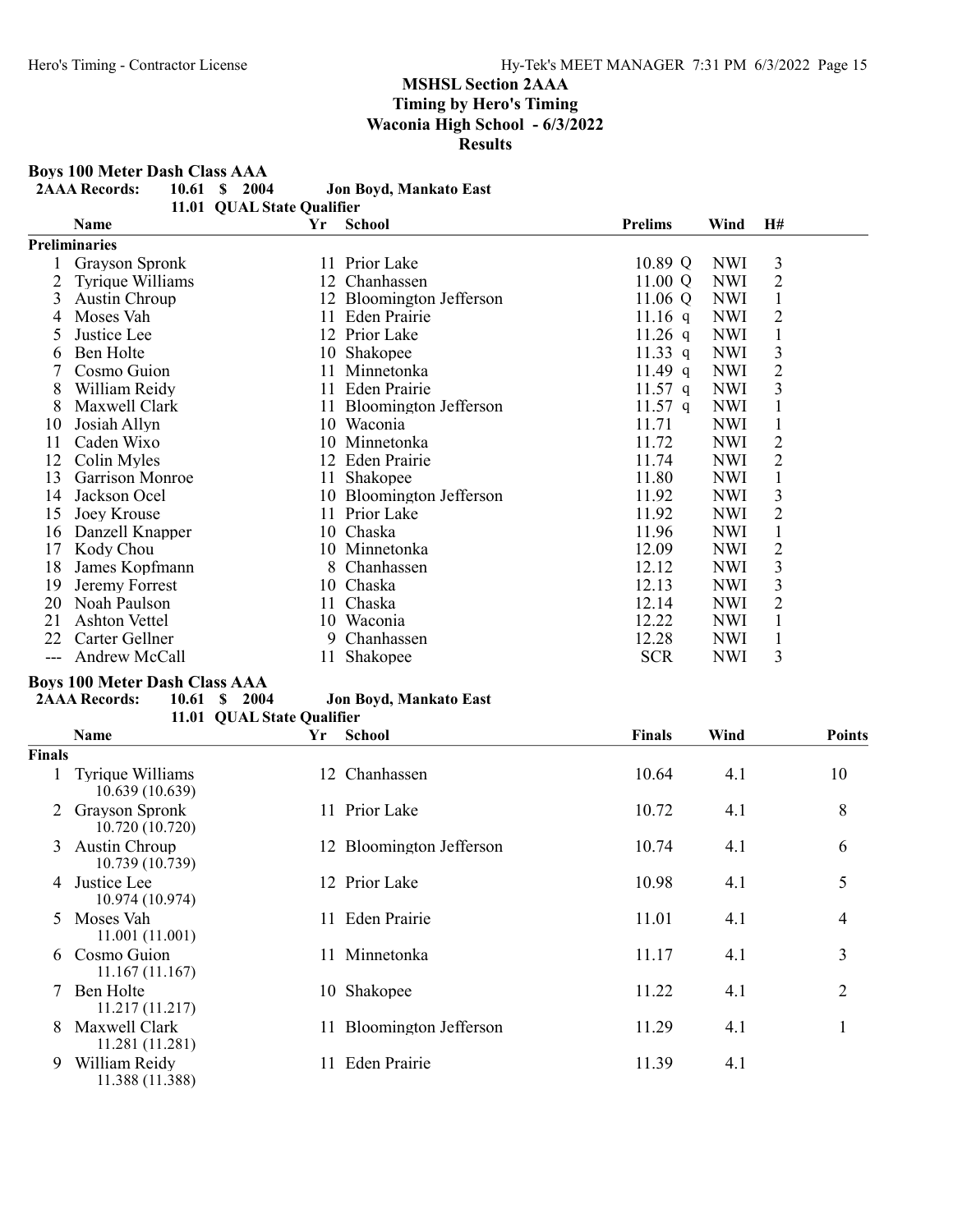Boys 200 Meter Dash Class AAA<br>2AAA Records: 21.82 \$2004

| <b>2AAA Records:</b> | 21.82 \$ 2004 |  | Jon Boyd, Mankato East |
|----------------------|---------------|--|------------------------|

|          | 22.25 QUAL State Qualifier |                |      |      |
|----------|----------------------------|----------------|------|------|
| Name     | Yr School                  | <b>Prelims</b> | Wind | - H# |
| $\cdots$ |                            |                |      |      |

|    | <b>Preliminaries</b> |    |                          |           |            |                |
|----|----------------------|----|--------------------------|-----------|------------|----------------|
|    | Nicholas Mcintosh    |    | 12 Prior Lake            | 22.71 Q   | <b>NWI</b> | 1              |
| 2  | Tobias Williams      |    | 10 Minnetonka            | 22.82 Q   | <b>NWI</b> | 2              |
| 3  | Tyrique Williams     |    | 12 Chanhassen            | 22.84 Q   | <b>NWI</b> | 3              |
| 4  | Jacob Fier           |    | 11 Prior Lake            | $22.81$ q | <b>NWI</b> |                |
| 5  | Moses Vah            |    | 11 Eden Prairie          | $22.94$ q | <b>NWI</b> |                |
| 6  | Jacob Krugerud       |    | 10 Waconia               | $23.23$ q | <b>NWI</b> | 2              |
|    | Matthew Kallman      |    | 12 Chaska                | $23.38$ q | <b>NWI</b> | $\overline{3}$ |
| 8  | Mitchell Rieckhoff   |    | 10 Waconia               | $23.42$ q | <b>NWI</b> |                |
| 9  | William Reidy        |    | 11 Eden Prairie          | $23.45$ q | <b>NWI</b> |                |
| 10 | Takhi Vaughn         |    | 12 Eden Prairie          | 23.46     | <b>NWI</b> | 3              |
| 11 | Sir Brody Miller     | 9  | Shakopee                 | 23.48     | <b>NWI</b> | 2              |
| 12 | Ryan Horejsi         |    | 12 Prior Lake            | 23.75     | <b>NWI</b> | 3              |
| 13 | Jack Taddy           |    | 10 Minnetonka            | 23.94     | NWI        | 2              |
| 14 | Julian Fletcher      |    | 12 Shakopee              | 23.95     | <b>NWI</b> | 2              |
| 15 | Jordan Flesche       |    | 12 Minnetonka            | 23.97     | <b>NWI</b> | 3              |
| 16 | <b>Tyler Beaton</b>  |    | 11 Chanhassen            | 24.01     | <b>NWI</b> | 3              |
| 17 | Davion Butler        |    | 11 Chaska                | 24.13     | NWI        | 2              |
| 18 | Antwon Butler Jr     |    | 10 Shakopee              | 24.35     | NWI        | 2              |
| 19 | Christian Batchlor   | 11 | Chanhassen               | 24.38     | NWI        | 3              |
| 20 | Maxwell Clark        |    | 11 Bloomington Jefferson | 24.56     | <b>NWI</b> |                |
| 21 | Migquel Sumo         |    | 12 Chaska                | 24.81     | <b>NWI</b> | 3              |
| 22 | Owen Mielke          |    | 10 Waconia               | 24.85     | NWI        | 2              |
| 23 | Aedan Bertrand       |    | 12 Bloomington Jefferson | 25.01     | <b>NWI</b> |                |
| 24 | Jackson Ocel         |    | 10 Bloomington Jefferson | 25.44     | <b>NWI</b> |                |

# Boys 200 Meter Dash Class AAA<br>2AAA Records: 21.82 \$2004

#### Jon Boyd, Mankato East 22.25 QUAL State Qualifier

|               | 22.23 QUALISTATE QUALIFIEI                |    |                     |               |      |               |
|---------------|-------------------------------------------|----|---------------------|---------------|------|---------------|
|               | <b>Name</b>                               | Yr | School              | <b>Finals</b> | Wind | <b>Points</b> |
| Finals        |                                           |    |                     |               |      |               |
|               | Tyrique Williams<br>21.970 (21.970)       |    | 12 Chanhassen       | 21.97         | 1.9  | 10            |
| $\mathcal{L}$ | Tobias Williams<br>22.530 (22.530)        |    | 10 Minnetonka       | 22.53         | 1.9  | 8             |
|               | 3 Nicholas Meintosh<br>23.094 (23.094)    |    | 12 Prior Lake       | 23.10         | 1.9  | 6             |
| 4             | Moses Vah<br>23.151 (23.151)              | 11 | <b>Eden Prairie</b> | 23.16         | 1.9  | 5             |
| 5.            | <b>Matthew Kallman</b><br>23.301 (23.301) |    | 12 Chaska           | 23.31         | 1.9  | 4             |
| 6             | Jacob Fier<br>23.332 (23.332)             |    | 11 Prior Lake       | 23.34         | 1.9  | 3             |
|               | Jacob Krugerud<br>23.403 (23.403)         |    | 10 Waconia          | 23.41         | 1.9  | 2             |
| 8             | William Reidy<br>23.721 (23.721)          | 11 | <b>Eden Prairie</b> | 23.73         | 1.9  |               |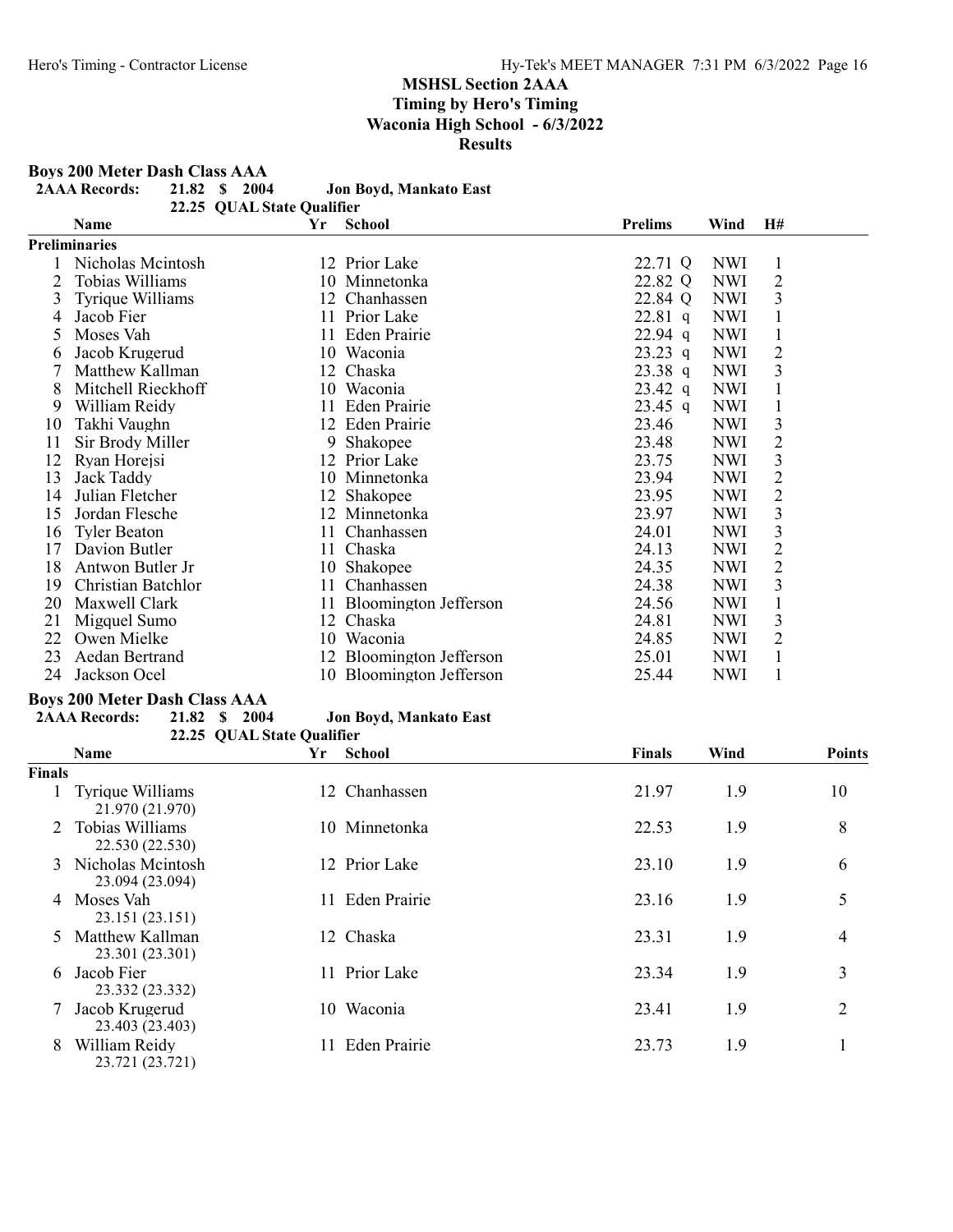|               | Finals  (Boys 200 Meter Dash Class AAA)   |                            |                                  |                    |                   |               |
|---------------|-------------------------------------------|----------------------------|----------------------------------|--------------------|-------------------|---------------|
|               | Name                                      | Yr                         | <b>School</b>                    | <b>Finals</b>      | Wind              | <b>Points</b> |
| 9             | Mitchell Rieckhoff<br>23.958 (23.958)     |                            | 10 Waconia                       | 23.96              | 1.9               |               |
|               | <b>Boys 400 Meter Dash Class AAA</b>      |                            |                                  |                    |                   |               |
|               | <b>2AAA Records:</b><br>48.23 \$ 6/1/2012 |                            | <b>Beau Bofferding, Marshall</b> |                    |                   |               |
|               |                                           | 50.03 QUAL State Qualifier |                                  |                    |                   |               |
|               | Name                                      | Yr                         | <b>School</b>                    | <b>Prelims</b>     | H#                |               |
|               | <b>Preliminaries</b>                      |                            |                                  |                    |                   |               |
|               | Michael Gross                             |                            | 11 Eden Prairie                  |                    |                   |               |
|               |                                           |                            |                                  | 51.13 Q            | $\overline{c}$    |               |
| 2             | Walker Liu                                |                            | 12 Minnetonka                    | 51.31 Q<br>52.14 Q | $\mathbf 1$       |               |
| 3<br>4        | Cole Donahe<br>Josh Marcinkevich          |                            | 12 Chanhassen<br>10 Prior Lake   | $51.77$ q          | 3<br>$\mathbf{1}$ |               |
|               | Cameron Walle                             |                            | 12 Chaska                        |                    |                   |               |
| 5             |                                           |                            |                                  | 52.89 q            | $\frac{2}{2}$     |               |
| 6             | Babatunde Olofinboba                      |                            | 12 Eden Prairie                  | 54.49 q            |                   |               |
|               | Noah Rooney                               |                            | 12 Minnetonka                    | 54.51 q            | $\mathbf{1}$      |               |
| 8             | <b>Brock Holte</b>                        |                            | 12 Prior Lake                    | 54.89 q            |                   |               |
| 9             | Purujit Singh                             |                            | 11 Eden Prairie                  | 54.95 q            | 3                 |               |
| 10            | Isaac Cameron                             |                            | 12 Chanhassen                    | 55.02              | $\mathbf{1}$      |               |
| 11            | Caden Silus                               |                            | 9 Chaska                         | 55.11<br>55.23     |                   |               |
| 12            | Sam (Samuel) McMillan                     |                            | 12 Minnetonka                    |                    | 3                 |               |
| 13            | Peyton Guth                               |                            | 11 Prior Lake                    | 55.49              | $\overline{c}$    |               |
|               | 14 Logan Melby                            |                            | 10 Waconia                       | 55.70              | $\mathbf{1}$      |               |
|               | 15 William Hjelseth                       |                            | 11 Waconia                       | 55.85              | $\mathbf 1$       |               |
|               | 16 Anders Westanmo                        |                            | 9 Bloomington Jefferson          | 56.23              |                   |               |
| 17            | John Thompson                             |                            | 10 Shakopee                      | 56.38              | 33231             |               |
| 18            | Ismail Ali                                |                            | 10 Bloomington Jefferson         | 56.70              |                   |               |
| 19            | Grant Heimdahl                            |                            | 12 Chanhassen                    | 56.91              |                   |               |
| 20            | Joe Grim                                  |                            | 12 Shakopee                      | 57.98              |                   |               |
| 21            | Thomas Boerbon                            |                            | 12 Chaska                        | 58.58              | 3                 |               |
| 22            | Samatar Farah                             |                            | 10 Bloomington Jefferson         | 59.14              | $\overline{c}$    |               |
| $---$         | Justin Vogt                               |                            | 11 Waconia                       | <b>SCR</b>         | $\overline{2}$    |               |
|               | <b>Boys 400 Meter Dash Class AAA</b>      |                            |                                  |                    |                   |               |
|               | <b>2AAA Records:</b><br>48.23 \$ 6/1/2012 |                            | <b>Beau Bofferding, Marshall</b> |                    |                   |               |
|               |                                           | 50.03 QUAL State Qualifier |                                  |                    |                   |               |
|               | Name                                      | Yr                         | <b>School</b>                    | <b>Finals</b>      |                   | <b>Points</b> |
| <b>Finals</b> |                                           |                            |                                  |                    |                   |               |
|               | Cole Donahe<br>50.269 (50.269)            |                            | 12 Chanhassen                    | 50.27              |                   | 10            |
|               | Michael Gross<br>50.312 (50.312)          |                            | 11 Eden Prairie                  | 50.32              |                   | 8             |
| 3             | Walker Liu<br>50.777 (50.777)             |                            | 12 Minnetonka                    | 50.78              |                   | 6             |
| 4             | Josh Marcinkevich<br>51.280 (51.280)      |                            | 10 Prior Lake                    | 51.28              |                   | 5             |
| 5.            | Cameron Walle<br>53.142 (53.142)          |                            | 12 Chaska                        | 53.15              |                   | 4             |
|               | 6 Purujit Singh<br>53.931 (53.931)        |                            | 11 Eden Prairie                  | 53.94              |                   | 3             |

7 Noah Rooney 12 Minnetonka 54.31 2 54.301 (54.301)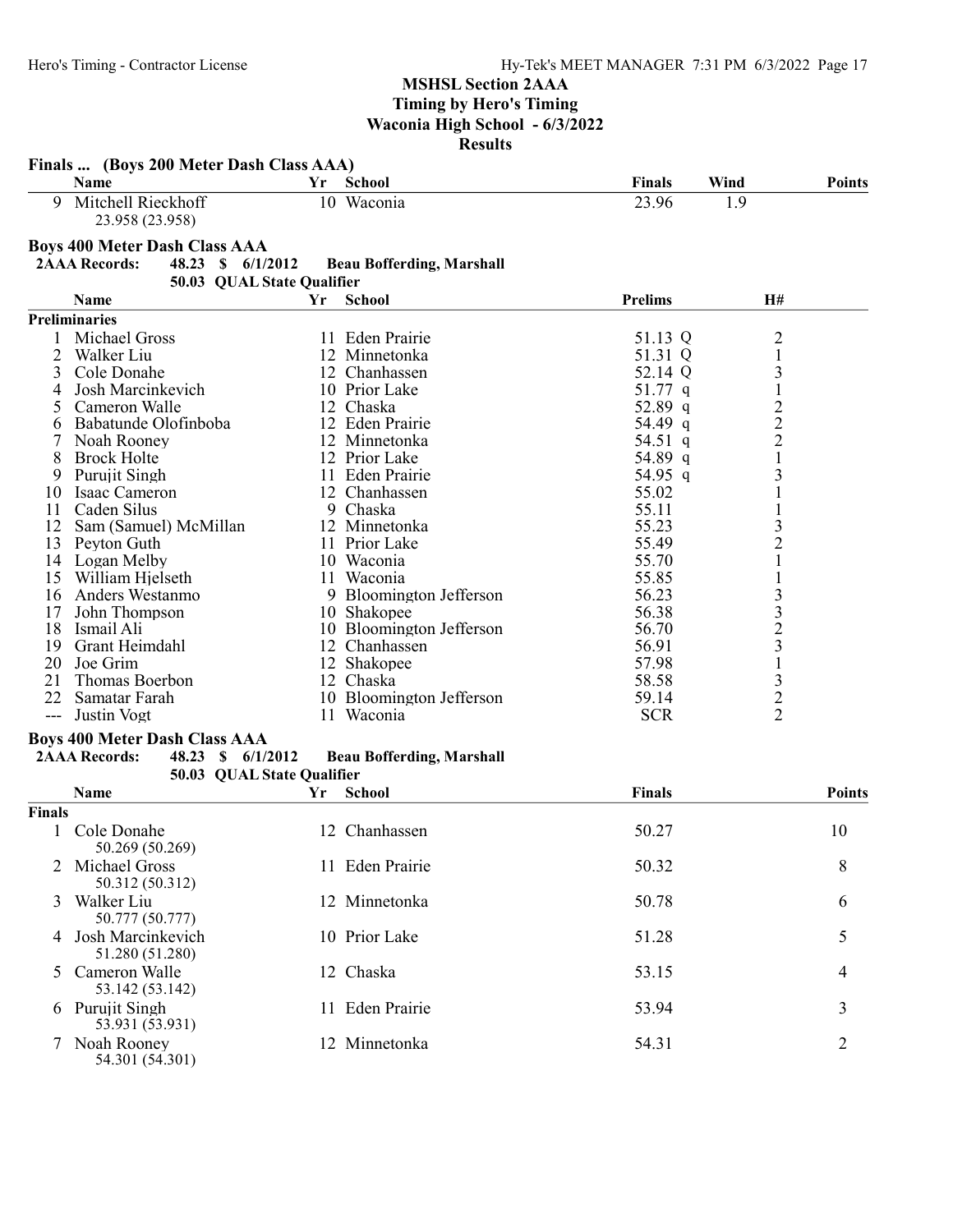## Finals ... (Boys 400 Meter Dash Class AAA) Name **Solution Community School** Points Points Points Points Points Points 8 Babatunde Olofinboba 12 Eden Prairie 55.14 1 55.138 (55.138) 9 Brock Holte 12 Prior Lake 55.97 55.969 (55.969) Boys 800 Meter Run Class AAA 2AAA Records: 1:51.72 \$ 2009 Zachary Mellon, Buffalo 1:56.77 QUAL State Qualifier Name **Name Report School Prelims** H# Preliminaries 1 Cole Donahe 12 Chanhassen 1:59.82 Q 1<br>
2 Mark Rud 12 Waconia 12 2:00.56 Q 3 2 Mark Rud 12 Waconia 2:00.56 Q 3 3 Max Westerlund 11 Minnetonka 2:02.69 Q 2<br>4 Ryan Fries 10 Minnetonka 2:00.68 q 1 4 Ryan Fries 10 Minnetonka 2:00.68 q 1<br>5 Jake Heimkes 10 Eden Prairie 2:02.40 q 3 5 Jake Heimkes 10 Eden Prairie 2:02.40 q 3<br>
6 Jack Ulrich 10 Waconia 2:02.75 q 3<br>
7 Zach Yuza 12 Shakopee 2:02.97 q 2 6 Jack Ulrich 10 Waconia 2:02.75 q<br>
2:02.97 q<br>
2:02.97 q 12 Shakopee 2:02.97 q 2<br>
8 James Brant 12 Eden Prairie 2:03.25 q 2 8 James Brant 12 Eden Prairie 2:03.25 q 2<br>
9 Jaxon McDonald 12 Chanhassen 2:04.74 q 3<br>
12 Eden Prairie 2:05.31 2 9 Jaxon McDonald 12 Chanhassen<br>
12 Eden Prairie 10 Jax Surprise 12 Eden Prairie 2:05.31 2<br>11 Ryan Stratton 12 Chanhassen 2:05.53 1 11 Ryan Stratton 12 Chanhassen 2:05.53 1<br>12 Bennett Stockhaus 11 Chaska 2:05.79 1 12 Bennett Stockhaus 11 Chaska 2:05.79 1<br>13 Forrest Noeske 10 Bloomington Jefferson 2:06.12 2 13 Forrest Noeske 10 Bloomington Jefferson 2:06.12 2<br>14 Erick Chapman 11 Chaska 2:06.48 2 14 Erick Chapman 11 Chaska 2:06.48 2<br>15 Matt Mahowald 10 Prior Lake 2:06.66 1 15 Matt Mahowald 10 Prior Lake 2:06.66 1<br>16 Zachary Johnson 12 Prior Lake 2:07.34 3 16 Zachary Johnson 12 Prior Lake 2:07.34 3<br>17 Tanner McPherson 11 Minnetonka 2:07.48 1 17 Tanner McPherson 11 Minnetonka 2:07.48 1<br>18 Owen Woods 9 Bloomington Jefferson 2:08.38 1 18 Owen Woods 9 Bloomington Jefferson 2:08.38<br>19 Zachary Studdiford 12 Bloomington Jefferson 2:08.73 19 Zachary Studdiford 12 Bloomington Jefferson 2:08.73 1<br>
20 Tyler Balvance 10 Shakopee 2:09.42 2 10 Shakopee 2:09.42 2<br>
2:09.42 2<br>
2:10.97 3<br>
2:10.97 3<br>
2:11.65 2 21 Dylan Thomas 12 Chaska 2:10.97<br>22 Ryan Glaser 12 Waconia 2:11.65 22 Ryan Glaser 12 Waconia 2:11.65 2<br>
23 Ryan Becker 9 Shakopee 2:13.01 3 23 Ryan Becker 9 Shakopee 2:13.01 3<br>24 Ledger Sears 9 Prior Lake 2:24.44 3 24 Ledger Sears 9 Prior Lake 2:24.44

#### Boys 800 Meter Run Class AAA

#### 2AAA Records: 1:51.72 \$ 2009 Zachary Mellon, Buffalo

1:56.77 QUAL State Qualifier Name **Solution Community School** Points Points Points Points Points Points

| Finals |                                   |                                                 |               |         |    |
|--------|-----------------------------------|-------------------------------------------------|---------------|---------|----|
|        | Cole Donahe<br>1:00.281(1:00.281) | 1:58.302(58.021)                                | 12 Chanhassen | 1:58.31 | 10 |
|        | 2 Mark Rud<br>59.954 (59.954)     | 1:58.580 (58.626)                               | 12 Waconia    | 1:58.58 | 8  |
|        | 3 Ryan Fries<br>59.843 (59.843)   | 1:58.940 (59.098)                               | 10 Minnetonka | 1:58.94 | 6  |
| 4      | Zach Yuza<br>59.993 (59.993)      | 2:00.771 (1:00.778)                             | 12 Shakopee   | 2:00.78 |    |
|        | 5 Max Westerlund                  | 11<br>$1:00.506(1:00.506)$ $2:02.385(1:01.879)$ | Minnetonka    | 2:02.39 |    |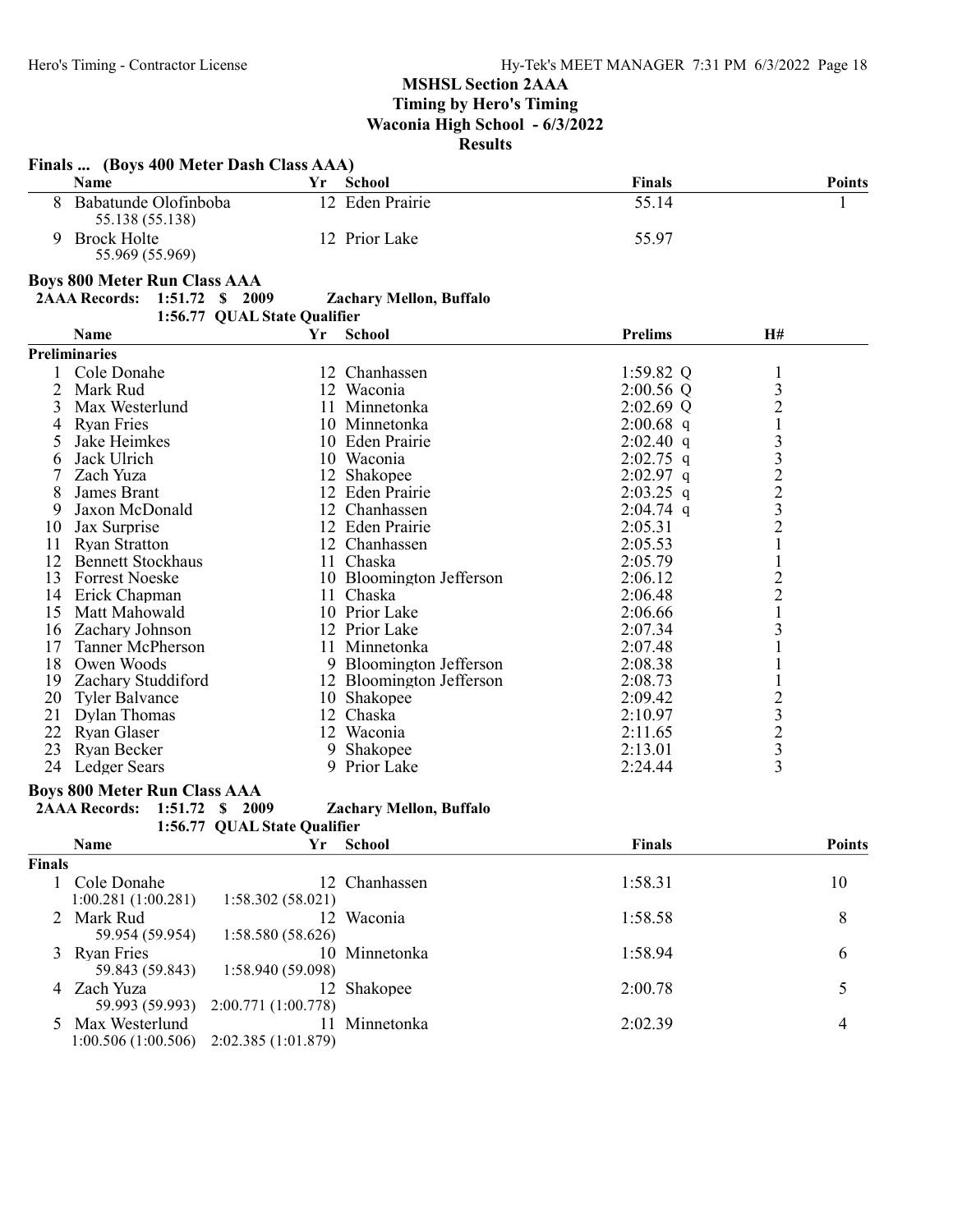Timing by Hero's Timing

Waconia High School - 6/3/2022

Results

# Finals ... (Boys 800 Meter Run Class AAA)

| Name             | Үr                                        | – School        | <b>Finals</b> | <b>Points</b> |
|------------------|-------------------------------------------|-----------------|---------------|---------------|
| 6 James Brant    |                                           | 12 Eden Prairie | 2:04.69       |               |
|                  | $1:01.302(1:01.302)$ $2:04.683(1:03.381)$ |                 |               |               |
| 7 Jaxon McDonald |                                           | 12 Chanhassen   | 2:05.13       |               |
|                  | $1:01.717(1:01.717)$ $2:05.128(1:03.411)$ |                 |               |               |
| 8 Jake Heimkes   |                                           | 10 Eden Prairie | 2:08.30       |               |
|                  | $1:02.634(1:02.634)$ $2:08.294(1:05.660)$ |                 |               |               |
| --- Jack Ulrich  |                                           | 10 Waconia      | <b>SCR</b>    |               |

Boys 1600 Meter Run Class AAA

2AAA Records: 4:17.41 \$ 6/11/2021 Benjamin Scheller, Chanhassen

4:21.39 QUAL State Qualifier

|        | Name                                         | Yr                  | <b>School</b>                                                       | <b>Finals</b>                  |             | H#             | <b>Points</b> |
|--------|----------------------------------------------|---------------------|---------------------------------------------------------------------|--------------------------------|-------------|----------------|---------------|
| Finals |                                              |                     |                                                                     |                                |             |                |               |
|        | 1 Nicholas Gilles<br>1:04.090(1:04.090)      |                     | 11 Minnetonka<br>$2:11.790(1:07.700)$ $3:19.074(1:07.284)$          | 4:19.59<br>4:19.583 (1:00.509) | <b>QUAL</b> | $\overline{2}$ | 10            |
|        | 2 Hootie Hage<br>1:04.356(1:04.356)          |                     | 10 Prior Lake<br>2:11.883 (1:07.528) 3:17.823 (1:05.940)            | 4:21.31<br>4:21.306 (1:03.484) | <b>QUAL</b> | 2              | 8             |
| 3.     | Max Westerlund<br>1:04.599(1:04.599)         | 2:12.079 (1:07.481) | 11 Minnetonka<br>3:18.813(1:06.735)                                 | 4:23.55<br>4:23.543 (1:04.730) |             | 2              | 6             |
|        | 4 Gabriel Meier<br>1:05.106(1:05.106)        |                     | 12 Bloomington Jefferson<br>2:12.516 (1:07.410) 3:18.540 (1:06.024) | 4:23.93<br>4:23.925 (1:05.385) |             | 2              | 5             |
|        | 5 Nolan Sutter<br>1:05.308(1:05.308)         |                     | 10 Chaska<br>2:13.357 (1:08.049) 3:20.154 (1:06.798)                | 4:30.11<br>4:30.105 (1:09.951) |             | 2              | 4             |
|        | 6 Adam Lueth<br>1:05.517(1:05.517)           |                     | 11 Bloomington Jefferson<br>2:13.552 (1:08.035) 3:22.945 (1:09.393) | 4:31.43<br>4:31.427 (1:08.483) |             | $\overline{2}$ | 3             |
|        | 7 Andrew Vos<br>1:04.812(1:04.812)           |                     | 12 Minnetonka<br>2:11.858 (1:07.046) 3:18.601 (1:06.743)            | 4:32.09<br>4:32.086 (1:13.485) |             | 2              | 2             |
| 8.     | Jack Olson<br>1:06.416(1:06.416)             | 2:16.205 (1:09.789) | 12 Chanhassen<br>3:28.399(1:12.195)                                 | 4:38.67<br>4:38.665 (1:10.266) |             | 2              | $\mathbf{1}$  |
|        | 9 Hudson Spears<br>1:06.213(1:06.213)        | 2:15.890(1:09.678)  | 12 Eden Prairie<br>3:29.347 (1:13.458)                              | 4:40.93<br>4:40.924 (1:11.577) |             | $\overline{2}$ |               |
|        | 10 William Ross<br>1:04.611(1:04.611)        |                     | 11 Eden Prairie<br>2:18.323 (1:13.713) 3:33.780 (1:15.457)          | 4:43.25<br>4:43.246 (1:09.466) |             | 1              |               |
|        | 11 Ian Lage<br>1:10.750(1:10.750)            |                     | 8 Waconia<br>2:24.009 (1:13.259) 3:38.840 (1:14.832)                | 4:44.02<br>4:44.016 (1:05.177) |             | 1              |               |
|        | 12 Kyle Messner<br>1:09.667(1:09.667)        | 2:22.692(1:13.025)  | 9 Shakopee<br>3:37.592 (1:14.900)                                   | 4:44.15<br>4:44.145 (1:06.554) |             | 1              |               |
| 13     | Mark Derouin<br>1:05.884(1:05.884)           | 2:15.184(1:09.300)  | 10 Eden Prairie<br>3:28.867(1:13.684)                               | 4:44.80<br>4:44.800 (1:15.933) |             | 2              |               |
|        | 14 Quinn Froats<br>1:09.331(1:09.331)        |                     | 10 Shakopee<br>2:22.831 (1:13.500) 3:37.958 (1:15.128)              | 4:48.13<br>4:48.123(1:10.165)  |             | 1              |               |
|        | 15 Noah Leonard<br>1:09.887(1:09.887)        |                     | 11 Chaska<br>2:23.708 (1:13.821) 3:38.437 (1:14.729)                | 4:48.16<br>4:48.160 (1:09.723) |             | 1              |               |
|        | 16 Zachary Johnson<br>1:10.080(1:10.080)     |                     | 12 Prior Lake<br>2:23.871 (1:13.791) 3:39.317 (1:15.446)            | 4:49.82<br>4:49.819 (1:10.503) |             | 1              |               |
|        | 17 Gabriel Korzenowski<br>1:10.462(1:10.462) | 2:25.419(1:14.958)  | 12 Chanhassen<br>3:44.183(1:18.764)                                 | 4:51.48<br>4:51.471 (1:07.288) |             | 1              |               |
|        | 18 Braden Burger<br>1:11.949(1:11.949)       | 2:26.189(1:14.240)  | 11 Shakopee<br>3:39.367(1:13.178)                                   | 4:51.50<br>4:51.496 (1:12.129) |             | 1              |               |
| 19     | Thomas Simmonds<br>1:06.296(1:06.296)        |                     | 10 Prior Lake<br>2:23.010 (1:16.714) 3:38.989 (1:15.979)            | 4:55.00<br>4:55.000(1:16.012)  |             | 1              |               |
|        | 20 Dylan Austad<br>1:09.040(1:09.040)        |                     | 12 Chaska<br>2:24.303 (1:15.263) 3:42.389 (1:18.087)                | 4:57.45<br>4:57.441 (1:15.052) |             | 1              |               |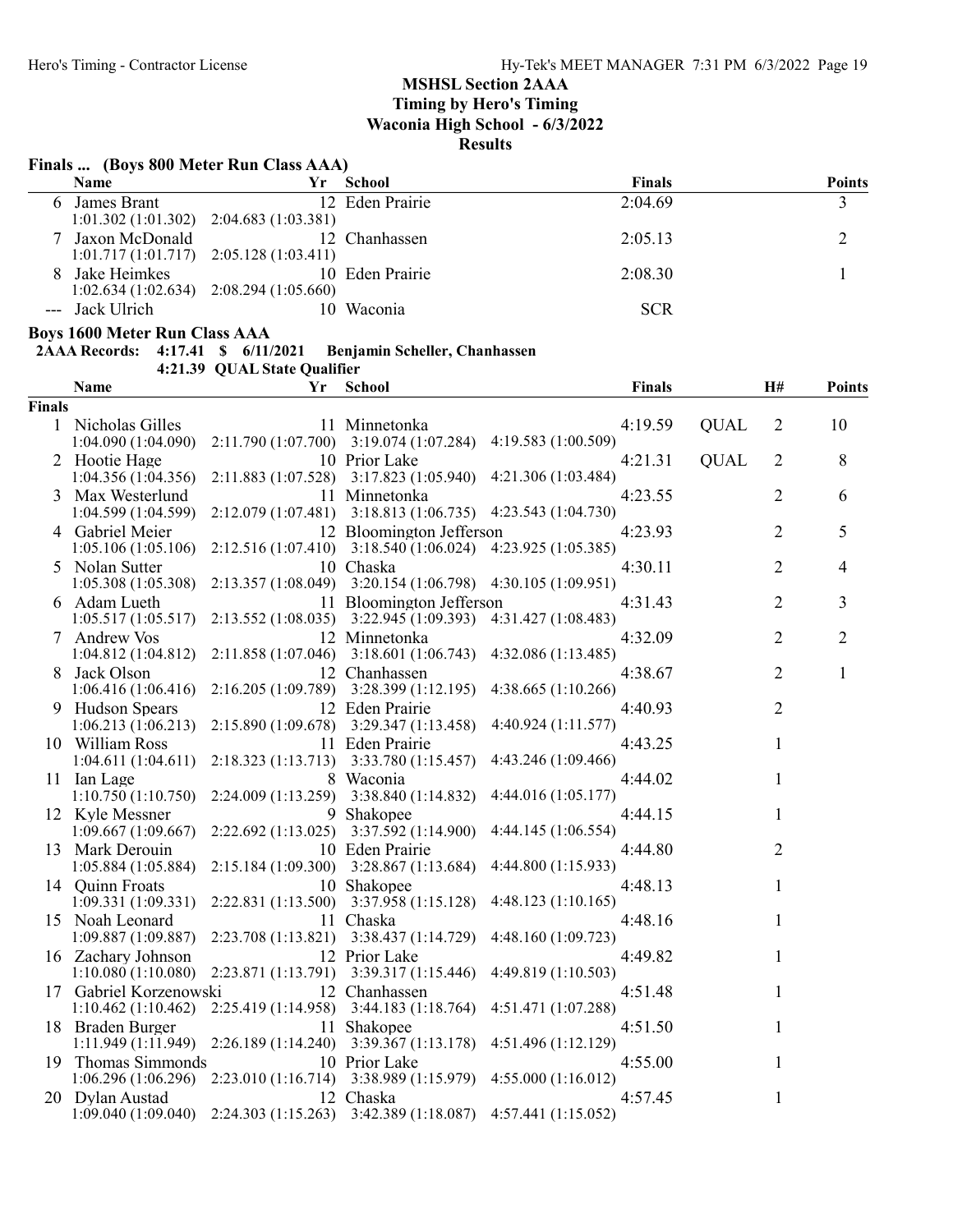Timing by Hero's Timing

Waconia High School - 6/3/2022

#### Results

# Finals ... (Boys 1600 Meter Run Class AAA)

|     | <b>Name</b>       | Yr | School                                                                                  | <b>Finals</b> | Н# | <b>Points</b> |
|-----|-------------------|----|-----------------------------------------------------------------------------------------|---------------|----|---------------|
|     | 21 Ryan Glaser    |    | 12 Waconia                                                                              | 4:58.06       |    |               |
|     |                   |    | $1:12.725 (1:12.725)$ $2:27.063 (1:14.339)$ $3:44.720 (1:17.657)$ $4:58.054 (1:13.335)$ |               |    |               |
|     | 22 Robert Holzman |    | 12 Bloomington Jefferson                                                                | 5:02.71       |    |               |
|     |                   |    | $1:12.251 (1:12.251)$ $2:26.803 (1:14.552)$ $3:45.996 (1:19.193)$ $5:02.701 (1:16.705)$ |               |    |               |
| 23. | Mason Behrens     |    | 10 Waconia                                                                              | 5:04.28       |    |               |
|     |                   |    | 1:03.967 (1:03.967) 2:21.685 (1:17.718) 3:44.145 (1:22.461) 5:04.271 (1:20.126)         |               |    |               |

### Boys 3200 Meter Run Class AAA

|  |  | 2AAA Records: 9:17.30 \$ 5/29/2019 Issac Basten, Buffalo |
|--|--|----------------------------------------------------------|
|  |  |                                                          |

9:26.12 QUAL State Qualifier

|        | Name                | Yr  | <b>School</b>            | <b>Finals</b> |             | <b>Points</b>  |
|--------|---------------------|-----|--------------------------|---------------|-------------|----------------|
| Finals |                     |     |                          |               |             |                |
|        | Nicholas Gilles     | 11  | Minnetonka               | 9:22.52       | <b>QUAL</b> | 10             |
|        | Hootie Hage         |     | 10 Prior Lake            | 9:25.06       | <b>QUAL</b> | 8              |
| 3      | Adam Lueth          |     | 11 Bloomington Jefferson | 9:28.11       |             | 6              |
|        | Gabriel Meier       |     | 12 Bloomington Jefferson | 9:28.70       |             | 5              |
| 5      | Nolan Sutter        |     | 10 Chaska                | 9:33.02       |             | 4              |
| 6      | Colin Scheller      | 11  | Chanhassen               | 9:42.32       |             | 3              |
|        | Andrew Vos          |     | 12 Minnetonka            | 9:45.57       |             | $\overline{c}$ |
| 8      | Nolan Bakken        |     | 11 Eden Prairie          | 9:51.92       |             |                |
| 9      | William Ross        | 11  | Eden Prairie             | 10:01.81      |             |                |
| 10     | Jack Olson          |     | 12 Chanhassen            | 10:03.86      |             |                |
| 11     | Abshir Mohamud      |     | 12 Eden Prairie          | 10:06.73      |             |                |
| 12     | James Thomas        | 9.  | Minnetonka               | 10:10.81      |             |                |
| 13     | Ian Klein           |     | 10 Bloomington Jefferson | 10:16.52      |             |                |
| 14     | Dylan Austad        | 12  | Chaska                   | 10:20.12      |             |                |
| 15     | Ian Lage            | 8   | Waconia                  | 10:21.18      |             |                |
| 16     | Kyle Messner        | 9   | Shakopee                 | 10:29.29      |             |                |
| 17     | Noah Leonard        | 11  | Chaska                   | 10:29.80      |             |                |
| 18     | Thomas Simmonds     |     | 10 Prior Lake            | 10:31.37      |             |                |
| 19     | <b>Quinn Froats</b> | 10  | Shakopee                 | 10:32.34      |             |                |
| 20     | Owen Stuwe          |     | Shakopee                 | 10:34.40      |             |                |
| 21     | Gabriel Korzenowski | 12. | Chanhassen               | 10:50.31      |             |                |

### Boys 110 Meter Hurdles Class AAA

| <b>2AAA Records:</b> | 14.39 \$ 1998 |  |  | Jayme Pantekoek, Mankato West |
|----------------------|---------------|--|--|-------------------------------|
|----------------------|---------------|--|--|-------------------------------|

14.92 QUAL State Qualifier

|    | <b>Name</b>     | Yr | <b>School</b>            | <b>Prelims</b>    | Wind       | H# |  |
|----|-----------------|----|--------------------------|-------------------|------------|----|--|
|    | Preliminaries   |    |                          |                   |            |    |  |
|    | Stephane Kone   |    | 11 Eden Prairie          | 15.03 Q           | NWI        | 3  |  |
|    | Jeramiah Boyd   |    | 12 Bloomington Jefferson | 15.35 Q           | <b>NWI</b> |    |  |
|    | Vincenzo Miller |    | Shakopee                 | 15.67 Q           | <b>NWI</b> |    |  |
| 4  | Tate Bloch      |    | 10 Eden Prairie          | $15.92$ q         | <b>NWI</b> |    |  |
|    | Hamza Mahamud   |    | 12 Eden Prairie          | $15.94$ q         | <b>NWI</b> | 2  |  |
| h  | Ian Mckowen     |    | 11 Prior Lake            | $16.27$ q         | <b>NWI</b> | 3  |  |
|    | Alexander Riley | П  | Waconia                  | $16.40 \text{ q}$ | <b>NWI</b> | 3  |  |
| 8  | Joel Markley    |    | 12 Minnetonka            | $16.51$ q         | <b>NWI</b> | 2  |  |
| 9  | Isaac Chock     |    | 10 Chaska                | 16.56 q           | <b>NWI</b> | 2  |  |
| 10 | Adnan Muhamad   |    | 12 Prior Lake            | 16.73             | <b>NWI</b> |    |  |
|    | Nathan Orcutt   |    | Bloomington Jefferson    | 16.96             | <b>NWI</b> |    |  |
|    |                 |    |                          |                   |            |    |  |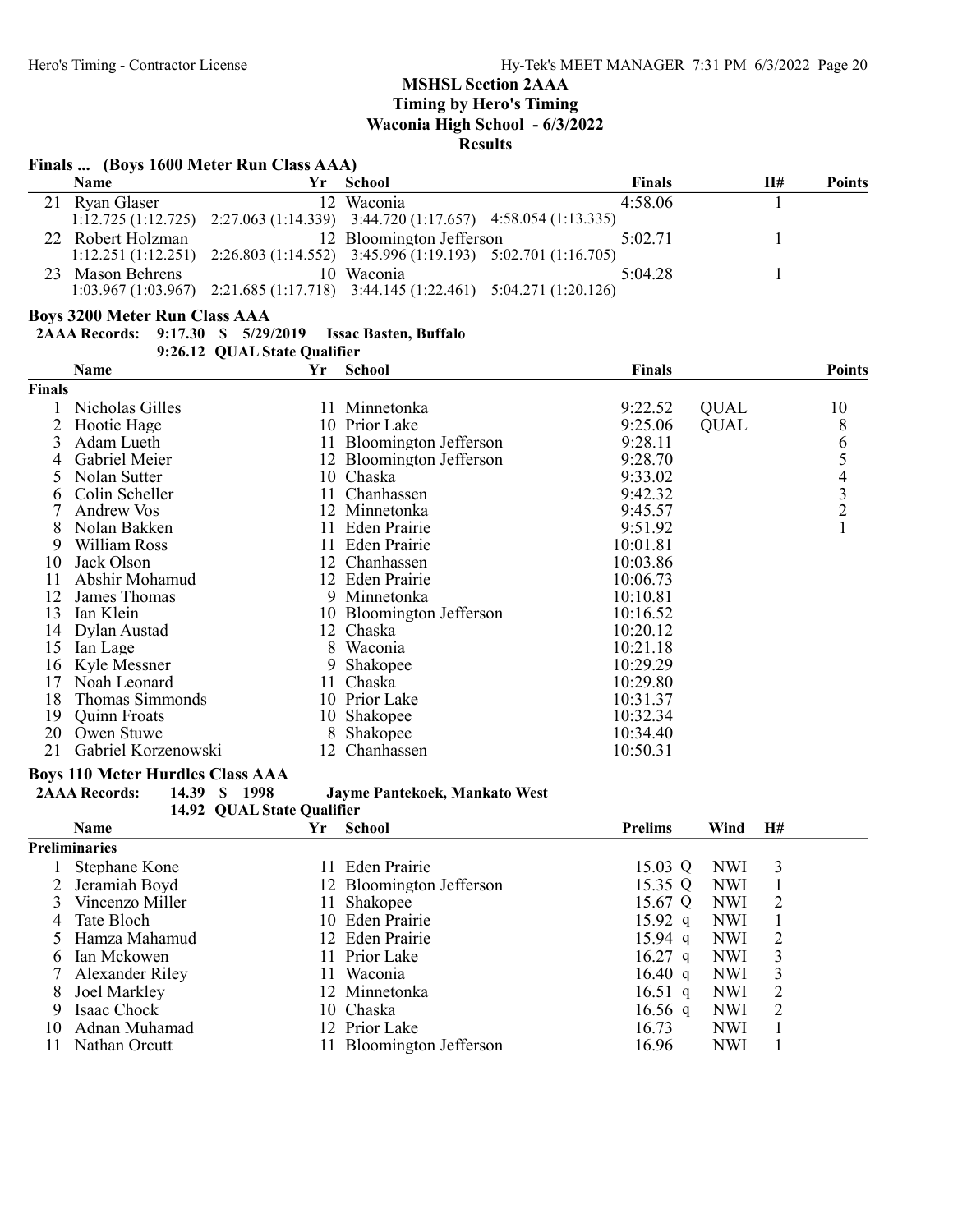Timing by Hero's Timing Waconia High School - 6/3/2022

# Results

# Preliminaries ... (Boys 110 Meter Hurdles Class AAA)

|     | Name              | Yr | <b>School</b>            | <b>Prelims</b> | Wind       | H# |  |
|-----|-------------------|----|--------------------------|----------------|------------|----|--|
| 12. | Solomon Echols    |    | 11 Bloomington Jefferson | 17.73          | <b>NWI</b> |    |  |
| 13  | David Allred      |    | 10 Minnetonka            | 17.90          | <b>NWI</b> |    |  |
|     | 14 Kyle Rothmeyer |    | 10 Prior Lake            | 17.92          | <b>NWI</b> |    |  |
| 15. | Devin Courts      |    | 10 Shakopee              | 18.02          | <b>NWI</b> |    |  |
|     | 16 Owen Frick     |    | 11 Minnetonka            | 18.08          | <b>NWI</b> |    |  |
| 17  | Evan Stuewe       |    | 11 Chaska                | 18.41          | <b>NWI</b> |    |  |
| 18  | Alan Thomas       |    | 9 Shakopee               | 18.51          | <b>NWI</b> |    |  |
| 19. | Mathias Pierce    |    | 9 Waconia                | 19.12          | <b>NWI</b> |    |  |
| 20  | Levi Quale        |    | 9 Chanhassen             | 19.93          | <b>NWI</b> |    |  |
| 21  | Braden Burke      |    | 9 Chanhassen             | 21.06          | <b>NWI</b> |    |  |

# **Boys 110 Meter Hurdles Class AAA<br>2AAA Records:** 14.39 \$ 1998

# Jayme Pantekoek, Mankato West

14.92 QUAL State Qualifier

|               | Name                                 | Yr | <b>School</b>            | Finals | Wind | <b>Points</b> |
|---------------|--------------------------------------|----|--------------------------|--------|------|---------------|
| <b>Finals</b> |                                      |    |                          |        |      |               |
|               | Stephane Kone<br>14.526 (14.526)     |    | 11 Eden Prairie          | 14.53  | 2.5  | 10            |
| 2             | Jeramiah Boyd<br>15.018 (15.018)     |    | 12 Bloomington Jefferson | 15.02  | 2.5  | 8             |
|               | 3 Hamza Mahamud<br>15.121 (15.121)   |    | 12 Eden Prairie          | 15.13  | 2.5  | 6             |
|               | 4 Ian Mckowen<br>15.377 (15.377)     |    | 11 Prior Lake            | 15.38  | 2.5  | 5             |
| $\sim$        | Tate Bloch<br>15.622 (15.622)        |    | 10 Eden Prairie          | 15.63  | 2.5  | 4             |
| 6             | Vincenzo Miller<br>15.626 (15.626)   | 11 | Shakopee                 | 15.63  | 2.5  | 3             |
|               | 7 Alexander Riley<br>15.954 (15.954) | 11 | Waconia                  | 15.96  | 2.5  | 2             |
| 8             | Joel Markley<br>15.970 (15.970)      |    | 12 Minnetonka            | 15.97  | 2.5  | 1             |
| 9             | Isaac Chock<br>16.444 (16.444)       | 10 | Chaska                   | 16.45  | 2.5  |               |

# Boys 300 Meter Hurdles Class AAA

2AAA Records: 38.07 \$ 2010 Jerome Begin, Buffalo

| 39.46 QUAL State Qualifier |  |
|----------------------------|--|
|                            |  |

|    | <b>Name</b>             | Yr | <b>School</b>   | <b>Prelims</b> | <b>H#</b> |
|----|-------------------------|----|-----------------|----------------|-----------|
|    | <b>Preliminaries</b>    |    |                 |                |           |
|    | Jake (Jacob) Herbert    |    | 12 Minnetonka   | 40.29 Q        |           |
|    | Tyrique Williams        |    | 12 Chanhassen   | 41.00 Q        |           |
|    | Zach Schmidt            |    | 10 Chaska       | 41.11 Q        |           |
| 4  | Tate Bloch              |    | 10 Eden Prairie | 42.17 q        |           |
|    | David Allred            |    | 10 Minnetonka   | 42.30 q        |           |
|    | Adnan Muhamad           |    | 12 Prior Lake   | 42.50 q        |           |
|    | Vincenzo Miller         |    | 11 Shakopee     | 42.57 q        |           |
|    | <b>Anthony Kitzerow</b> |    | 12 Eden Prairie | 43.30 q        |           |
| 9  | Zadok Dodoo             |    | 8 Chanhassen    | 43.34 q        |           |
| 10 | Alexander Riley         | Ħ  | Waconia         | 43.35          |           |
|    | Isaac Chock             |    | 10 Chaska       | 43.44          |           |
|    |                         |    |                 |                |           |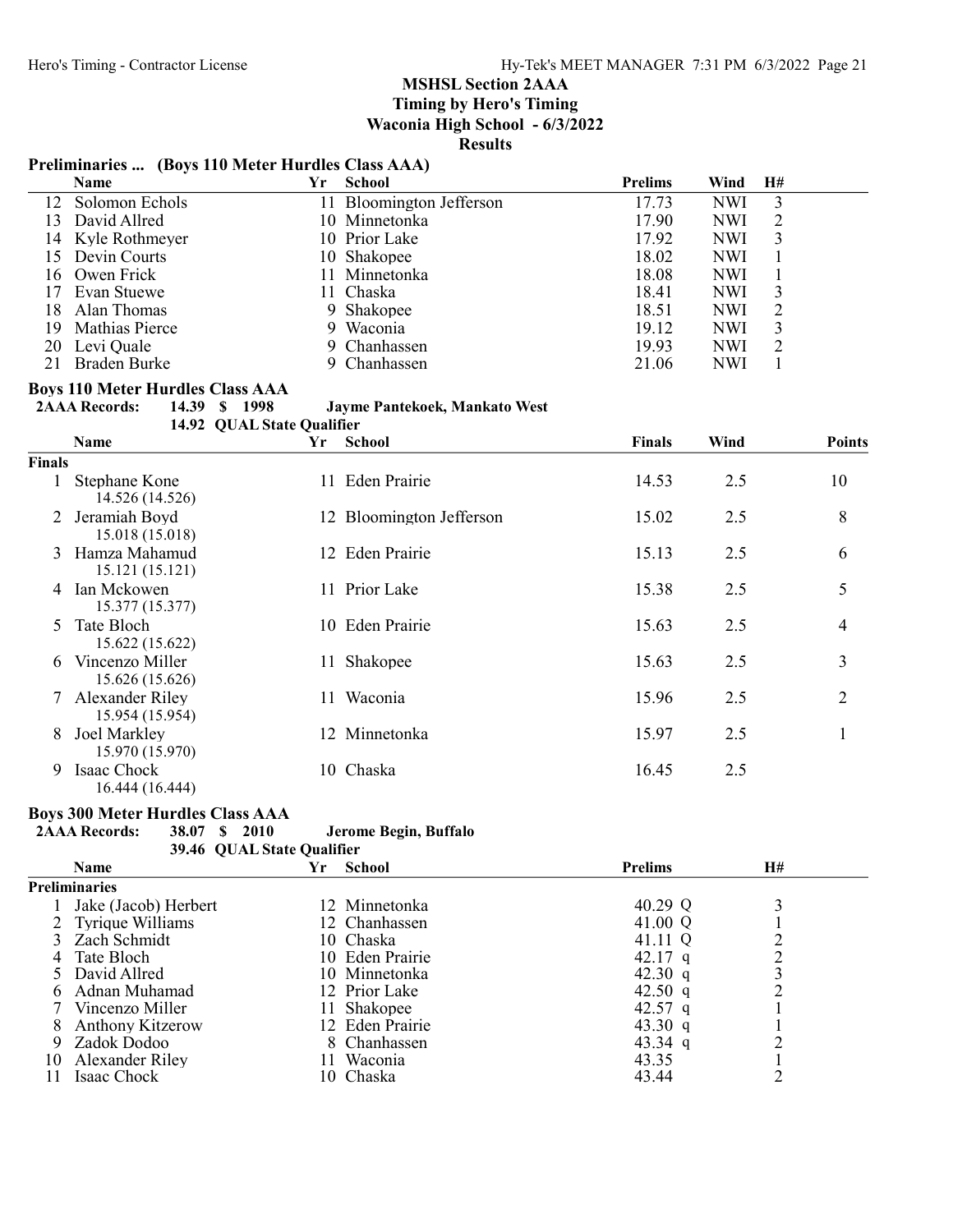Timing by Hero's Timing

Waconia High School - 6/3/2022

Results

# Preliminaries ... (Boys 300 Meter Hurdles Class AAA)

|     | Name                  | Yr | <b>School</b>            | <b>Prelims</b> | H# |  |
|-----|-----------------------|----|--------------------------|----------------|----|--|
|     | 12 Ian Mckowen        |    | 11 Prior Lake            | 43.59          |    |  |
|     | 13 Owen Frick         |    | 11 Minnetonka            | 43.67          |    |  |
|     | 14 Nathan Orcutt      |    | 11 Bloomington Jefferson | 44.08          |    |  |
|     | 15 Caleb Lainhart     |    | 11 Eden Prairie          | 44.43          |    |  |
|     | 16 Kyle Rothmeyer     |    | 10 Prior Lake            | 45.19          |    |  |
|     | 17 Ethan Schneider    |    | 10 Chaska                | 45.48          |    |  |
|     | 18 Ethan Ishaug       |    | 10 Bloomington Jefferson | 45.73          |    |  |
| 19. | Alan Thomas           |    | 9 Shakopee               | 45.98          |    |  |
|     | 20 Mathias Pierce     |    | 9 Waconia                | 47.02          |    |  |
|     | 21 Solomon Echols     |    | 11 Bloomington Jefferson | 48.77          |    |  |
|     | 22 Loghan Gustad      |    | 8 Chanhassen             | 49.29          |    |  |
|     | --- Mitchell Blenkush |    | 9 Shakopee               | <b>SCR</b>     |    |  |

# Boys 300 Meter Hurdles Class AAA<br>2AAA Records: 38.07 \$2010

| 38.07 \$ 2010 |                      |  |                       |
|---------------|----------------------|--|-----------------------|
|               | <b>2AAA Records:</b> |  | Jerome Begin, Buffalo |

39.46 QUAL State Qualifier

|               | Name                                       | Yr | <b>School</b> | <b>Finals</b> | <b>Points</b>  |
|---------------|--------------------------------------------|----|---------------|---------------|----------------|
| <b>Finals</b> |                                            |    |               |               |                |
|               | Jake (Jacob) Herbert<br>39.935 (39.935)    |    | 12 Minnetonka | 39.94         | 10             |
|               | 2 Tyrique Williams<br>40.712 (40.712)      |    | 12 Chanhassen | 40.72         | 8              |
| 3             | Adnan Muhamad<br>41.467 (41.467)           |    | 12 Prior Lake | 41.47         | 6              |
| 4             | Zach Schmidt<br>41.584 (41.584)            |    | 10 Chaska     | 41.59         | 5              |
| 5.            | Vincenzo Miller<br>42.809 (42.809)         | 11 | Shakopee      | 42.81         | 4              |
| 6             | Zadok Dodoo<br>42.823 (42.823)             |    | 8 Chanhassen  | 42.83         | 3              |
|               | David Allred<br>42.892 (42.892)            |    | 10 Minnetonka | 42.90         | $\overline{2}$ |
| 8             | <b>Anthony Kitzerow</b><br>42.897 (42.897) | 12 | Eden Prairie  | 42.90         |                |
| 9             | Tate Bloch<br>43.214 (43.214)              | 10 | Eden Prairie  | 43.22         |                |

# Boys 4x100 Meter Relay Class AAA

2AAA Records: 42.57 \$ 6/2/2017 Mankato West, Mankato West J Sikel, M Davis, C Terry, J Makela

43.15 QUAL State Qualifier

|               | Team                                                          | Relay                    |                    | Finals                                       | <b>Points</b> |
|---------------|---------------------------------------------------------------|--------------------------|--------------------|----------------------------------------------|---------------|
| <b>Finals</b> |                                                               |                          |                    |                                              |               |
|               | Prior Lake<br>1) Nicholas Meintosh 12<br>42.749 (42.749)      | 2) Justice Lee 12        | 3) Tyrese Ossei 12 | 42.75<br><b>OUAL</b><br>4) Grayson Spronk 11 | 10            |
|               | 2 Minnetonka<br>1) Jake (Jacob) Herbert 12<br>43.287 (43.287) | 2) Tobias Williams 10    | 3) Tyler Lien 12   | 43.29<br>4) Will (William) Hairston 10       |               |
|               | 3 Eden Prairie<br>1) Moses Vah 11<br>43.776 (43.776)          | 2) Benjamin Macheledt 12 | 3) Liam Berndt 10  | 43.78<br>4) Devin Jordan 11                  | 6             |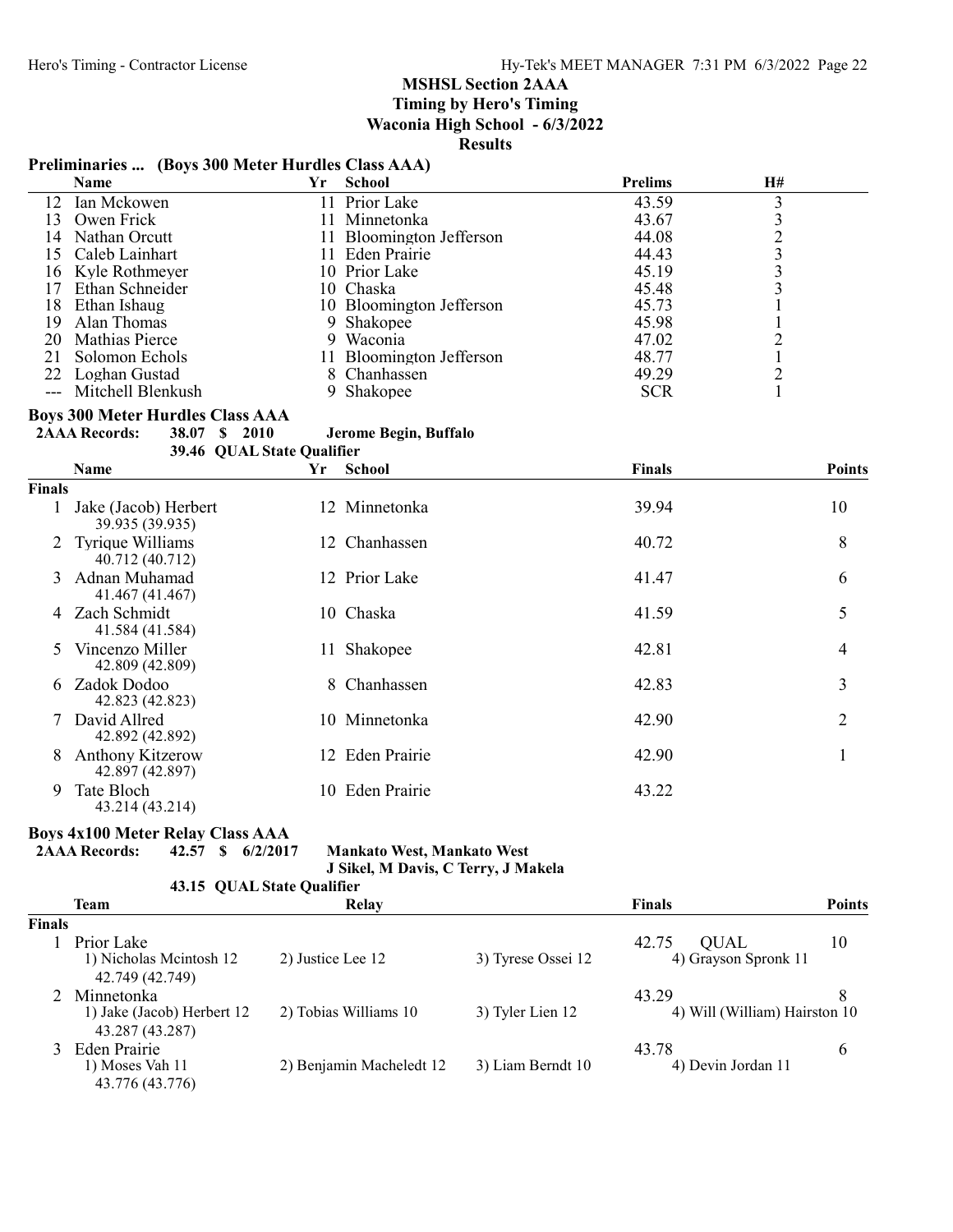# Timing by Hero's Timing

Waconia High School - 6/3/2022

# Results

# Finals ... (Boys 4x100 Meter Relay Class AAA)

|   | <b>Team</b>                                                      | Relay                    |                       | <b>Finals</b>                 | <b>Points</b> |
|---|------------------------------------------------------------------|--------------------------|-----------------------|-------------------------------|---------------|
|   | 4 Bloomington Jefferson<br>1) Jackson Ocel 10<br>44.599 (44.599) | 2) Austin Chroup 12      | 3) Aedan Bertrand 12  | 44.60<br>4) Maxwell Clark 11  | 5             |
| 5 | Waconia<br>1) Alexander Riley 11<br>44.717 (44.717)              | 2) Mitchell Rieckhoff 10 | 3) Travis Reighard 12 | 44.72<br>4) Jacob Krugerud 10 | 4             |
|   | 6 Chaska<br>1) Noah Paulson 11<br>46.059 (46.059)                | 2) Davion Butler 11      | 3) Myles Meiller 11   | 46.06<br>4) Jeremy Forrest 10 | 3             |
|   | Shakopee<br>1) Vincenzo Miller 11<br>47.177 (47.177)             | 2) Ari Gaiters 11        | 3) Ben Holte 10       | 47.18<br>4) Andrew McCall 11  | 2             |
| 8 | Chanhassen<br>1) Carter Gellner 9<br>47.665 (47.665)             | 2) James Kopfmann 8      | 3) Ethan Weinandt 11  | 47.67<br>4) Zadok Dodoo 8     |               |

# Boys 4x200 Meter Relay Class AAA

2AAA Records: 1:27.99 \$ 5/30/2014 Shakopee, Shakopee

J Rowe, J Curry, T Steffensen, Z Steffensen

# 1:29.31 QUAL State Qualifier

|               | <b>Team</b>                                                                              | <b>Relay</b>             |                            | <b>Finals</b>                   | <b>Points</b>  |
|---------------|------------------------------------------------------------------------------------------|--------------------------|----------------------------|---------------------------------|----------------|
| <b>Finals</b> |                                                                                          |                          |                            |                                 |                |
|               | <b>Eden Prairie</b><br>1) Benjamin Macheledt 12<br>1:29.384 (1:29.384)                   | 2) Takhi Vaughn 12       | 3) Michael Gross 11        | 1:29.39<br>4) Nick Heckman 11   | 10             |
|               | Minnetonka<br>1) Will (William) Hairston 10 2) Tobias Williams 10<br>1:30.083 (1:30.083) |                          | 3) Jake (Jacob) Herbert 12 | 1:30.09<br>4) Walker Liu 12     | 8              |
|               | 3 Prior Lake<br>1) Nicholas Meintosh 12<br>1:30.613(1:30.613)                            | 2) Justice Lee 12        | 3) Jacob Fier 11           | 1:30.62<br>4) Grayson Spronk 11 | 6              |
|               | 4 Chaska<br>1) Matthew Kallman 12<br>1:33.579 (1:33.579)                                 | 2) Zach Schmidt 10       | 3) Migquel Sumo 12         | 1:33.58<br>4) Cameron Walle 12  | 5              |
| 5             | Shakopee<br>1) Julian Fletcher 12<br>1:34.968 (1:34.968)                                 | 2) Sir Brody Miller 9    | 3) Ben Holte 10            | 1:34.97<br>4) Andrew McCall 11  | 4              |
| 6             | Waconia<br>1) Josiah Allyn 10<br>1:35.508 (1:35.508)                                     | 2) Mitchell Rieckhoff 10 | 3) Owen Mielke 10          | 1:35.51<br>4) Jacob Krugerud 10 | 3              |
|               | Chanhassen<br>1) Tyler Beaton 11<br>1:37.203 (1:37.203)                                  | 2) James Kopfmann 8      | 3) Carter Gellner 9        | 1:37.21<br>4) Zadok Dodoo 8     | $\overline{2}$ |
|               | Bloomington Jefferson<br>1) Nathan Royer 12<br>1:40.009 (1:40.009)                       | 2) Aedan Bertrand 12     | 3) Jeramiah Boyd 12        | 1:40.01<br>4) Ismail Ali 10     | 1              |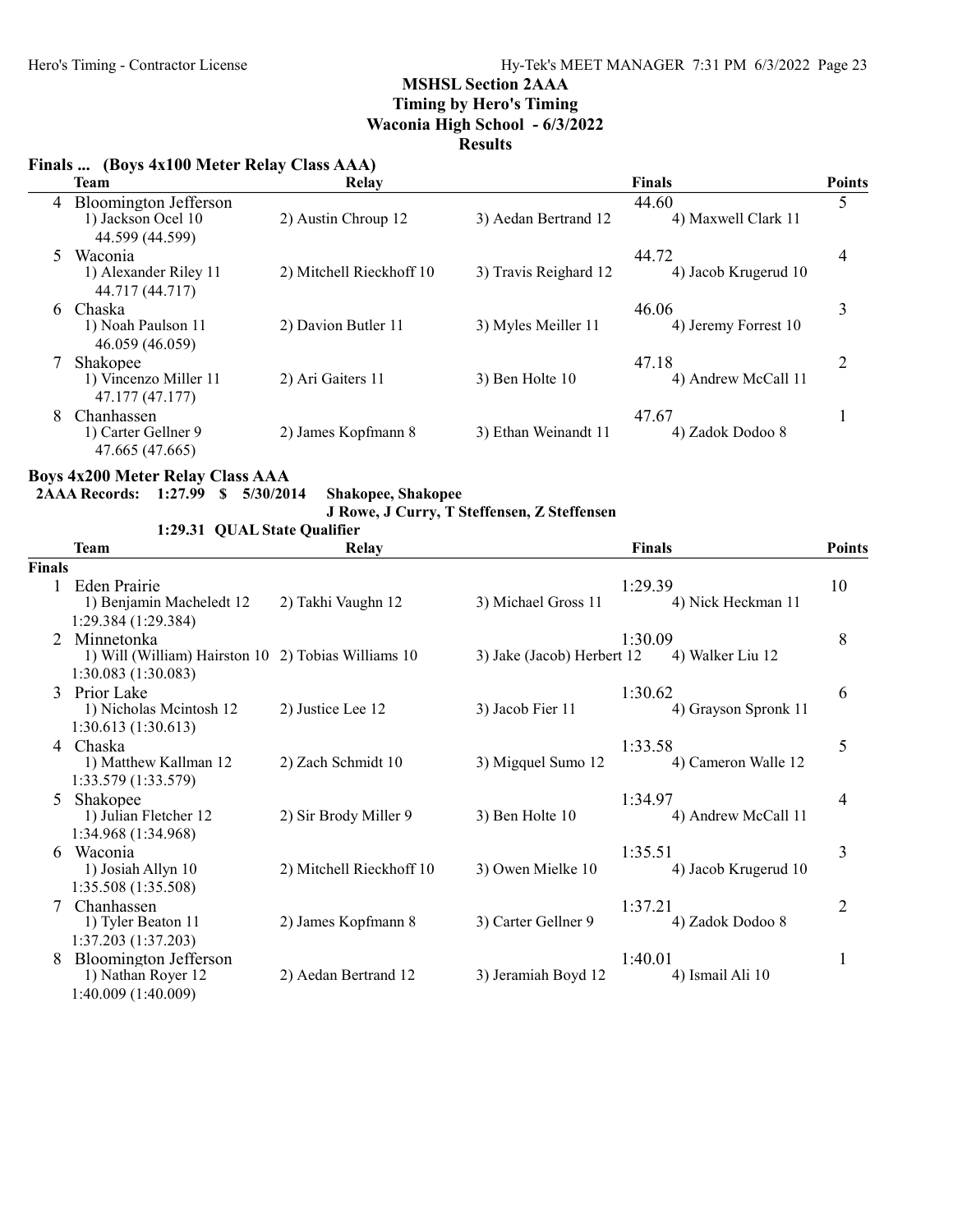Boys 4x400 Meter Relay Class AAA

|               | 2AAA Records: 3:19.91 \$ 5/30/2014                                                       | Mankato East, Mankato East | D Bassett, B Schwartz, J Baynes, R Miller     |                                |                |
|---------------|------------------------------------------------------------------------------------------|----------------------------|-----------------------------------------------|--------------------------------|----------------|
|               | 3:25.79 QUAL State Qualifier<br><b>Team</b>                                              | <b>Relay</b>               |                                               | <b>Finals</b>                  | <b>Points</b>  |
| <b>Finals</b> |                                                                                          |                            |                                               |                                |                |
|               | 1 Minnetonka<br>1) Will (William) Hairston 10 2) Nicholas Gilles 11                      |                            | 3) Sam (Samuel) Stefonowicz 14) Walker Liu 12 | 3:26.96                        | 10             |
|               | 3:26.960 (3:26.960)<br>2 Eden Prairie<br>1) Benjamin Macheledt 12<br>3:27.312 (3:27.312) | 2) Liam Berndt 10          | 3:27.32<br>3) Nick Heckman 11                 | 4) Michael Gross 11            | 8              |
|               | 3 Chaska<br>1) Zach Schmidt 10<br>3:33.471 (3:33.471)                                    | 2) Bennett Stockhaus 11    | 3) Matthew Kallman 12                         | 3:33.48<br>4) Cameron Walle 12 | 6              |
|               | 4 Prior Lake<br>1) Josh Marcinkevich 10<br>3:35.235 (3:35.235)                           | 2) Hootie Hage 10          | 3) Ryan Horejsi 12                            | 3:35.24<br>4) Matt Mahowald 10 | 5              |
| 5             | Chanhassen<br>1) Tyler Beaton 11<br>3:39.157 (3:39.157)                                  | 2) Isaac Cameron 12        | 3) Grant Heimdahl 12                          | 3:39.16<br>4) Ryan Stratton 12 | 4              |
| 6             | Shakopee<br>1) Tyler Balvance 10<br>3:40.801 (3:40.801)                                  | 2) Joe Grim 12             | 3:40.81<br>3) Julian Fletcher 12              | 4) Zach Yuza 12                | 3              |
|               | Waconia<br>1) Mark Rud 12<br>3:43.132 (3:43.132)                                         | 2) Logan Melby 10          | 3) William Hjelseth 11                        | 3:43.14<br>4) Ryan Glaser 12   | $\overline{2}$ |
|               | <b>Bloomington Jefferson</b><br>1) Ismail Ali 10                                         | 2) Samatar Farah 10        | 3:45.91<br>3) Anders Westanmo 9               | 4) Ethan Ishaug 10             | 1              |

# Boys 4x800 Meter Relay Class AAA

3:45.910 (3:45.910)

# 2AAA Records: 7:45.97 \$ 2007 Willmar, Willmar

7:59.44 QUAL State Qualifier

|               | <b>Team</b>                                                                     | Relay                                             |                      | Finals                             | <b>Points</b> |
|---------------|---------------------------------------------------------------------------------|---------------------------------------------------|----------------------|------------------------------------|---------------|
| <b>Finals</b> |                                                                                 |                                                   |                      |                                    |               |
|               | Chanhassen<br>1) Ryan Stratton 12<br>8:09.049 (8:09.049)                        | 2) Jaxon McDonald 12                              | 3) Colin Scheller 11 | 8:09.05<br>4) Cole Donahe 12       | 10            |
|               | 2 Minnetonka<br>1) Jackson Downin 9<br>8:10.023(8:10.023)                       | 2) Sam (Samuel) Stefonowicz 13) Aiden Chalmers 12 |                      | 8:10.03<br>4) Ryan Fries 10        | 8             |
|               | 3 Eden Prairie<br>1) James Brant 12<br>8:13.248 (8:13.248)                      | 2) Nolan Bakken 11                                | 3) Matthew Holje 11  | 8:13.25<br>4) Jake Heimkes 10      | 6             |
| 4             | <b>Bloomington Jefferson</b><br>1) Zachary Studdiford 12<br>8:40.356 (8:40.356) | $2)$ Ian Klein $10$                               | 3) Owen Woods 9      | 8:40.36<br>4) Forrest Noeske 10    | 5             |
|               | 5 Chaska<br>1) Dylan Thomas 12<br>8:47.015 (8:47.015)                           | 2) Erick Chapman 11                               | 3) Casey Schaal 9    | 8:47.02<br>4) Bennett Stockhaus 11 | 4             |
| 6             | Shakopee<br>1) Colin Hokanson 9<br>9:06.647 (9:06.647)                          | 2) Ryan Becker 9                                  | 3) Owen Stuwe 8      | 9:06.65<br>4) Tyler Balvance 10    | 3             |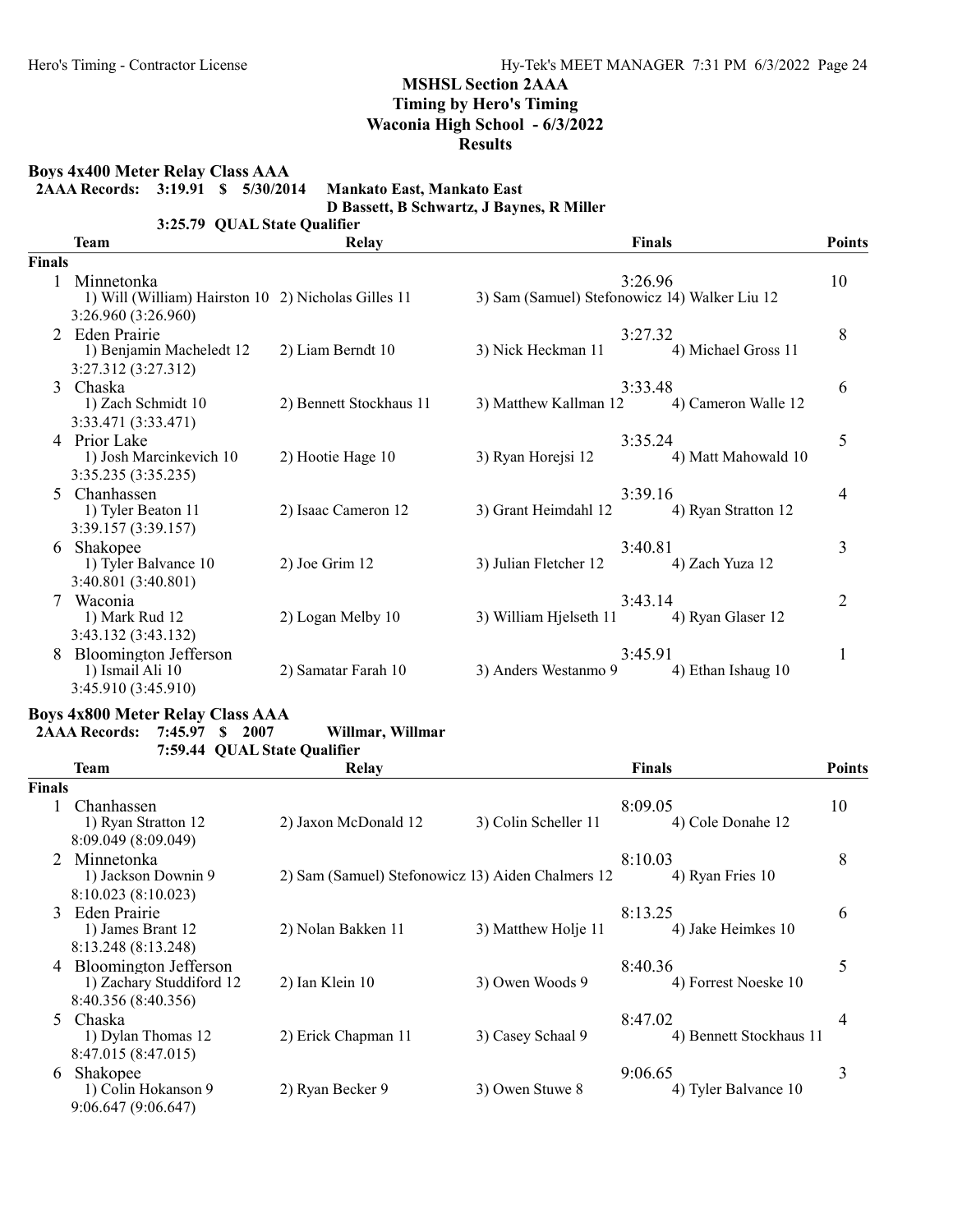Boys High Jump Class AAA

2AAA Records: 6-10.25 \$ 6/1/2018 Maguire Peterson, Hutchinson

6-04.00 QUAL State Qualifier

|               | Name                 | Yr  | <b>School</b>            | Finals      | <b>Points</b>                         |
|---------------|----------------------|-----|--------------------------|-------------|---------------------------------------|
| <b>Finals</b> |                      |     |                          |             |                                       |
|               | Devin Jordan         | 11- | Eden Prairie             | $6 - 02.00$ | 10                                    |
|               | Tyrese Ossei         |     | 12 Prior Lake            | $6 - 00.00$ | 8                                     |
| 3             | Ben Holte            | 10  | Shakopee                 | $6 - 00.00$ | $\begin{array}{c} 6 \\ 5 \end{array}$ |
|               | Tate Bloch           |     | 10 Eden Prairie          | $5-10.00$   |                                       |
| 5             | <b>Brock Holte</b>   | 12  | Prior Lake               | $5-10.00$   | 3.50                                  |
|               | Michael Gross        | 11  | Eden Prairie             | $5-10.00$   | 3.50                                  |
|               | Mitchell Rieckhoff   | 10  | Waconia                  | $5-10.00$   | $\overline{2}$                        |
| 8             | Zach Schmidt         |     | 10 Chaska                | 5-08.00     | .50                                   |
| 8             | Finley Vandergriff   |     | 12 Minnetonka            | 5-08.00     | .50                                   |
| 10            | Parker Christensen   | 9   | Minnetonka               | 5-08.00     |                                       |
| 10            | Christian Batchlor   | 11  | Chanhassen               | 5-08.00     |                                       |
| 12            | Owen Mielke          | 10  | Waconia                  | 5-08.00     |                                       |
| 12            | Joel Markley         |     | 12 Minnetonka            | 5-08.00     |                                       |
| 12            | Drew Hammerstrom     | 11  | Prior Lake               | 5-08.00     |                                       |
|               | Zachary Meyer        |     | 12 Chanhassen            | NH          |                                       |
| $---$         | <b>Tyson Schultz</b> |     | 10 Bloomington Jefferson | NH          |                                       |
| $---$         | Simon George         | 11  | Chaska                   | NH          |                                       |
|               | Hunter Boonstra      | 10  | Chaska                   | NH          |                                       |
|               | Nathan Orcutt        | 11  | Bloomington Jefferson    | NH          |                                       |
|               | Jacob Krugerud       | 10  | Waconia                  | NH          |                                       |
|               | Nazere Butler        | 11  | Shakopee                 | <b>SCR</b>  |                                       |
| ---           | Abraham Ochalla      | 11  | Shakopee                 | <b>SCR</b>  |                                       |

**Boys Pole Vault Class AAA**<br>2AAA Records: 15-07 \$ 2013

Jed Bergstrom, Buffalo 13-10.00 QUAL State Qualifier

|               | <b>Name</b>          | Yr  | <b>School</b>            | Finals    |             | <b>Points</b>  |
|---------------|----------------------|-----|--------------------------|-----------|-------------|----------------|
| <b>Finals</b> |                      |     |                          |           |             |                |
|               | Travis Reighard      | 12. | Waconia                  | 14-00.00  | <b>QUAL</b> | 10             |
|               | Derek Baptiste       |     | 10 Prior Lake            | 12-07.00  |             | 8              |
|               | Benjamin Macheledt   |     | 12 Eden Prairie          | 11-10.00  |             | 6              |
| 4             | <b>Ryan Casey</b>    |     | 10 Prior Lake            | 11-10.00  |             |                |
|               | Tyler Lien           |     | 12 Minnetonka            | 11-04.00  |             | 4              |
| <sub>b</sub>  | Jeramiah Boyd        |     | 12 Bloomington Jefferson | 11-04.00  |             | 3              |
|               | Joshua Schmidt       |     | 8 Chaska                 | 10-10.00  |             | $\overline{2}$ |
| 8             | Ian Morrison         |     | 11 Eden Prairie          | 10-10.00  |             |                |
| 9             | Brian Gilbertson     |     | 11 Chanhassen            | 10-10.00  |             |                |
| 10            | Gavin Baas           |     | 11 Prior Lake            | 10-04.00  |             |                |
| 10            | Logan Kiel           |     | 11 Waconia               | 10-04.00  |             |                |
|               | Ryan Piotraschke     |     | 12 Shakopee              | NH        |             |                |
|               | Ryan Giblin          | 11  | Shakopee                 | NH        |             |                |
|               | Anders Westanmo      |     | 9 Bloomington Jefferson  | <b>NH</b> |             |                |
| ---           | Ethan Ishaug         |     | 10 Bloomington Jefferson | <b>NH</b> |             |                |
|               | Jack Grobel          | 10. | Chanhassen               | NH        |             |                |
| ---           | <b>Matthew Berge</b> | 10  | <b>Eden Prairie</b>      | <b>NH</b> |             |                |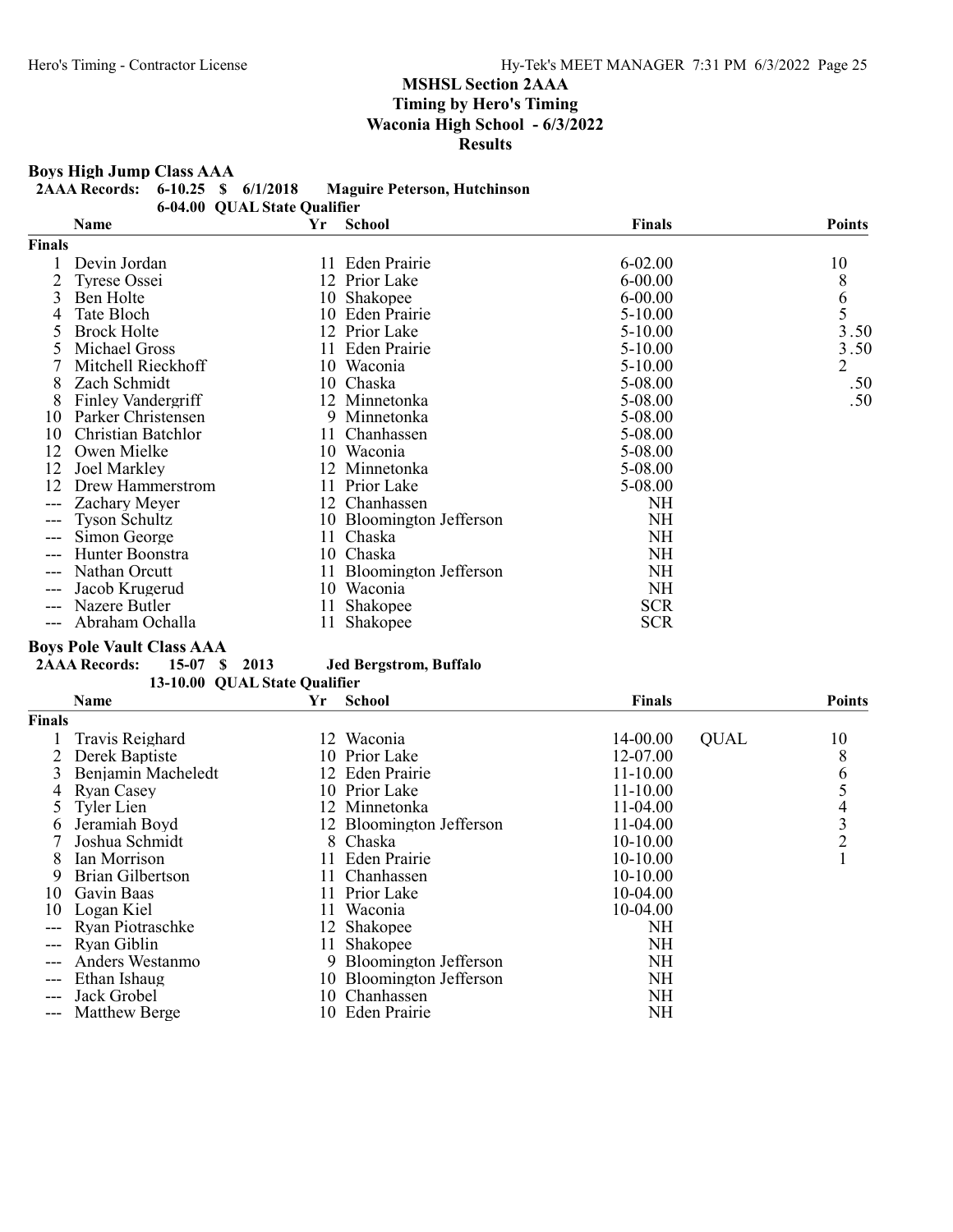|               | Finals  (Boys Pole Vault Class AAA)                   |    |                                 |               |        |                |                          |
|---------------|-------------------------------------------------------|----|---------------------------------|---------------|--------|----------------|--------------------------|
|               | Name                                                  | Yr | <b>School</b>                   | <b>Finals</b> |        |                | <b>Points</b>            |
|               | --- Dane Krull                                        |    | 8 Chaska                        | <b>SCR</b>    |        |                |                          |
|               | Aaron Stavnaw                                         |    | 11 Chaska                       | <b>SCR</b>    |        |                |                          |
|               | <b>Boys Long Jump Class AAA</b>                       |    |                                 |               |        |                |                          |
|               | 2AAA Records: 22-07.75<br>\$ 2008                     |    | <b>Tony Johnson, New Prague</b> |               |        |                |                          |
|               | 21-09.00 QUAL State Qualifier                         |    |                                 |               |        |                |                          |
|               | Name                                                  | Yr | <b>School</b>                   | <b>Finals</b> | Wind   | H#             | <b>Points</b>            |
| <b>Finals</b> |                                                       |    |                                 |               |        |                |                          |
|               | Lucas Poey                                            |    | 11 Minnetonka                   | 22-00.75      | 2.9    | $\overline{2}$ | 10                       |
| 2             | Devin Jordan                                          | 11 | Eden Prairie                    | 21-10.25      | 1.7    | $\mathbf{1}$   | 8                        |
| 3             | Jake (Jacob) Herbert                                  |    | 12 Minnetonka                   | 21-07.75      | 3.5    | $\overline{2}$ | 6                        |
| 4             | Jacob Fier                                            |    | 11 Prior Lake                   | 21-02.25      | 3.7    | $\mathbf{1}$   | 5                        |
| 5             | <b>Emmanuel Edwards</b>                               |    | 11 Eden Prairie                 | 21-01.25      | $+0.0$ | $\mathbf{2}$   | $\overline{\mathcal{L}}$ |
| 6             | Alexander Riley                                       |    | 11 Waconia                      | 20-09.50      | 2.5    | $\mathbf{1}$   | 3                        |
| 7             | Christian Batchlor                                    |    | 11 Chanhassen                   | 20-09.00      | 1.8    | $\overline{c}$ | $\overline{c}$           |
| 8             | Austin Chroup                                         |    | 12 Bloomington Jefferson        | 20-03.75      | 1.9    | $\overline{2}$ | $\mathbf{1}$             |
| 9             | Noah Rose                                             |    | 11 Minnetonka                   | 20-00.50      | 1.8    | $\overline{c}$ |                          |
| 10            | Takhi Vaughn                                          |    | 12 Eden Prairie                 | 19-10.00      | 0.3    | $\overline{2}$ |                          |
| 11            | James Beaver                                          |    | 11 Shakopee                     | 19-09.50      | 2.1    | $\overline{2}$ |                          |
| 12            | Maxwell Clark                                         |    | 11 Bloomington Jefferson        | 19-09.25      | 1.0    | $\mathbf{1}$   |                          |
| 13            | Josiah Allyn                                          |    | 10 Waconia                      | 19-00.00      | 1.3    | $\mathbf{1}$   |                          |
| 14            | Cody Grommesch                                        |    | 12 Shakopee                     | 18-10.50      | 3.1    | $\overline{c}$ |                          |
| 15            | Logan Meyer                                           |    | 11 Prior Lake                   | 18-05.75      | 2.4    | $\overline{2}$ |                          |
| 16            | Brennen Bawek                                         | 8  | Shakopee                        | 18-02.50      | 1.9    | $\mathbf{1}$   |                          |
| 17            | Kyle Rothmeyer                                        |    | 10 Prior Lake                   | 18-01.50      | 2.2    | $\mathbf{1}$   |                          |
| 18            | Zachary Meyer                                         |    | 12 Chanhassen                   | 18-00.00      | 2.2    | $\mathbf{1}$   |                          |
| 19            | Aedan Bertrand                                        |    | 12 Bloomington Jefferson        | 17-09.25      | 2.4    | $\mathbf{1}$   |                          |
| 20            | Braden Burke                                          | 9  | Chanhassen                      | 17-07.25      | 2.7    | $\mathbf{1}$   |                          |
| 21            | Quinn Meyer                                           | 9  | Chaska                          | 17-05.50      | 3.6    | $\mathbf{1}$   |                          |
| 22            | Luke Pieschke                                         | 11 | Waconia                         | 17-03.50      | 0.1    | $\mathbf{1}$   |                          |
| 23            | Joshua Schmidt                                        |    | 8 Chaska                        | 16-09.00      | 1.9    | $\mathbf{1}$   |                          |
| 24            | Eddie Valencia                                        |    | 9 Chaska                        | 16-06.50      | 1.0    | $\mathbf{1}$   |                          |
|               |                                                       |    |                                 |               |        |                |                          |
|               | <b>Boys Triple Jump Class AAA</b>                     |    |                                 |               |        |                |                          |
|               | 2007<br><b>2AAA Records: 46-02.50</b><br>$\mathbf{s}$ |    | Robbie Wilson, Chaska           |               |        |                |                          |
|               | 44-01.00 QUAL State Qualifier<br>Name                 | Yr | <b>School</b>                   | <b>Finals</b> | Wind   | H#             | <b>Points</b>            |
| <b>Finals</b> |                                                       |    |                                 |               |        |                |                          |
|               |                                                       |    |                                 |               |        |                |                          |
|               | Christian Batchlor                                    |    | 11 Chanhassen                   | 44-03.50      | 0.8    | $\overline{c}$ | 10                       |
| 2             | Devin Jordan                                          |    | 11 Eden Prairie                 | 43-07.25      | 1.9    | $\overline{c}$ | 8                        |
| 3             | Julian Fletcher                                       |    | 12 Shakopee                     | 43-04.50      | 2.4    | $\overline{c}$ | 6                        |
| 4             | <b>Brandon Connelly</b>                               |    | 10 Shakopee                     | 40-07.25      | 1.1    | $\overline{c}$ | 5                        |
| 5             | Antwon Butler Jr                                      |    | 10 Shakopee                     | 40-04.75      | 1.6    | $\overline{c}$ | 4                        |
| 6             | Jordan Flesche                                        |    | 12 Minnetonka                   | 38-09.25      | $+0.0$ | $\overline{2}$ | 3                        |
|               | Noah Bonin                                            |    | 11 Eden Prairie                 | 38-02.50      | $+0.0$ | $\overline{c}$ | $\overline{c}$           |
| 8             | Logan Meyer                                           |    | 11 Prior Lake                   | 38-00.50      | 1.2    | 1              | 1                        |
| 9             | <b>Cameron Merseth</b><br>Jackson Ocel                |    | 10 Eden Prairie                 | 37-08.00      | 0.8    | $\overline{c}$ |                          |
| 10            |                                                       |    | 10 Bloomington Jefferson        | 36-07.25      | 1.0    | $\mathbf{1}$   |                          |
| 11            | Josiah Allyn                                          |    | 10 Waconia                      | 36-03.50      | $+0.0$ | 1              |                          |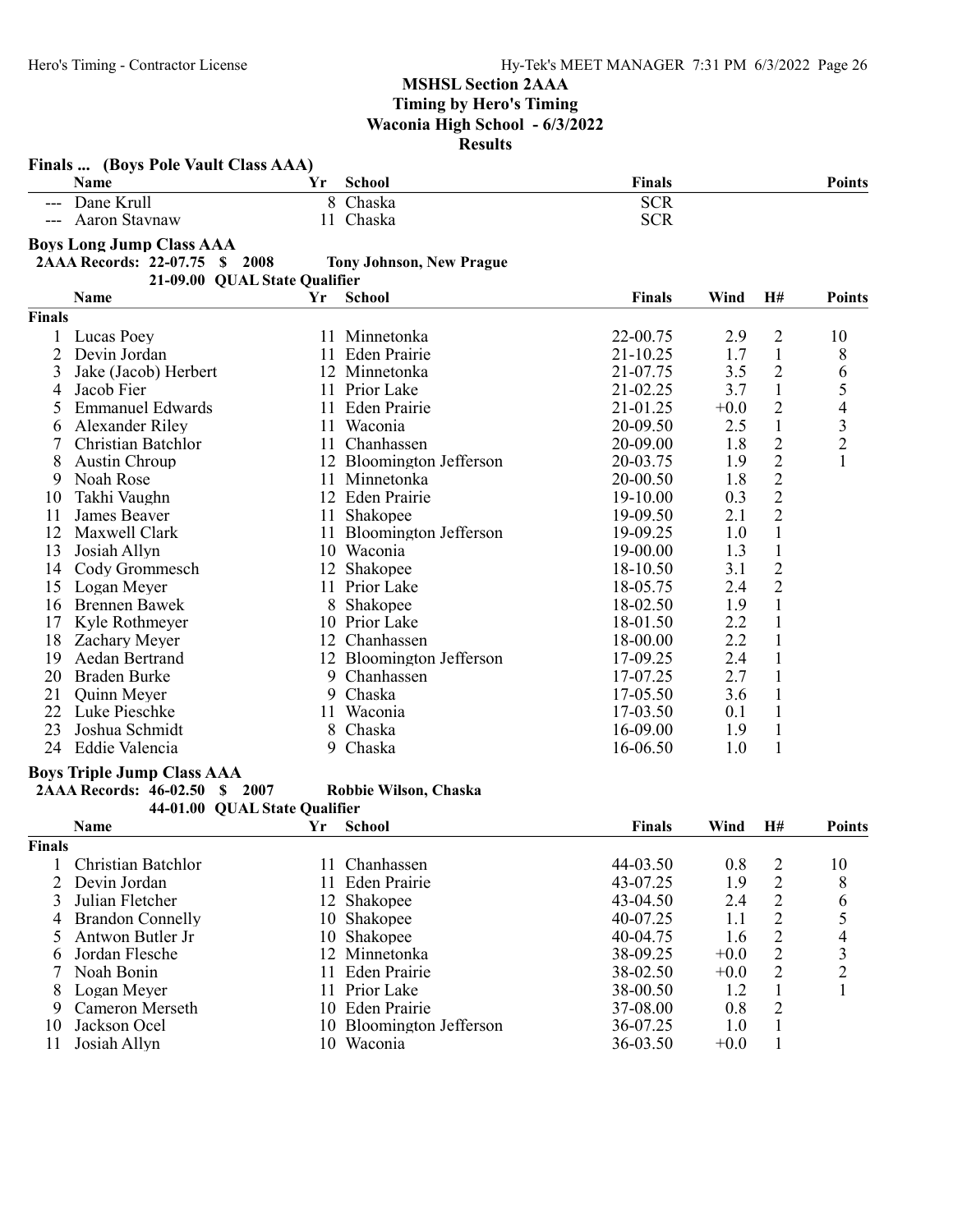# Finals ... (Boys Triple Jump Class AAA)

|    | Name                        | Υr | School                   | <b>Finals</b> | Wind   | H# | <b>Points</b> |
|----|-----------------------------|----|--------------------------|---------------|--------|----|---------------|
|    | 12 Lucas Poey               |    | Minnetonka               | 35-11.00      |        |    |               |
| 13 | Jason Shelley               |    | 10 Waconia               | $35-05.00$    | $+0.0$ |    |               |
|    | 14 Austin Coffey            |    | 10 Waconia               | 34-07.00      | 1.3    |    |               |
|    | 15 Eddie Valencia           |    | 9 Chaska                 | 34-03.25      | $+0.0$ |    |               |
|    | 16 Ethan Ishaug             |    | 10 Bloomington Jefferson | 33-08.75      | 1.0    |    |               |
|    | Samatar Farah               |    | 10 Bloomington Jefferson | 32-07.75      | 1.2    |    |               |
|    | 18 Colten Kinneman          |    | 9 Chaska                 | $30-10.75$    | $+0.0$ |    |               |
|    | --- Brock Holte             |    | 12 Prior Lake            | <b>FOUL</b>   |        |    |               |
|    | --- Zachary Meyer           |    | 12 Chanhassen            | <b>FOUL</b>   |        |    |               |
|    | --- Joseph Brett-Labouchere |    | 10 Minnetonka            | <b>SCR</b>    | NWI    |    |               |

# **Boys Shot Put Class AAA<br>2AAA Records: 62-07.50**

|  |  | 2AAA Records: 62-07.50 \$ 6/11/2021 Marcus Hansen, Waseca |  |
|--|--|-----------------------------------------------------------|--|
|  |  |                                                           |  |

53-05.00 QUAL State Qualifier

|                | Name                                   | Yr | <b>School</b>                | Finals        |             | H#             | <b>Points</b> |
|----------------|----------------------------------------|----|------------------------------|---------------|-------------|----------------|---------------|
| <b>Finals</b>  |                                        |    |                              |               |             |                |               |
|                | Evan Laughridge                        |    | 11 Prior Lake                | 55-00.00      | <b>QUAL</b> | 2              | 10            |
| $\overline{2}$ | Christian Elert                        | 12 | Prior Lake                   | 51-09.00      |             |                | 8             |
| 3              | Greg Johnson                           | 11 | Prior Lake                   | 49-01.50      |             |                | 6             |
| 4              | Colton Rada                            | 12 | Chaska                       | 48-01.50      |             |                |               |
| 5              | Adam Hokanson                          |    | 12 Shakopee                  | 47-07.00      |             | 2222222222     | 54321         |
| 6              | Jack Liwienski                         | 11 | Minnetonka                   | 47-05.50      |             |                |               |
|                | <b>Ryan Mercer</b>                     | 12 | Chaska                       | 46-03.00      |             |                |               |
| 8              | Kaleb Rector                           | 11 | Chaska                       | 45-03.25      |             |                |               |
| 9              | Dakota Egert                           | 11 | Minnetonka                   | 45-02.50      |             |                |               |
| 10             | Ben Sedlacek                           |    | 12 Shakopee                  | 44-02.00      |             |                |               |
| 11             | Ben (Benjamin) Ingersoll               | 11 | Minnetonka                   | 43-00.00      |             |                |               |
| 12             | Adam Rasmussen                         | 11 | Shakopee                     | 42-07.50      |             |                |               |
| 13             | Noah Kovic                             | 10 | Chanhassen                   | 41-09.00      |             |                |               |
| 14             | Noah Strei                             | 11 | Waconia                      | 39-07.00      |             |                |               |
| 15             | Dominic Castagnetto                    | 10 | Chanhassen                   | 37-00.00      |             |                |               |
| 16             | <b>Andrew Gerling</b>                  | 11 | Waconia                      | 36-01.00      |             |                |               |
| 17             | David Schiller                         |    | 10 Bloomington Jefferson     | 35-03.50      |             |                |               |
| 18             | William Gebauer                        | 10 | Chanhassen                   | 35-03.00      |             |                |               |
| 19             | Hayden Broich                          |    | 10 Eden Prairie              | 34-03.75      |             |                |               |
| 20             | Henry Anderson                         |    | 11 Eden Prairie              | 33-09.50      |             |                |               |
| 21             | Logan Kiel                             | 11 | Waconia                      | 33-09.00      |             |                |               |
| 22             | Patrick Ruhlin                         |    | 10 Eden Prairie              | 32-07.00      |             |                |               |
| 23             | Cole Borowiak                          |    | 11 Bloomington Jefferson     | 31-02.00      |             |                |               |
| $---$          | <b>Andrew Davies</b>                   |    | 10 Bloomington Jefferson     | <b>SCR</b>    |             | $\mathbf{1}$   |               |
|                | <b>Boys Discus Throw Class AAA</b>     |    |                              |               |             |                |               |
|                | 177-07 \$ 1992<br><b>2AAA Records:</b> |    | <b>Aaron Banks, Marshall</b> |               |             |                |               |
|                | 154-02 QUAL State Qualifier            |    |                              |               |             |                |               |
|                | Name                                   | Yr | <b>School</b>                | <b>Finals</b> |             | H#             | <b>Points</b> |
| <b>Finals</b>  |                                        |    |                              |               |             |                |               |
|                | Ryan Mercer                            |    | 12 Chaska                    | 162-10.00     | <b>QUAL</b> | $\overline{c}$ | 10            |
| $\overline{2}$ | Martin Owusu                           |    | 11 Prior Lake                | 145-06.00     |             | $\overline{2}$ | 8             |

3 Mike Hames 12 Shakopee 142-06.00 2 6